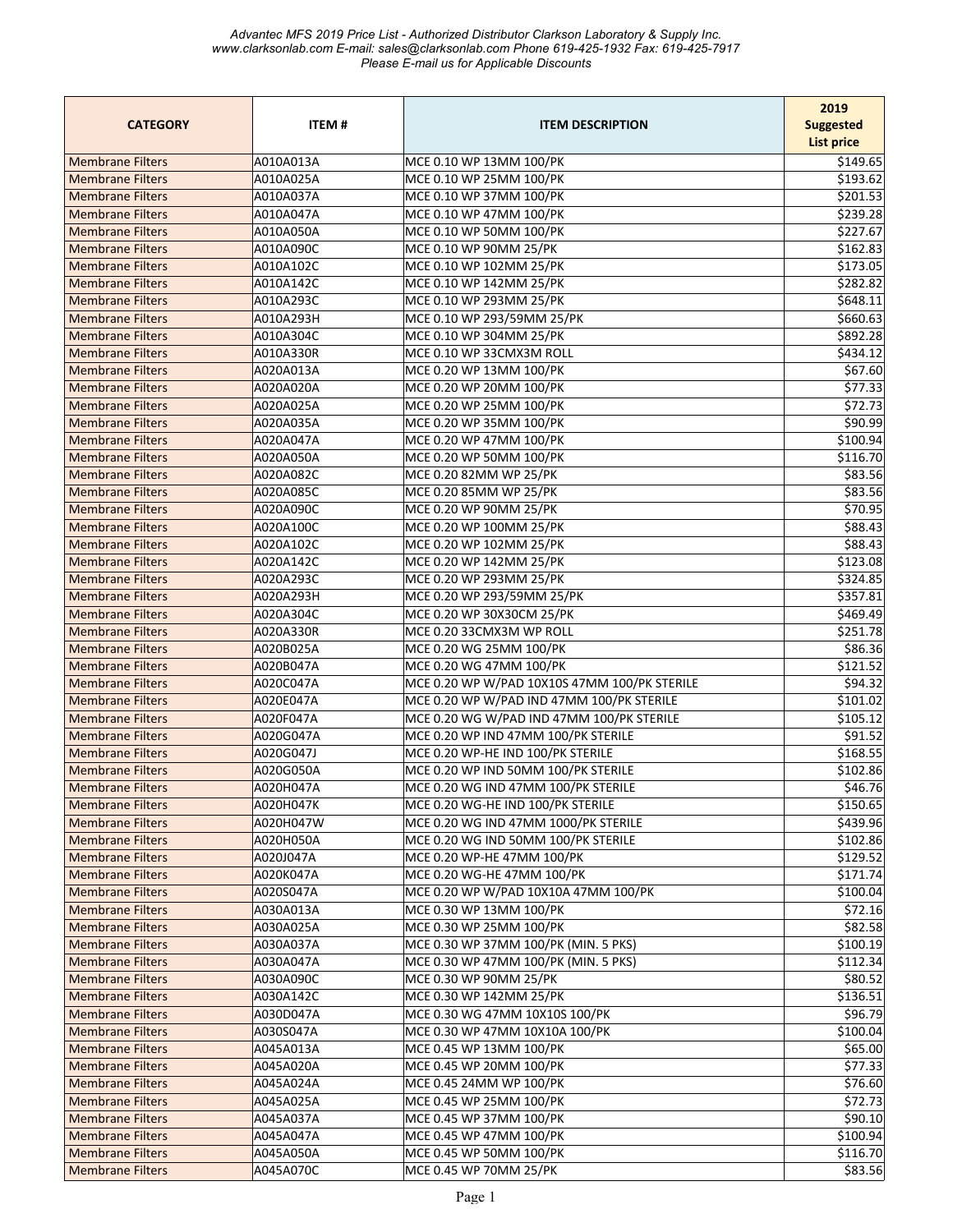| <b>Membrane Filters</b> | A045A090C   | MCE 0.45 WP 90MM 25/PK                             | \$73.06   |
|-------------------------|-------------|----------------------------------------------------|-----------|
| <b>Membrane Filters</b> | A045A100C   | MCE 0.45 WP 100MM 25/PK                            | \$98.47   |
| <b>Membrane Filters</b> | A045A102C   | MCE 0.45 WP 102MM 25/PK                            | \$88.43   |
| <b>Membrane Filters</b> | A045A142C   | MCE 0.45 WP 142MM 25/PK                            | \$122.40  |
| <b>Membrane Filters</b> | A045A293C   | MCE 0.45 WP 293MM 25/PK                            | \$316.01  |
| <b>Membrane Filters</b> | A045A293H   | MCE 0.45 WP 293/59MM-hole 25/PK                    | \$357.81  |
| <b>Membrane Filters</b> | A045B013A   | MCE 0.45 WG 13MM 100/PK                            | \$91.66   |
| <b>Membrane Filters</b> | A045B025A   | MCE 0.45 WG 25MM 100/PK                            | \$86.36   |
| <b>Membrane Filters</b> | A045B037A   | MCE 0.45 WG 37MM 100/PK                            | \$137.93  |
| <b>Membrane Filters</b> | A045B047A   | MCE 0.45 WG 47MM 100/PK                            | \$121.52  |
|                         |             |                                                    |           |
| <b>Membrane Filters</b> | A045B050A   | MCE 0.45 WG 50MM 100/PK<br>MCE 0.45 WG 85MM 25/PK  | \$135.48  |
| <b>Membrane Filters</b> | A045B085C   |                                                    | \$132.82  |
| <b>Membrane Filters</b> | A045B304C   | MCE 0.45 WG 30X30CM 25/PK                          | \$429.83  |
| <b>Membrane Filters</b> | A045C047A   | MCE 0.45 WP W/PAD 10X10S 47MM 100/PK               | \$94.32   |
| <b>Membrane Filters</b> | A045D047A   | MCE 0.45 WG W/PAD 10X10S 47MM 100/PK               | \$93.60   |
| <b>Membrane Filters</b> | A045D047Y   | MCE 0.45 WG 10X20S NO PAD 47MM 200/PK              | \$149.27  |
| <b>Membrane Filters</b> | A045D050Y   | MCE 0.45 WG 10X20S NO PAD 50MM 200/PK              | \$210.59  |
| <b>Membrane Filters</b> | A045E047A   | MCE 0.45 WP W/PAD IND 47MM 100/PK                  | \$91.23   |
| <b>Membrane Filters</b> | A045F047A   | MCE 0.45 WG W/PAD IND 47MM 100/PK                  | \$93.05   |
| <b>Membrane Filters</b> | A045F047W   | MCE 0.45 WG W/PAD IND 47MM 1000/PK                 | \$347.91  |
| <b>Membrane Filters</b> | A045F050A   | MCE 0.45 WG W/PAD IND 50MM 100/PK                  | \$111.25  |
| <b>Membrane Filters</b> | A045G047A   | MCE 0.45 WP IND 47MM 100/PK STERILE                | \$91.52   |
| <b>Membrane Filters</b> | A045G047J   | MCE 0.45 WP-HE IND 47MM 100/PK                     | \$149.80  |
| <b>Membrane Filters</b> | A045G050A   | MCE 0.45 WP IND 50MM 100/PK                        | \$102.86  |
| <b>Membrane Filters</b> | A045G082A   | MCE 0.45 WP IND 82MM 100/PK                        | \$471.60  |
| <b>Membrane Filters</b> | A045G085A   | MCE 0.45 WP IND 85MM 100/PK                        | \$513.51  |
| <b>Membrane Filters</b> | A045H047A   | MCE 0.45 WG IND 47MM 100/PK STERILE                | \$45.81   |
| <b>Membrane Filters</b> | A045H047A-P | MCE 0.45 WG 47MM 100/PK STERILE PLEATED            | \$44.07   |
| <b>Membrane Filters</b> | A045H047K   | MCE 0.45 WG-HE IND 47MM 100/PK STERILE             | \$140.08  |
| <b>Membrane Filters</b> | A045H047W   | MCE 0.45 WG IND 47MM 1000/PK STERILE               | \$347.34  |
| <b>Membrane Filters</b> | A045H047Y   | MCE 0.45 WG IND 47MM 200/PK STERILE                | \$93.46   |
| <b>Membrane Filters</b> | A045H050A   | MCE 0.45 WG IND 50MM 100/PK STERILE                | \$103.89  |
| <b>Membrane Filters</b> | A045H070A   | MCE 0.45 WG IND 70MM 100/PK                        | \$192.93  |
| <b>Membrane Filters</b> | A045H082A   | MCE 0.45 WG IND 82MM 100/PK STERILE                | \$529.40  |
| <b>Membrane Filters</b> | A045H085A   | MCE 0.45 WG IND 85MM 100/PK STERILE                | \$534.69  |
| <b>Membrane Filters</b> | A045J047A   | MCE 0.45 WP-HE 47MM 100/PK                         | \$146.94  |
| <b>Membrane Filters</b> | A045K047A   | MCE 0.45 WGHE 47MM 100/PK                          | \$171.74  |
| <b>Membrane Filters</b> | A045M047A   | MCE 0.45 BG W/PAD IND 47MM 100/PK                  | \$108.47  |
| <b>Membrane Filters</b> | A045N013A   | MCE 0.45 BP 13MM 100/PK                            | \$123.61  |
| <b>Membrane Filters</b> | A045N025A   | MCE 0.45 BP 25MM 100/PK                            | \$112.76  |
| <b>Membrane Filters</b> | A045N047A   | MCE 0.45 BP 47MM 100/PK                            | \$159.65  |
| <b>Membrane Filters</b> | A045O047A   | MCE 0.45 47MM BG 10X10S 100/PK                     | \$165.32  |
| <b>Membrane Filters</b> | A045P025A   | MCE 0.45 BG 25MM 100/PK                            | \$114.13  |
| <b>Membrane Filters</b> | A045P047A   | MCE 0.45 BG 47MM 100/PK                            | \$165.32  |
| <b>Membrane Filters</b> | A045P137C   | MCE 0.45 BG 137MM 25/PK                            | \$203.42] |
| <b>Membrane Filters</b> | A045R047A   | MCE 0.45 BG IND 47MM 100/PK                        | \$66.02   |
| <b>Membrane Filters</b> | A045R047A-P | MCE 0.45 BG 47MM 100/PK STERILE PLEATED            | \$44.07   |
| <b>Membrane Filters</b> | A045R047W   | MCE 0.45 BG IND 47MM 1000/PK                       | \$439.41  |
| <b>Membrane Filters</b> | A045S047A   | MCE 0.45 WP W/PAD 10X10A 47MM 100/PK(MIN.10 BOXES) | \$100.00  |
| <b>Membrane Filters</b> | A045T047A   | MCE 0.45 WG W/PAD 10X10A 47MM 100/PK               | 592.19    |
| <b>Membrane Filters</b> | A045U025A   | MCE 0.45 GP 25MM 100/PK                            | \$122.21  |
| <b>Membrane Filters</b> | A045U047A   | MCE 0.45 GP 47MM 100/PK                            | \$162.95  |
| <b>Membrane Filters</b> | A045V025A   | MCE 0.45 GG 25MM 100/PK                            | \$122.21  |
| <b>Membrane Filters</b> | A045V047A   | MCE 0.45 GG 47MM 100/PK                            | \$162.95  |
|                         |             |                                                    |           |
| <b>Membrane Filters</b> | A045W047A   | MCE 0.45 GG IND 47MM 100/PK STERILE                | \$104.93  |
| <b>Membrane Filters</b> | A045W050A   | MCE 0.45 GG IND 50MM 100/PK STERILE                | \$122.21  |
| <b>Membrane Filters</b> | A065A013A   | MCE 0.65 WP 13MM 100/PK                            | \$72.97   |
| <b>Membrane Filters</b> | A065A025A   | MCE 0.65 WP 25MM 100/PK                            | \$84.33   |
| <b>Membrane Filters</b> | A065A047A   | MCE 0.65 WP 47MM 100/PK                            | \$116.02  |
| <b>Membrane Filters</b> | A065A050A   | MCE 0.65 WP 50MM 100/PK                            | \$132.22  |
| <b>Membrane Filters</b> | A065A090C   | MCE 0.65 WP 90MM 25/PK                             | \$78.06   |
| <b>Membrane Filters</b> | A065A142C   | MCE 0.65 WP 142MM 25/PK                            | \$136.37  |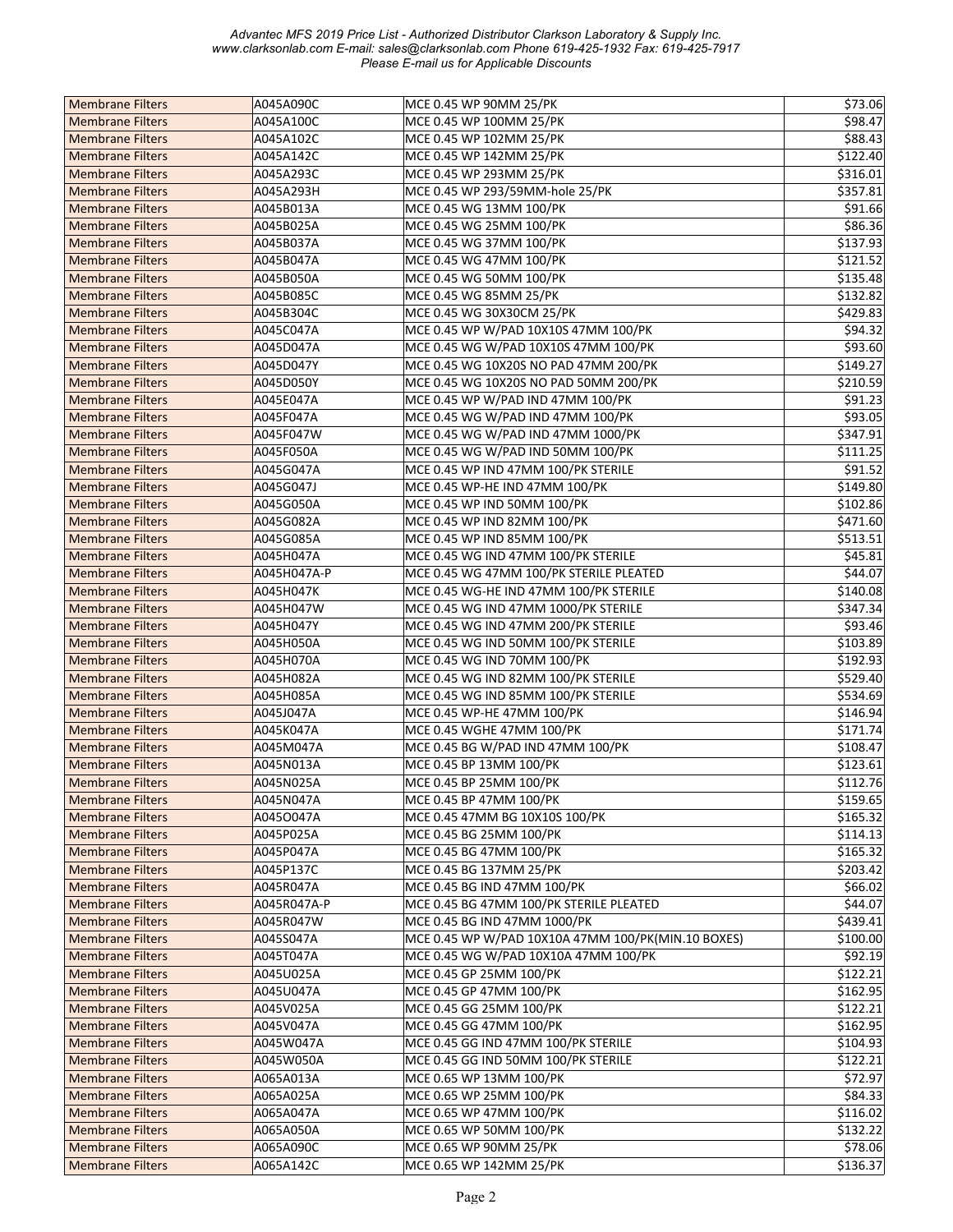| <b>Membrane Filters</b> | A065A293C   | MCE 0.65 WP 293MM 25/PK                       | \$337.80 |
|-------------------------|-------------|-----------------------------------------------|----------|
| <b>Membrane Filters</b> | A065B025A   | MCE 0.65 WG 25MM 100/PK                       | \$88.90  |
| <b>Membrane Filters</b> | A065C047A   | MCE 0.65 WP PAD 10X10S 47MM 100/PK[MIN.50PKS] | \$94.32  |
| <b>Membrane Filters</b> | A065D047A   | MCE 0.65 WG PAD 10X10S 47MM 100/PK            | \$93.03  |
| <b>Membrane Filters</b> | A065E047A   | MCE 0.65 WP W/PAD IND 47MM 100/PK             | \$98.13  |
| <b>Membrane Filters</b> | A065F047A   | MCE 0.65 WG W/PAD IND 47MM 100/PK STERILE     | \$100.04 |
| <b>Membrane Filters</b> | A065G047A   | MCE 0.65 WP IND 47MM 100/PK STERILE           | 591.52   |
| <b>Membrane Filters</b> | A065H047A   | MCE 0.65 WG IND 47MM 100/PK STERILE           | \$46.16  |
| <b>Membrane Filters</b> | A065H050A   | MCE 0.65 WG IND 50MM 100/PK(5 BX MINIMUM)     | \$102.86 |
| <b>Membrane Filters</b> | A080A013A   | MCE 0.80 WP 13MM 100/PK                       | \$67.31  |
| <b>Membrane Filters</b> | A080A020A   | MCE 0.80 WP 20MM 100/PK                       | \$77.33  |
| <b>Membrane Filters</b> | A080A025A   | MCE 0.80 WP 25MM 100/PK                       | \$72.73  |
| <b>Membrane Filters</b> | A080A037A   | MCE 0.80 WP 37MM 100/PK                       | \$87.57  |
| <b>Membrane Filters</b> | A080A047A   | MCE 0.80 WP 47MM 100/PK                       | \$102.94 |
| <b>Membrane Filters</b> | A080A050A   | MCE 0.80 WP 50MM 100/PK                       | \$116.70 |
| <b>Membrane Filters</b> | A080A090C   | MCE 0.80 WP 90MM 25/PK                        | \$77.15  |
| <b>Membrane Filters</b> | A080A142C   | MCE 0.80 WP 142MM 25/PK                       | \$134.05 |
|                         |             |                                               |          |
| <b>Membrane Filters</b> | A080A293C   | MCE 0.80 WP 293MM 25/PK                       | \$334.57 |
| <b>Membrane Filters</b> | A080B013A   | MCE 0.80 WG 13MM 100/PK                       | \$91.66  |
| <b>Membrane Filters</b> | A080B025A   | MCE 0.80 WG 25MM 100/PK                       | \$85.99  |
| <b>Membrane Filters</b> | A080B037A   | MCE 0.80 WG 37MM 100/PK**MIN.QTY 10BXS        | \$137.93 |
| <b>Membrane Filters</b> | A080B047A   | MCE 0.80 WG 47MM 100/PK                       | \$126.26 |
| <b>Membrane Filters</b> | A080B050A   | MCE 0.80 WG 50MM 100/PK                       | \$135.48 |
| <b>Membrane Filters</b> | A080B304C   | MCE 0.80 WG 30X30CM 25/PK                     | \$429.83 |
| <b>Membrane Filters</b> | A080C047A   | MCE 0.80 WP 10X10S W/PAD 47MM 100/PK          | \$94.32  |
| <b>Membrane Filters</b> | A080D047A   | MCE 0.80 WG 10X10S W/PAD 47MM 100/PK          | \$96.79  |
| <b>Membrane Filters</b> | A080E047A   | MCE 0.80 WP W/PAD IND 47MM 100/PK             | \$98.13  |
| <b>Membrane Filters</b> | A080F047A   | MCE 0.80 WG W/PAD IND 47MM 100/PK             | \$101.11 |
| <b>Membrane Filters</b> | A080G047A   | MCE 0.80 WP IND 47MM 100/PK STERILE           | \$91.52  |
| <b>Membrane Filters</b> | A080G050A   | MCE 0.80 WP IND 50MM 100/PK                   | \$102.86 |
| <b>Membrane Filters</b> | A080H047A   | MCE 0.80 WG IND 47MM 100/PK                   | \$45.81  |
| <b>Membrane Filters</b> | A080H047A-P | MCE 0.80 WG STER 47MM PLEATED BAND 100/PK     | \$44.07  |
| <b>Membrane Filters</b> | A080H047W   | MCE 0.80 WG IND 47MM 1000/PK STERILE          | \$388.57 |
| <b>Membrane Filters</b> | A080H050A   | MCE 0.80 WG IND 50MM 100/PK                   | \$103.89 |
| <b>Membrane Filters</b> | A080M047A   | MCE 0.80 BG W/PAD IND 47MM 100/PK             | \$108.47 |
| <b>Membrane Filters</b> | A080N025A   | MCE 0.80 BP 25MM 100/PK                       | \$112.76 |
| <b>Membrane Filters</b> | A080N047A   | MCE 0.80 BP 47MM 100/PK                       | \$159.65 |
| <b>Membrane Filters</b> | A080P025A   | MCE 0.80 BG 25MM 100/PK                       | \$114.13 |
| <b>Membrane Filters</b> | A080P047A   | MCE 0.80 BG 47MM 100/PK                       | \$165.32 |
| <b>Membrane Filters</b> | A080P137C   | MCE 0.80 BG 137MM 25/PK                       | \$203.42 |
| <b>Membrane Filters</b> | A080Q047A   | MCE 0.80 BP NO PAD 47MM 100/PK                | \$99.07  |
| <b>Membrane Filters</b> | A080R047A   | MCE 0.80 BG IND 47MM 100/PK                   | \$66.02  |
| <b>Membrane Filters</b> | A080R047A-P | MCE 0.80 BG STER 47MM PLEATED BAND 100/PK     | \$44.07  |
| <b>Membrane Filters</b> | A080R047W   | MCE 0.80 BG IND 47MM 1000/PK STERILE          | \$438.23 |
| <b>Membrane Filters</b> | A080R070A   | MCE 0.80 BG IND 70MM 100/PK                   | \$160.07 |
| <b>Membrane Filters</b> | A080V047A   | MCE 0.80 GG 47MM 100/PK                       | \$162.95 |
| <b>Membrane Filters</b> | A080X025A   | MCE 0.80 WP 25MM 100/PK W/O SORBIT            | \$103.45 |
| <b>Membrane Filters</b> | A080X025B   | MCE 0.80 WG 25MM 100/PK W/O SORBIT            | \$104.48 |
| <b>Membrane Filters</b> | A080X037A   | MCE 0.80 WP 37MM 100/PK W/O SORBIT            | \$128.48 |
| <b>Membrane Filters</b> | A080X037B   | MCE 0.80 WG 37MM 100/PK W/O SORBIT            | \$128.48 |
| <b>Membrane Filters</b> | A080X047A   | MCE 0.80 WP 47MM 100/PK W/O SORBIT            | \$144.17 |
| <b>Membrane Filters</b> | A080X047B   | MCE 0.80 WG 47MM 100/PK W/O SORBIT            | \$144.17 |
| <b>Membrane Filters</b> | A080X304B   | MCE 0.80 WG 30X30CM 50/PK W/O SORBIT          | \$602.55 |
| <b>Membrane Filters</b> | A100A013A   | MCE 1.0 WP 13MM 100/PK                        | \$72.97  |
| <b>Membrane Filters</b> | A100A025A   | MCE 1.0 WP 25MM 100/PK                        | \$84.33  |
| <b>Membrane Filters</b> | A100A047A   | MCE 1.0 WP 47MM 100/PK                        | \$112.11 |
| <b>Membrane Filters</b> | A100A050A   | MCE 1.0 WP 50MM 100/PK                        | \$130.92 |
| <b>Membrane Filters</b> | A100A082C   | MCE 1.0 WP 82MM 25/PK                         | \$93.77  |
| <b>Membrane Filters</b> | A100A090C   | MCE 1.0 WP 90MM 25/PK                         | \$84.90  |
| <b>Membrane Filters</b> | A100A100C   | MCE 1.0 WP 100MM 25/PK                        | \$98.24  |
| <b>Membrane Filters</b> | A100A142C   | MCE 1.0 WP 142MM 25/PK                        | \$136.37 |
|                         |             |                                               |          |
| <b>Membrane Filters</b> | A100A293C   | MCE 1.0 WP 293MM 25/PK                        | \$337.80 |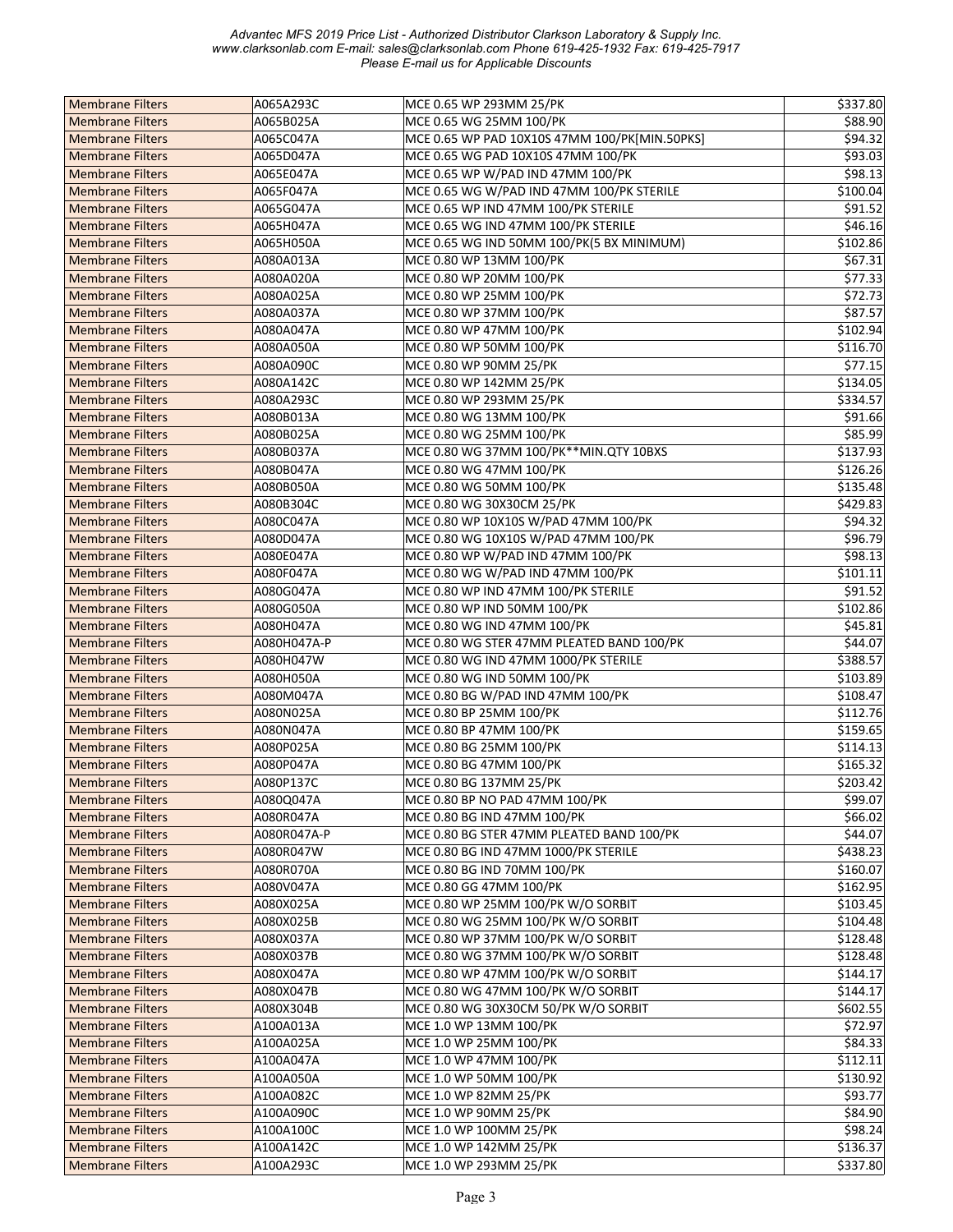| <b>Membrane Filters</b> | A100B047A | MCE 1.0 WG 47MM 100/PK                       | \$131.10 |
|-------------------------|-----------|----------------------------------------------|----------|
| <b>Membrane Filters</b> | A100H047A | MCE 1.0 WG IND 47MM 100/PK                   | \$96.24  |
| <b>Membrane Filters</b> | A100H050A | MCE 1.0 WG IND 50MM 100/PK                   | \$103.89 |
| <b>Membrane Filters</b> | A300A013A | MCE 3.0 WP 13MM 100/PK                       | \$72.97  |
| <b>Membrane Filters</b> | A300A020A | MCE 3.0 WP 20MM 100/PK                       | 584.21   |
| <b>Membrane Filters</b> | A300A025A | MCE 3.0 WP 25MM 100/PK                       | \$84.72  |
| <b>Membrane Filters</b> | A300A047A | MCE 3.0 WP 47MM 100/PK                       | \$114.82 |
| <b>Membrane Filters</b> | A300A050A | MCE 3.0 WP 50MM 100/PK                       | \$131.88 |
| <b>Membrane Filters</b> | A300A090C | MCE 3.0 WP 90MM 25/PK                        | \$78.05  |
|                         |           |                                              |          |
| <b>Membrane Filters</b> | A300A142C | MCE 3.0 WP 142MM 25/PK                       | \$136.37 |
| <b>Membrane Filters</b> | A300A293C | MCE 3.0 WP 293MM 25/PK                       | \$337.80 |
| <b>Membrane Filters</b> | A300G047A | MCE 3.0 WP IND 47MM 100/PK                   | \$91.52  |
| <b>Membrane Filters</b> | A300G050A | MCE 3.0 WP IND 50MM 100/PK                   | \$102.86 |
| <b>Membrane Filters</b> | A500A013A | MCE 5.0 WP 13MM 100/PK                       | \$72.12  |
| <b>Membrane Filters</b> | A500A020A | MCE 5.0 WP 20MM 100/PK                       | \$84.21  |
| <b>Membrane Filters</b> | A500A025A | MCE 5.0 WP 25MM 100/PK                       | \$82.01  |
| <b>Membrane Filters</b> | A500A037A | MCE 5.0 WP 37MM 100/PK                       | \$100.19 |
| <b>Membrane Filters</b> | A500A047A | MCE 5.0 WP 47MM 100/PK                       | \$109.88 |
| <b>Membrane Filters</b> | A500A050A | MCE 5.0 WP 50MM 100/PK                       | \$125.95 |
| <b>Membrane Filters</b> | A500A090C | MCE 5.0 WP 90MM 25/PK                        | \$93.16  |
| <b>Membrane Filters</b> | A500A142C | MCE 5.0 WP 142MM 25/PK                       | \$136.37 |
| <b>Membrane Filters</b> | A500A293C | MCE 5.0 WP 293MM 25/PK                       | \$337.80 |
| <b>Membrane Filters</b> | C020A013A | CA 0.20 13MM WP 100/PK                       | \$84.10  |
| <b>Membrane Filters</b> | C020A025A | CA 0.20 25MM WP 100/PK                       | \$91.25  |
| <b>Membrane Filters</b> | C020A037A | CA 0.20 37MM WP 100/PK                       | \$110.12 |
| <b>Membrane Filters</b> | C020A047A | CA 0.20 47MM WP 100/PK                       | \$121.05 |
| <b>Membrane Filters</b> | C020A050A | CA 0.20 50MM WP 100/PK                       | \$144.07 |
| <b>Membrane Filters</b> | C020A082C | CA 0.20 82MM WP 25/PK                        | \$103.19 |
| <b>Membrane Filters</b> | C020A090C | CA 0.20 90MM WP 25/PK                        | \$92.62  |
|                         |           |                                              |          |
| <b>Membrane Filters</b> | C020A142C | CA 0.20 142MM WP 25/PK                       | \$165.09 |
| <b>Membrane Filters</b> | C020A293C | CA 0.20 293MM WP 25/PK                       | \$385.89 |
| <b>Membrane Filters</b> | C020A304C | CA 0.20 WP 30X30CM 25/PK                     | \$525.95 |
| <b>Membrane Filters</b> | C020A330R | CA 0.20 WP 33CMX3M ROLL                      | \$284.93 |
| <b>Membrane Filters</b> | C020G047A | CA 0.20 47MM WP IND 100/PK                   | \$140.34 |
| <b>Membrane Filters</b> | C045A013A | CA 0.45 13MM WP 100/PK                       | \$78.58  |
| <b>Membrane Filters</b> | C045A025A | CA 0.45 25MM WP 100/PK                       | \$91.25  |
| <b>Membrane Filters</b> | C045A037A | CA 0.45 37MM WP 100/PK                       | \$107.73 |
| <b>Membrane Filters</b> | C045A047A | CA 0.45 47MM WP 100/PK                       | \$121.05 |
| <b>Membrane Filters</b> | C045A050A | CA 0.45 50MM WP 100/PK                       | \$134.68 |
| <b>Membrane Filters</b> | C045A082C | CA 0.45 82MM WP 25/PK                        | \$99.30  |
| <b>Membrane Filters</b> | C045A090C | CA 0.45 90MM WP 25/PK                        | \$92.62  |
| <b>Membrane Filters</b> | C045A102C | CA 0.45 102MM WP 25/PK                       | \$130.95 |
| <b>Membrane Filters</b> | C045A110C | CA 0.45 110MM WP 25/PK                       | \$169.96 |
| <b>Membrane Filters</b> | C045A142C | CA 0.45 142MM WP 25/PK                       | \$165.09 |
| <b>Membrane Filters</b> | C045A293C | CA 0.45 293MM WP 25/PK                       | \$385.89 |
| <b>Membrane Filters</b> | C045A293H | CA 0.45 293MM WP W/60MM CENTER HOLE          | \$397.25 |
| <b>Membrane Filters</b> | C045A304C | CA 0.45 30X30CM WP 25/PK                     | \$525.95 |
| <b>Membrane Filters</b> | C045A330R | CA 0.45 33CMX3M ROLL                         | \$453.80 |
| <b>Membrane Filters</b> | C045G047A | CA 0.45 47MM WP IND 100/PK                   | \$140.34 |
| <b>Membrane Filters</b> | C045G082A | CA 0.45 82MM WP IND 100/PK                   | \$397.15 |
| <b>Membrane Filters</b> | C045G085A | CA 0.45 85MM WP IND 100/PK                   | \$397.15 |
| <b>Membrane Filters</b> | C080A013A | CA 0.80 13MM WP 100/PK                       | \$78.58  |
| <b>Membrane Filters</b> | C080A025A | CA 0.80 25MM WP 100/PK                       | \$91.25  |
| <b>Membrane Filters</b> | C080A037A | CA 0.80 37MM WP 100/PK                       | \$110.12 |
| <b>Membrane Filters</b> | C080A047A | CA 0.80 47MM WP 100/PK                       | \$121.05 |
| <b>Membrane Filters</b> | C080A082C | CA 0.80 82MM WP 25/PK                        | \$99.30  |
|                         |           |                                              |          |
| <b>Membrane Filters</b> | C080A090C | CA 0.80 90MM WP 25/PK                        | \$92.62  |
| <b>Membrane Filters</b> | C080A142C | CA 0.80 142MM WP 25/PK                       | \$165.09 |
| <b>Membrane Filters</b> | C080A293C | CA 0.80 293MM WP 25/PK                       | \$385.89 |
| <b>Membrane Filters</b> | C080A330R | CA 0.80 33CMX3M WP ROLL                      | \$467.41 |
| <b>Membrane Filters</b> | C145A622B | SELECA-V CA FOR ELECTROPHORESIS 6X22CM 50/PK | \$203.50 |
| <b>Membrane Filters</b> | C300A013A | CA 3.0 13MM WP 100/PK                        | \$85.45  |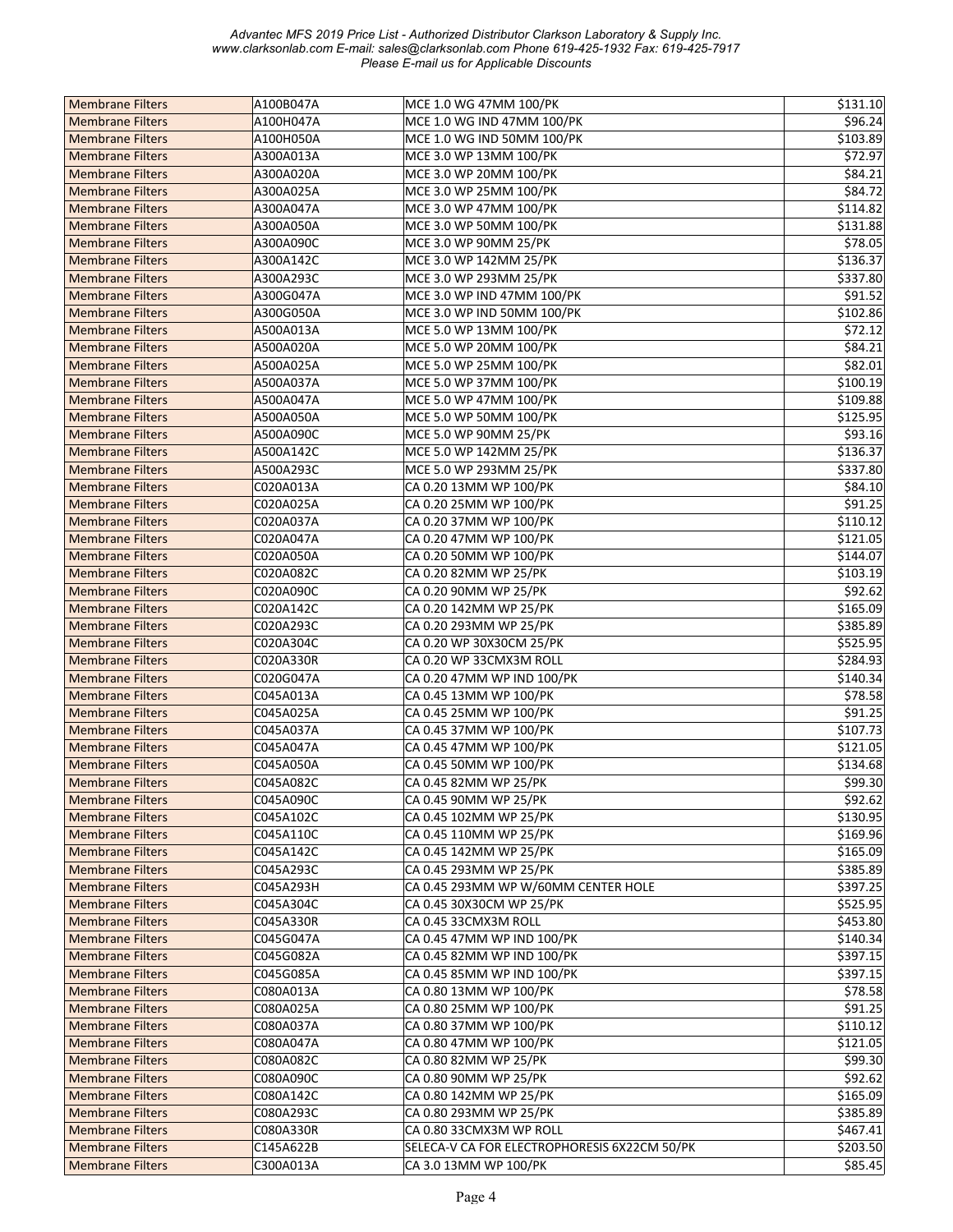| <b>Membrane Filters</b> | C300A025A | CA 3.0 25MM WP 100/PK           | \$91.25        |
|-------------------------|-----------|---------------------------------|----------------|
| <b>Membrane Filters</b> | C300A047A | CA 3.0 47MM WP 100/PK           | \$123.49       |
| <b>Membrane Filters</b> | C300A050A | CA 3.0 50MM WP 100/PK           | 5134.68        |
| <b>Membrane Filters</b> | C300A090C | CA 3.0 90MM WP 25/PK            | \$92.62        |
| <b>Membrane Filters</b> | C300A142C | CA 3.0 142MM WP 25/PK           | \$165.09       |
| <b>Membrane Filters</b> | C300A293C | CA 3.0 293MM WP 25/PK           | \$385.89       |
| <b>Membrane Filters</b> | C300A330R | CA 3.0 33CM X 3M WP ROLL        | \$453.80       |
| <b>Membrane Filters</b> | H010A013A | PTFE/PHILIC 0.10 13MM 100/PK    | <b>INQUIRE</b> |
| <b>Membrane Filters</b> | H010A025A | PTFE/PHILIC 0.10 25MM 100/PK    | <b>INQUIRE</b> |
|                         | H010A047A |                                 |                |
| <b>Membrane Filters</b> |           | PTFE/PHILIC 0.10 47MM 100/PK    | <b>INQUIRE</b> |
| <b>Membrane Filters</b> | H010A090C | PTFE/PHILIC 0.10 90MM 25/PK     | <b>INQUIRE</b> |
| <b>Membrane Filters</b> | H010A142C | PTFE/PHILIC 0.10 142MM 25/PK    | <b>INQUIRE</b> |
| <b>Membrane Filters</b> | H010A293D | PTFE/PHILIC 0.10 293MM 10/PK    | <b>INQUIRE</b> |
| <b>Membrane Filters</b> | H020A013A | PTFE/PHILIC 0.20 13MM 100/PK    | <b>INQUIRE</b> |
| <b>Membrane Filters</b> | H020A025A | PTFE/PHILIC 0.20 25MM 100/PK    | <b>INQUIRE</b> |
| <b>Membrane Filters</b> | H020A047A | PTFE/PHILIC 0.20 47MM 100/PK    | <b>INQUIRE</b> |
| <b>Membrane Filters</b> | H020A090C | PTFE/PHILIC 0.20 90MM 25/PK     | <b>INQUIRE</b> |
| <b>Membrane Filters</b> | H020A142C | PTFE/PHILIC 0.20 142MM 25/PK    | <b>INQUIRE</b> |
| <b>Membrane Filters</b> | H020A293D | PTFE/PHILIC 0.20 293MM 10/PK    | <b>INQUIRE</b> |
| <b>Membrane Filters</b> | H050A013A | PTFE/PHILIC 0.50 13MM WP 100/PK | <b>INQUIRE</b> |
| <b>Membrane Filters</b> | H050A025A | PTFE/PHILIC 0.50 25MM WP 100/PK | <b>INQUIRE</b> |
| <b>Membrane Filters</b> | H050A047A | PTFE/PHILIC 0.50 47MM WP 100/PK | <b>INQUIRE</b> |
| <b>Membrane Filters</b> | H050A090C | PTFE/PHILIC 0.50 90MM WP 25/PK  | <b>INQUIRE</b> |
| <b>Membrane Filters</b> | H050A142C | PTFE/PHILIC 0.50 142MM WP 25/PK | <b>INQUIRE</b> |
| <b>Membrane Filters</b> | H050A293D | PTFE/PHILIC 0.50 293MM WP 10/PK | <b>INQUIRE</b> |
| <b>Membrane Filters</b> | H100A013A | PTFE/PHILIC 1.0 13MM WP 100/PK  | <b>INQUIRE</b> |
| <b>Membrane Filters</b> | H100A025A | PTFE/PHILIC 1.0 25MM WP 100/PK  | <b>INQUIRE</b> |
| <b>Membrane Filters</b> | H100A047A | PTFE/PHILIC 1.0 47MM WP 100/PK  | <b>INQUIRE</b> |
| <b>Membrane Filters</b> | H100A090C | PTFE/PHILIC 1.0 90MM WP 25/PK   | <b>INQUIRE</b> |
| <b>Membrane Filters</b> | H100A142C | PTFE/PHILIC 1.0 142MM WP 25/PK  | <b>INQUIRE</b> |
| <b>Membrane Filters</b> | H100A293D | PTFE/PHILIC 1.0 293MM WP 10/PK  | <b>INQUIRE</b> |
| <b>Membrane Filters</b> | J010A013A | PTFE 0.10 13MM WP 100/PK        | \$186.35       |
| <b>Membrane Filters</b> | J010A025A | PTFE 0.10 25MM WP 100/PK        | \$231.78       |
| <b>Membrane Filters</b> | J010A047A | PTFE 0.10 47MM WP 100/PK        | \$311.77       |
| <b>Membrane Filters</b> | J010A090C | PTFE 0.10 90MM WP 25/PK         | \$246.00       |
| <b>Membrane Filters</b> | J010A142C | PTFE 0.10 142MM WP 25/PK        | \$322.56       |
| <b>Membrane Filters</b> | J010A293D | PTFE 0.10 293MM WP 10/PK        | \$535.50       |
| <b>Membrane Filters</b> | J020A013A | PTFE 0.20 13MM WP 100/PK        | \$182.60       |
| <b>Membrane Filters</b> | J020A025A | PTFE 0.20 25MM WP 100/PK        | \$231.78       |
| <b>Membrane Filters</b> | J020A037A | PTFE 0.20 37MM WP 100/PK        | \$285.04       |
| <b>Membrane Filters</b> | J020A047A | PTFE 0.20 47MM WP 100/PK        | \$319.84       |
| <b>Membrane Filters</b> | J020A050A | PTFE 0.20 50MM WP 100/PK        | \$346.36       |
| <b>Membrane Filters</b> | J020A090C | PTFE 0.20 90MM WP 25/PK         | \$246.00       |
| <b>Membrane Filters</b> | J020A142C | PTFE 0.20 142MM WP 25/PK        | \$322.56       |
| <b>Membrane Filters</b> | J020A293D | PTFE 0.20 293MM WP 10/PK        | \$535.50       |
| <b>Membrane Filters</b> | J050A013A | PTFE 0.50 13MM WP 100/PK        | \$197.62       |
|                         | J050A025A | PTFE 0.50 25MM WP 100/PK        |                |
| <b>Membrane Filters</b> |           |                                 | \$231.78       |
| <b>Membrane Filters</b> | J050A037A | PTFE 0.50 37MM WP 100/PK        | \$285.04       |
| <b>Membrane Filters</b> | J050A047A | PTFE 0.50 47MM WP 100/PK        | \$306.22       |
| <b>Membrane Filters</b> | J050A050A | PTFE 0.50 50MM WP 100/PK        | \$346.36       |
| <b>Membrane Filters</b> | J050A090C | PTFE 0.50 90MM WP 25/PK         | \$246.00       |
| <b>Membrane Filters</b> | J050A142C | PTFE 0.50 142MM WP 25/PK        | \$322.56       |
| <b>Membrane Filters</b> | J050A293D | PTFE 0.50 293MM WP 10/PK        | \$535.50       |
| <b>Membrane Filters</b> | J100A013A | PTFE 1.0 13MM WP 100/PK         | \$182.60       |
| <b>Membrane Filters</b> | J100A025A | PTFE 1.0 25MM WP 100/PK         | \$231.78       |
| <b>Membrane Filters</b> | J100A037A | PTFE 1.0 37MM WP 100/PK         | \$285.04       |
| <b>Membrane Filters</b> | J100A047A | PTFE 1.0 47MM WP 100/PK         | \$307.53       |
| <b>Membrane Filters</b> | J100A050A | PTFE 1.0 50MM WP 100/PK         | \$346.36       |
| <b>Membrane Filters</b> | J100A090C | PTFE 1.0 90MM WP 25/PK          | \$246.00       |
| <b>Membrane Filters</b> | J100A142C | PTFE 1.0 142MM WP 25/PK         | \$322.56       |
| <b>Membrane Filters</b> | J100A293D | PTFE 1.0 293MM WP 10/PK         | \$535.50       |
| <b>Membrane Filters</b> | S020A082C | CN 0.20 WP 82MM 25/PK           | \$100.76       |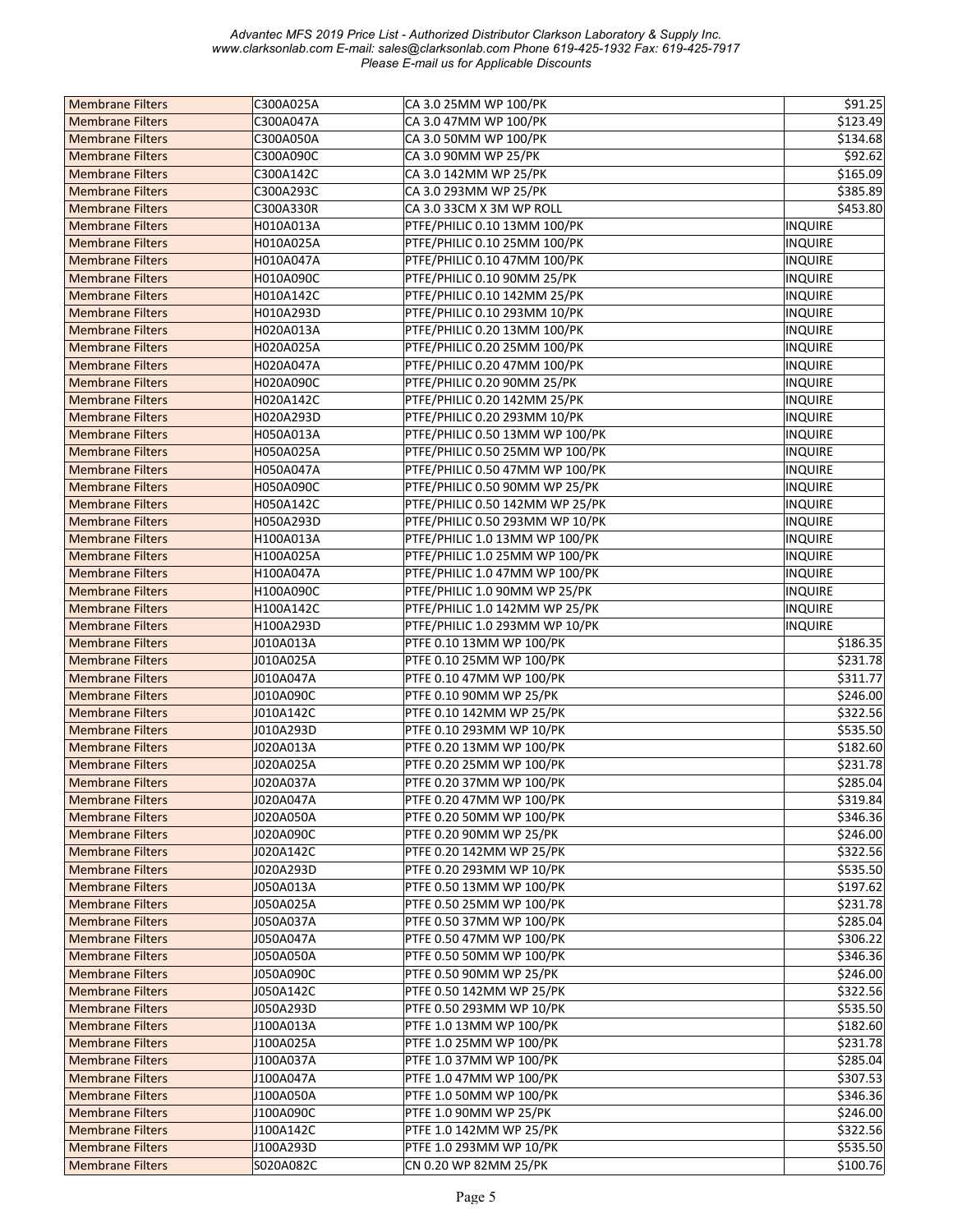| <b>Membrane Filters</b> | S020A204D | CN 0.20 WP 20X20CM SHEETS 10/PK         | \$173.79       |
|-------------------------|-----------|-----------------------------------------|----------------|
| <b>Membrane Filters</b> | S020A304D | CN 0.20 WP 300X300MM 10/PK              | \$295.45       |
| <b>Membrane Filters</b> | S020A330R | CN 0.20 WP 33CMX3M ROLL                 | \$239.64       |
| <b>Membrane Filters</b> | S045A047A | CN 0.45 WP 47MM 100/PK                  | \$142.09       |
| <b>Membrane Filters</b> | S045A082C | CN 0.45 WP 82MM 25/PK                   | \$96.85        |
| <b>Membrane Filters</b> | S045A085C | CN 0.45 WP 85MM 25/PK                   | \$111.79       |
| <b>Membrane Filters</b> | S045A088R | CN 0.45 WP 8.8X8.8CM RND 25/PK          | \$98.52        |
| <b>Membrane Filters</b> | S045A154D | CN 0.45 WP 15X15CM 10/PK                | \$119.34       |
| <b>Membrane Filters</b> | S045A204D | CN 0.45 WP 20X20CM 10/PK                | \$163.82       |
| <b>Membrane Filters</b> | S045A330R | CN 0.45 WP 33CMX3M ROLL                 | \$239.64       |
| <b>Membrane Filters</b> | T010A013A | PTFE(UNSUPPORTED) 0.10 13MM 100/PK      | INQUIRE        |
| <b>Membrane Filters</b> | T010A025A | PTFE(UNSUPPORTED) 0.10 25MM 100/PK      | <b>INQUIRE</b> |
| <b>Membrane Filters</b> | T010A047A | PTFE(UNSUPPORTED) 0.10 47MM 100/PK      | INQUIRE        |
|                         |           |                                         |                |
| <b>Membrane Filters</b> | T010A090C | PTFE(UNSUPPORTED) 0.10 90MM 25/PK       | <b>INQUIRE</b> |
| <b>Membrane Filters</b> | T010A142C | PTFE(UNSUPPORTED) 0.10 142MM 25/PK      | INQUIRE        |
| <b>Membrane Filters</b> | T010A293D | PTFE(UNSUPPORTED) 0.10 293MM 10/PK      | <b>INQUIRE</b> |
| <b>Membrane Filters</b> | T010A304D | PTFE(UNSUPPORTED) 0.10 300x300mm 10/pk  | <b>INQUIRE</b> |
| <b>Membrane Filters</b> | T010A330R | PTFE(UNSUPPORTED) 0.10 33CMX3M ROLL     | <b>INQUIRE</b> |
| <b>Membrane Filters</b> | T020A013A | PTFE(UNSUPPORTED) 0.20 13MM 100/PK      | <b>INQUIRE</b> |
| <b>Membrane Filters</b> | T020A025A | PTFE (UNSUPPORTED) 0.20 25MM 100/PK     | <b>INQUIRE</b> |
| <b>Membrane Filters</b> | T020A047A | PTFE(UNSUPPORTED) 0.20 47MM 100/PK      | <b>INQUIRE</b> |
| <b>Membrane Filters</b> | T020A090C | PTFE(UNSUPPORTED) 0.20 90MM 25/PK       | INQUIRE        |
| <b>Membrane Filters</b> | T020A142C | PTFE(UNSUPPORTED) 0.20 142MM 25/PK      | <b>INQUIRE</b> |
| <b>Membrane Filters</b> | T020A293D | PTFE(UNSUPPORTED) 0.2 293MM 10/PK       | <b>INQUIRE</b> |
| <b>Membrane Filters</b> | T020A304D | PTFE (UNSUPPORTED) 0.2 30X30CM 10/PK    | <b>INQUIRE</b> |
| <b>Membrane Filters</b> | T050A013A | PTFE(UNSUPPORTED) 0.50 13MM 100/PK      | <b>INQUIRE</b> |
| <b>Membrane Filters</b> | T050A025A | PTFE (UNSUPPORTED) 0.50 25MM 100/PK     | <b>INQUIRE</b> |
| <b>Membrane Filters</b> | T050A037A | PTFE(UNSUPPORTED) 0.50 37MM 100/PK      | <b>INQUIRE</b> |
| <b>Membrane Filters</b> | T050A047A | PTFE(UNSUPPORTED) 0.50 47MM 100/PK      | <b>INQUIRE</b> |
| <b>Membrane Filters</b> | T050A090C | PTFE(UNSUPPORTED) 0.50 90MM 25/PK       | <b>INQUIRE</b> |
| <b>Membrane Filters</b> | T050A142C | PTFE(UNSUPPORTED) 0.50 142MM 25/PK      | <b>INQUIRE</b> |
| <b>Membrane Filters</b> | T050A293D | PTFE(UNSUPPORTED) 0.5 293MM 10/PK       | <b>INQUIRE</b> |
| <b>Membrane Filters</b> | T080A013A | PTFE(UNSUPPORTED) 0.80 13MM 100/PK      | <b>INQUIRE</b> |
| <b>Membrane Filters</b> | T080A025A | PTFE (UNSUPPORTED) 0.80 25MM 100/PK     | <b>INQUIRE</b> |
| <b>Membrane Filters</b> | T080A047A | PTFE (UNSUPPORTED) 0.80 47MM 100/PK     | <b>INQUIRE</b> |
|                         |           |                                         |                |
| <b>Membrane Filters</b> | T080A090C | PTFE(UNSUPPORTED) 0.80 90MM 25/PK       | <b>INQUIRE</b> |
| <b>Membrane Filters</b> | T080A293D | PTFE(UNSUPPORTED) 0.8 293MM 10/PK       | <b>INQUIRE</b> |
| <b>Membrane Filters</b> | T100A013A | PTFE(UNSUPPORTED) 1.0 13MM 100/PK       | <b>INQUIRE</b> |
| <b>Membrane Filters</b> | T100A025A | PTFE(UNSUPPORTED) 1.0 25MM 100/PK       | <b>INQUIRE</b> |
| <b>Membrane Filters</b> | T100A047A | PTFE(UNSUPPORTED) 1.0 47MM 100/PK       | <b>INQUIRE</b> |
| <b>Membrane Filters</b> | T100A090C | PTFE(UNSUPPORTED) 1.0 90MM 25/PK        | <b>INQUIRE</b> |
| <b>Membrane Filters</b> | T100A142C | PTFE(UNSUPPORTED) 1.0 142MM 25/PK       | <b>INQUIRE</b> |
| <b>Membrane Filters</b> | T100A293D | PTFE(UNSUPPORTED) 1.0 293MM 10/PK       | <b>INQUIRE</b> |
| <b>Membrane Filters</b> | T300A013A | PTFE(UNSUPPORTED) 3.0 13MM 100/PK       | INQUIRE        |
| <b>Membrane Filters</b> | T300A025A | PTFE(UNSUPPORTED) 3.0 25MM 100/PK       | <b>INQUIRE</b> |
| <b>Membrane Filters</b> | T300A047A | PTFE(UNSUPPORTED) 3.0 47MM 100/PK       | <b>INQUIRE</b> |
| <b>Membrane Filters</b> | T300A090C | PTFE(UNSUPPORTED) 3.0 90MM 25/PK        | <b>INQUIRE</b> |
| <b>Membrane Filters</b> | T300A142C | PTFE(UNSUPPORTED) 3.0 142MM 25/PK       | <b>INQUIRE</b> |
| <b>Membrane Filters</b> | T300A185C | PTFE(UNSUPPORTED) 3.0 185MM 25/PK       | <b>INQUIRE</b> |
| <b>Membrane Filters</b> | T300A293D | PTFE(UNSUPPORTED) 3.0 293MM 10/PK       | <b>INQUIRE</b> |
| <b>Membrane Filters</b> | T300A304D | PTFE(UNSUPPORTED) 3.0 30X30CM 10/PK     | <b>INQUIRE</b> |
| <b>Membrane Filters</b> | Y008A047A | CMF COATED ACETATE 0.80 WP 47MM 100/PK  | <b>INQUIRE</b> |
| <b>Membrane Filters</b> | Y008A076A | CMF COATED ACETATE 0.80 WP 76MM 100/PK  | <b>INQUIRE</b> |
| <b>Membrane Filters</b> | Y008A090A | CMF COATED ACETATE 0.80 WP 90MM 100/PK  | <b>INQUIRE</b> |
| <b>Membrane Filters</b> | Y008A257A | CMF COATED ACETATE 0.80 WP 257MM 100/PK | <b>INQUIRE</b> |
| <b>Membrane Filters</b> | Y008A293A | CMF COATED ACETATE 0.80 WP 293MM 100/PK | <b>INQUIRE</b> |
| <b>Membrane Filters</b> | Y020A035A | CMF COATED ACETATE 2.0 WP 35MM 100/PK   | <b>INQUIRE</b> |
| <b>Membrane Filters</b> | Y020A047A | CMF COATED ACETATE 2.0 WP 47MM 100/PK   | <b>INQUIRE</b> |
| <b>Membrane Filters</b> | Y100A035A | CMF COATED ACETATE 10.0 WP 35MM 100/PK  | <b>INQUIRE</b> |
| <b>Membrane Filters</b> | Y100A047A | CMF COATED ACETATE 10.0 WP 47MM 100/PK  | <b>INQUIRE</b> |
| <b>Membrane Filters</b> | Y100A090A | CMF COATED ACETATE 1.0 WP 90MM 100/PK   | <b>INQUIRE</b> |
| <b>Membrane Filters</b> | Y100A142A | CMF COATED ACETATE 10.0 WP 142MM 100/PK | <b>INQUIRE</b> |
|                         |           |                                         |                |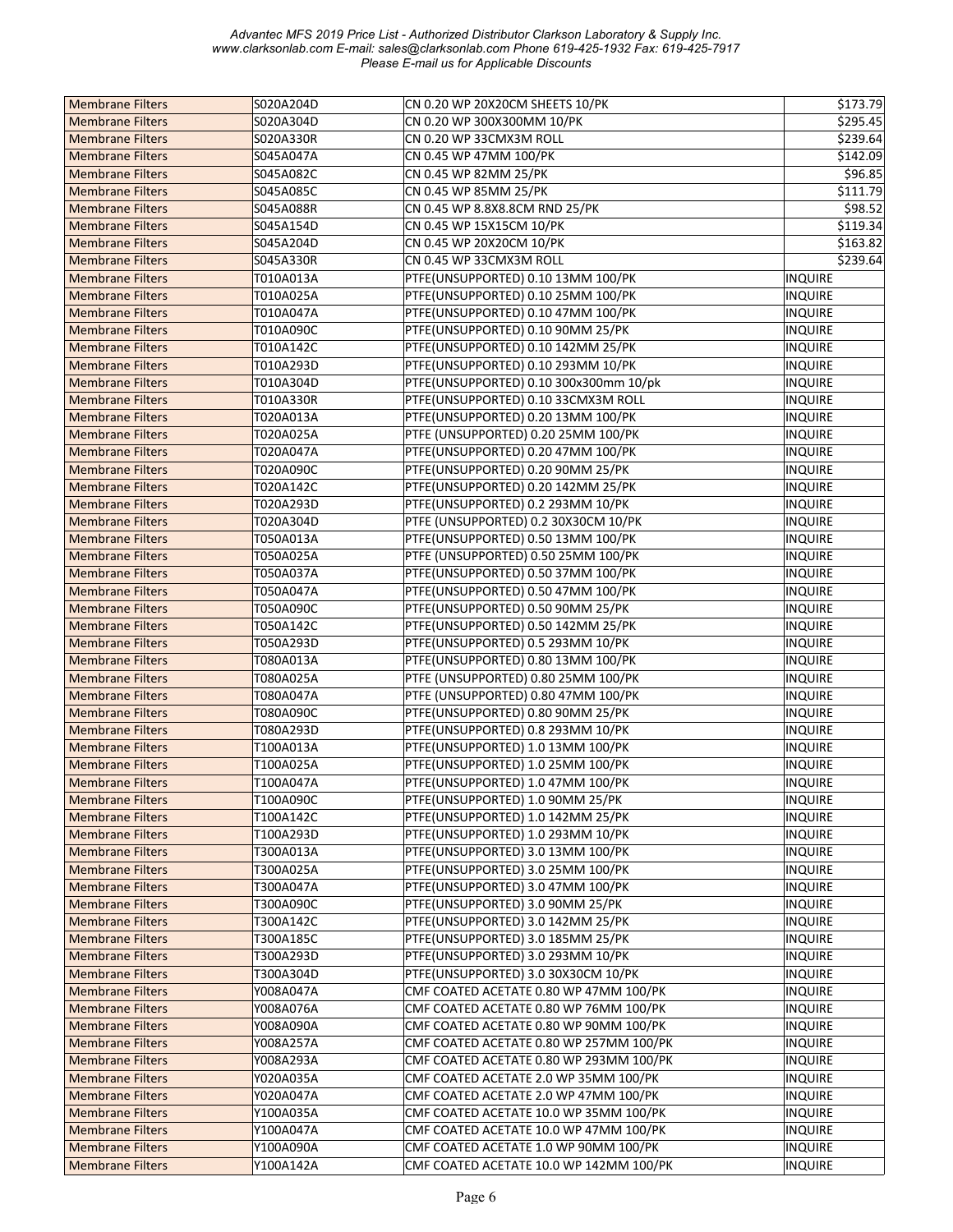| <b>Membrane Filters</b> | Y100A293A | CMF COATED ACETATE 10.0 WP 293MM 100/PK | <b>INQUIRE</b> |
|-------------------------|-----------|-----------------------------------------|----------------|
| <b>Membrane Filters</b> | 16010002  | K010A025A PCTE 0.1um WP 25MM 100/PK     | <b>INQUIRE</b> |
| <b>Membrane Filters</b> | 16022002  | K020N025A PCTE 0.2um BP 25MM 100/PK     | <b>INQUIRE</b> |
| <b>Membrane Filters</b> | 16042004  | K040N047A PCTE 0.4um BP 47MM 100/PK     | INQUIRE        |
| <b>Membrane Filters</b> | 16080002  | K080A025A PCTE 0.8um WP 25MM 100/PK     | <b>INQUIRE</b> |
| <b>Nylon MF</b>         | N010A013A | NYLON 0.10 WP 13MM 100/PK               | INQUIRE        |
| <b>Nylon MF</b>         | N010A025A | NYLON 0.10 WP 25MM 100/PK               | INQUIRE        |
| <b>Nylon MF</b>         | N010A047A | NYLON 0.10 WP 47MM 100/PK               | <b>INQUIRE</b> |
| <b>Nylon MF</b>         | N010A090C | NYLON 0.10 WP 90MM 25/PK                | <b>INQUIRE</b> |
| <b>Nylon MF</b>         | N010A142C | NYLON 0.10 WP 142MM 25/PK               | <b>INQUIRE</b> |
| <b>Nylon MF</b>         | N010A293C | NYLON 0.10 WP 293MM 25/PK               | <b>INQUIRE</b> |
| <b>Nylon MF</b>         | N022A013A | NYLON 0.22 WP 13MM 100/PK               | <b>INQUIRE</b> |
| <b>Nylon MF</b>         | N022A025A | NYLON 0.22 WP 25MM 100/PK               | INQUIRE        |
| <b>Nylon MF</b>         | N022A047A | NYLON 0.22 WP 47MM 100/PK               | <b>INQUIRE</b> |
| <b>Nylon MF</b>         | N022A090C | NYLON 0.22 WP 90MM 25/PK                | <b>INQUIRE</b> |
| <b>Nylon MF</b>         | N022A142C | NYLON 0.22 WP 142MM 25/PK               | <b>INQUIRE</b> |
| <b>Nylon MF</b>         | N022A293C | NYLON 0.22 WP 293MM 25/PK               | <b>INQUIRE</b> |
| <b>Nylon MF</b>         | N045A013A | NYLON 0.45 WP 13MM 100/PK               | <b>INQUIRE</b> |
| <b>Nylon MF</b>         | N045A025A | NYLON 0.45 WP 25MM 100/PK               | <b>INQUIRE</b> |
| <b>Nylon MF</b>         | N045A047A | NYLON 0.45 WP 47MM 100/PK               | INQUIRE        |
| <b>Nylon MF</b>         | N045A090C | NYLON 0.45 WP 90MM 25/PK                | <b>INQUIRE</b> |
| <b>Nylon MF</b>         | N045A142C | NYLON 0.45 WP 142MM 25/PK               | <b>INQUIRE</b> |
| <b>Nylon MF</b>         | N045A293C | NYLON 0.45 WP 293MM 25/PK               | <b>INQUIRE</b> |
| <b>Nylon MF</b>         | N065A025A | NYLON 0.65 WP 25MM 100/PK               | <b>INQUIRE</b> |
| <b>Nylon MF</b>         | N065A047A | NYLON 0.65 WP 47MM 100/PK               | <b>INQUIRE</b> |
| <b>Nylon MF</b>         | N065A142C | NYLON 0.65 WP 142MM 25/PK               | INQUIRE        |
| <b>Nylon MF</b>         | N080A013A | NYLON 0.80 WP 13MM 100/PK               | <b>INQUIRE</b> |
| Nylon MF                | N080A025A | NYLON 0.80 WP 25MM 100/PK               | INQUIRE        |
| <b>Nylon MF</b>         | N080A047A | NYLON 0.80 WP 47MM 100/PK               | INQUIRE        |
| <b>Nylon MF</b>         | N080A090C | NYLON 0.80 WP 90MM 25/PK                | <b>INQUIRE</b> |
| <b>Nylon MF</b>         | N080A142C | NYLON 0.80 WP 142MM 25/PK               | <b>INQUIRE</b> |
| <b>Nylon MF</b>         | N080A293C | NYLON 0.8 WP 293MM 25/PK                | INQUIRE        |
| <b>Nylon MF</b>         | N120A013A | NYLON 1.20 WP 13MM 100/PK               | <b>INQUIRE</b> |
| <b>Nylon MF</b>         | N120A025A | NYLON 1.20 WP 25MM 100/PK               | <b>INQUIRE</b> |
| <b>Nylon MF</b>         | N120A047A | NYLON 1.20 WP 47MM 100/PK               | INQUIRE        |
| <b>Nylon MF</b>         | N120A090C | NYLON 1.20 WP 90MM 25/PK                | INQUIRE        |
| <b>Nylon MF</b>         | N120A142C | NYLON 1.20 WP 142MM 25/PK               | <b>INQUIRE</b> |
| <b>Nylon MF</b>         | N120A293C | NYLON 1.2 WP 293MM 25/PK                | <b>INQUIRE</b> |
| <b>Nylon MF</b>         | N500A013A | NYLON 5.0 WP 13MM 100/PK                | INQUIRE        |
| <b>Nylon MF</b>         | N500A025A | NYLON 5.0 WP 25MM 100/PK                | <b>INQUIRE</b> |
| <b>Nylon MF</b>         | N500A047A | NYLON 5.0 WP 47MM 100/PK                | <b>INQUIRE</b> |
| <b>Nylon MF</b>         | N500A090C | NYLON 5.0 WP 90MM 25/PK                 | <b>INQUIRE</b> |
| <b>Nylon MF</b>         | N500A142C | NYLON 5.0 WP 142MM 25/PK                | <b>INQUIRE</b> |
| Nylon MF                | N500A293C | NYLON 5.0 WP 293MM 25/PK                | <b>INQUIRE</b> |
| Polycarbonate MF        | 16040002  | K040A025A PCTE 0.4um WP 25MM 100/PK     | <b>INQUIRE</b> |
| Polycarbonate MF        | 16080001  | K080A013A PCTE 0.8um WP 13MM 100/PK     | <b>INQUIRE</b> |
| Polycarbonate MF        | K001A025A | PCTE 0.01um WP 25MM 100/PK              |                |
|                         |           |                                         | <b>INQUIRE</b> |
| Polycarbonate MF        | K001A047A | PCTE 0.01um WP 47MM 100/PK              | <b>INQUIRE</b> |
| Polycarbonate MF        | K005A025A | PCTE 0.05um WP 25MM 100/PK              | <b>INQUIRE</b> |
| Polycarbonate MF        | K005A047A | PCTE 0.05um WP 47MM 100/PK              | <b>INQUIRE</b> |
| Polycarbonate MF        | K010A013A | PCTE 0.10um WP 13MM 100/PK              | <b>INQUIRE</b> |
| Polycarbonate MF        | K010A025A | PCTE 0.10um WP 25MM 100/PK              | INQUIRE        |
| Polycarbonate MF        | K010A047A | PCTE 0.10um WP 47MM 100/PK              | <b>INQUIRE</b> |
| Polycarbonate MF        | K010N025A | PCTE 0.10um BP 25MM 100/PK              | <b>INQUIRE</b> |
| Polycarbonate MF        | K020A013A | PCTE 0.20um WP 13MM 100/PK              | INQUIRE        |
| Polycarbonate MF        | K020A025A | PCTE 0.20um WP 25MM 100/PK              | INQUIRE        |
| Polycarbonate MF        | K020A047A | PCTE 0.20um WP 47MM 100/PK              | INQUIRE        |
| Polycarbonate MF        | K020A076A | PCTE 0.20um WP 76MM 100/PK              | <b>INQUIRE</b> |
| Polycarbonate MF        | K020N025A | PCTE 0.20um BP 25MM 100/PK              | <b>INQUIRE</b> |
| Polycarbonate MF        | K020N047A | PCTE 0.20um BP 47MM 100/PK              | <b>INQUIRE</b> |
| Polycarbonate MF        | K040A013A | PCTE 0.40um WP 13MM 100/PK              | INQUIRE        |
|                         |           |                                         |                |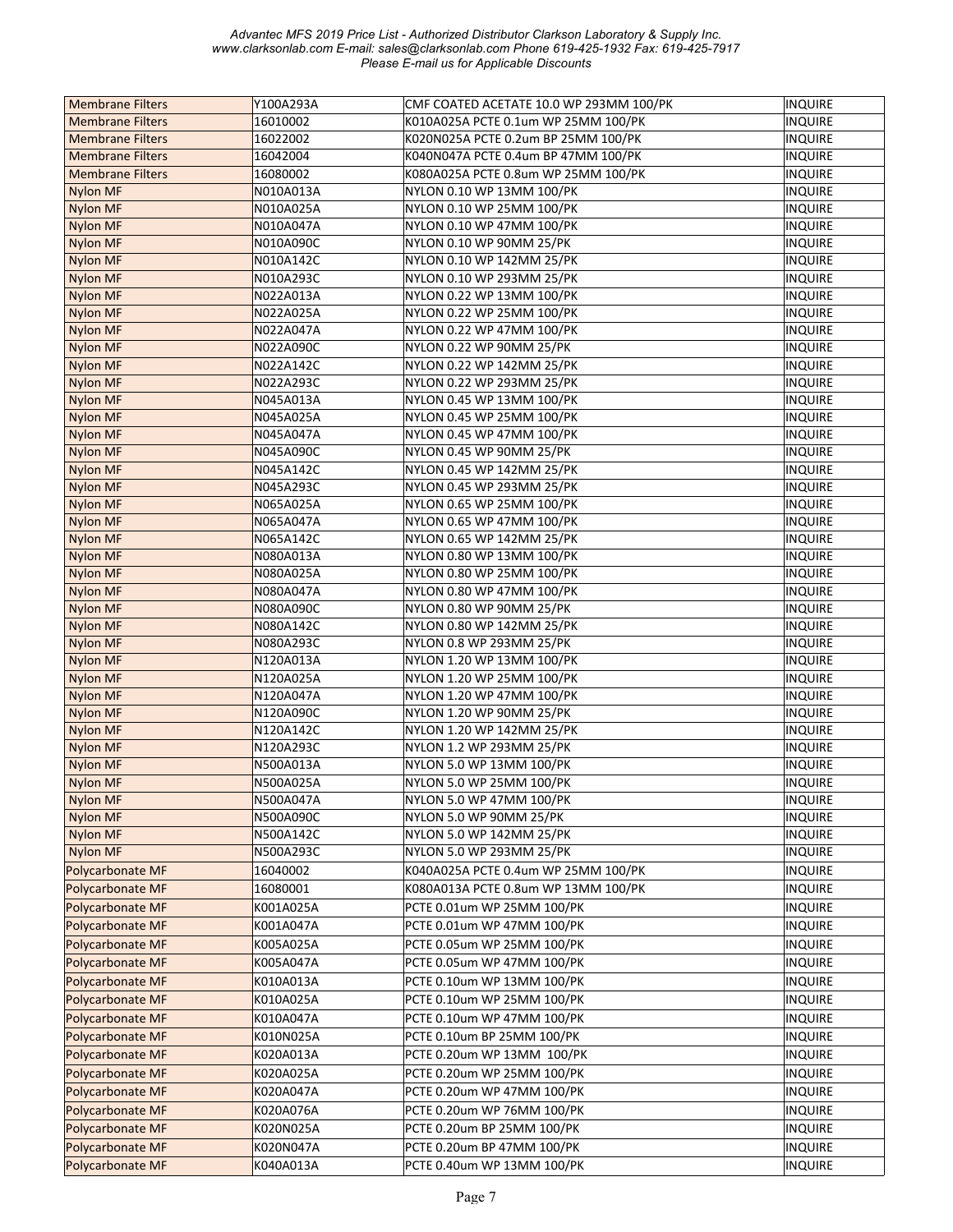| Polycarbonate MF                                                     | K040A025A             | PCTE 0.40um WP 25MM 100/PK               | <b>INQUIRE</b>     |
|----------------------------------------------------------------------|-----------------------|------------------------------------------|--------------------|
| Polycarbonate MF                                                     | K040A047A             | PCTE 0.40um WP 47MM 100/PK               | <b>INQUIRE</b>     |
| Polycarbonate MF                                                     | K040A076A             | PCTE 0.40um WP 76MM 100/PK               | INQUIRE            |
| Polycarbonate MF                                                     | K040A8X10IN           | PCTE 0.40um WP 8X10IN 30/PK              | <b>INQUIRE</b>     |
| Polycarbonate MF                                                     | K040N013A             | PCTE 0.40um BP 13MM 100/PK               | <b>INQUIRE</b>     |
| Polycarbonate MF                                                     | K040N025A             | PCTE 0.40um BP 25MM 100/PK               | INQUIRE            |
| Polycarbonate MF                                                     | K040N047A             | PCTE 0.40um BP 47MM 100/PK               | \$291.52           |
| Polycarbonate MF                                                     | K060A025A             | PCTE 0.60um WP 25MM 100/PK               | <b>INQUIRE</b>     |
| Polycarbonate MF                                                     | K060A047A             | PCTE 0.60um WP 47MM 100/PK               | <b>INQUIRE</b>     |
| Polycarbonate MF                                                     | K060A076F             | PCTE 0.60um WP 76MM 30/PK                | <b>INQUIRE</b>     |
| Polycarbonate MF                                                     | K060N025A             | PCTE 0.60um BP 25MM 100/PK               | INQUIRE            |
| Polycarbonate MF                                                     | K080A013A             | PCTE 0.80um WP 13MM 100/PK               | INQUIRE            |
| Polycarbonate MF                                                     | K080A025A             | PCTE 0.80um WP 25MM 100/PK               | <b>INQUIRE</b>     |
| Polycarbonate MF                                                     | K080A047A             | PCTE 0.80um WP 47MM 100/PK               | <b>INQUIRE</b>     |
| Polycarbonate MF                                                     | K080A076F             | PCTE 0.80um WP 76MM 30/PK                | INQUIRE            |
| Polycarbonate MF                                                     | K080N013A             | PCTE 0.80um BP 13MM 100/PK               | <b>INQUIRE</b>     |
| Polycarbonate MF                                                     | K080N025A             | PCTE 0.80um BP 25MM 100/PK               | <b>INQUIRE</b>     |
| <b>Polycarbonate MF</b>                                              |                       | PCTE 1.0 WP 13MM 100/PK                  | <b>INQUIRE</b>     |
|                                                                      | K100A013A             |                                          |                    |
| Polycarbonate MF                                                     | K100A025A             | PCTE 1.0 WP 25MM 100/PK                  | <b>INQUIRE</b>     |
| Polycarbonate MF                                                     | K100A047A             | PCTE 1.0 WP 47MM 100/PK                  | <b>INQUIRE</b>     |
| Polycarbonate MF                                                     | K100A076A             | PCTE 1.0 WP 76MM 100/PK                  | <b>INQUIRE</b>     |
| Polycarbonate MF                                                     | K200A025A             | PCTE 2.0 WP 25MM 100/PK                  | <b>INQUIRE</b>     |
| Polycarbonate MF                                                     | K200A047A             | PCTE 2.0 WP 47MM 100/PK                  | <b>INQUIRE</b>     |
| Polycarbonate MF                                                     | K300A025A             | PCTE 3.0 WP 25MM 100/PK                  | <b>INQUIRE</b>     |
| Polycarbonate MF                                                     | K300A047A             | PCTE 3.0 WP 47MM 100/PK                  | <b>INQUIRE</b>     |
| Polycarbonate MF                                                     | K300A076A             | PCTE 3.0 WP 76MM 100/PK                  | <b>INQUIRE</b>     |
| Polycarbonate MF                                                     | K300A090F             | PCTE 3.0 WP 90MM 30/PK                   | <b>INQUIRE</b>     |
| Polycarbonate MF                                                     | K500A025A             | PCTE 5.0 WP 25MM 100/PK                  | <b>INQUIRE</b>     |
| Polycarbonate MF                                                     | K500A047A             | PCTE 5.0 WP 47MM 100/PK                  | <b>INQUIRE</b>     |
| Polycarbonate MF                                                     | K500A090F             | PCTE 5.0 WP 90MM 30/PK                   | <b>INQUIRE</b>     |
| Polycarbonate MF                                                     | K800A013A             | PCTE 8.0 WP 13MM 100/PK                  | <b>INQUIRE</b>     |
| Polycarbonate MF                                                     | K800A025A             | PCTE 8.0 WP 25MM 100/PK                  | <b>INQUIRE</b>     |
| Polycarbonate MF                                                     | K800A047A             | PCTE 8.0 WP 47MM 100/PK                  | <b>INQUIRE</b>     |
| <b>Polycarbonate MF</b>                                              | K800N025A             | PCTE 8.0 BP 25MM 100/PK                  | <b>INQUIRE</b>     |
| Polycarbonate MF                                                     | K920A047A             | PCTE 20.0 WP 47MM 100/PK                 | <b>INQUIRE</b>     |
| <b>Polycarbonate MF</b>                                              | KA10A025A             | PCTE 10.0 WP 25MM 100/PK                 | <b>INQUIRE</b>     |
| Polycarbonate MF                                                     | KA10A047A             | PCTE 10.0 WP 47MM 100/PK                 | <b>INQUIRE</b>     |
| Polycarbonate MF                                                     | KA10A142C             | PCTE 10.0 WP 142MM 20/PK                 | <b>INQUIRE</b>     |
| <b>Qualitative Filter Papers</b>                                     | N014.25CM             | NO.1 4.25CM 100/PK                       | \$6.55             |
| <b>Qualitative Filter Papers</b>                                     | N014.5CM              | NO.1 4.5CM 100/PK                        | \$6.55             |
| <b>Qualitative Filter Papers</b>                                     | N015.5CM              | NO.1 5.5CM 100/PK                        | \$7.16             |
| <b>Qualitative Filter Papers</b>                                     | N017.0CM              | NO.1 7.0CM 100/PK                        | \$7.32             |
| <b>Qualitative Filter Papers</b>                                     | N0175MM               | NO.1 75MM 100/PK                         | \$8.96             |
| <b>Qualitative Filter Papers</b>                                     | N019.0CM              | NO.1 9.0CM 100/PK                        | \$8.96             |
| <b>Qualitative Filter Papers</b>                                     | N0111.0CM             | NO.1 11.0CM 100/PK                       | \$10.74            |
| <b>Qualitative Filter Papers</b>                                     | N0112.5CM             | NO.1 12.5CM 100/PK                       | \$11.11            |
| <b>Qualitative Filter Papers</b>                                     | N0115.0CM             | NO.1 15.0CM 100/PK                       | \$16.05            |
| <b>Qualitative Filter Papers</b>                                     | N0118.5CM             | NO.1 18.5CM 100/PK                       | \$23.68            |
| <b>Qualitative Filter Papers</b>                                     | N0122.5CM             | NO.1 22.5CM 100/PK<br>NO.1 24.0CM 100/PK | \$37.76<br>\$37.76 |
| <b>Qualitative Filter Papers</b><br><b>Qualitative Filter Papers</b> | N0124.0CM<br>N01285MM | NO.1 285MM 100/PK                        | \$57.58            |
| <b>Qualitative Filter Papers</b>                                     | N0132.0CM             | NO.1 32.0CM 100/PK                       | \$77.15            |
| <b>Qualitative Filter Papers</b>                                     | N01330MM              | NO.1 330MM 100/PK                        | \$77.15            |
| <b>Qualitative Filter Papers</b>                                     | N01460X580MM          | NO.1 460X580MM 100/PK                    | \$160.83           |
| <b>Qualitative Filter Papers</b>                                     | N01485X560MM          | NO.1 485X560MM 100/PK                    | \$179.63           |
| <b>Qualitative Filter Papers</b>                                     | N01500X500MM          | NO.1 500X500MM 100/PK                    | \$157.84           |
| <b>Qualitative Filter Papers</b>                                     | N0160X60CM            | NO.1 60X60CM 100/PK                      | \$204.17           |
| <b>Qualitative Filter Papers</b>                                     | N01800MMX800MM        | NO.1 800MM X 800MM 100/PK                | \$353.27           |
| <b>Qualitative Filter Papers</b>                                     | N022.5CM              | NO.2 2.5CM 100/PK                        | \$6.91             |
| <b>Qualitative Filter Papers</b>                                     | N024.25CM             | NO.2 4.25CM 100/PK                       | \$6.91             |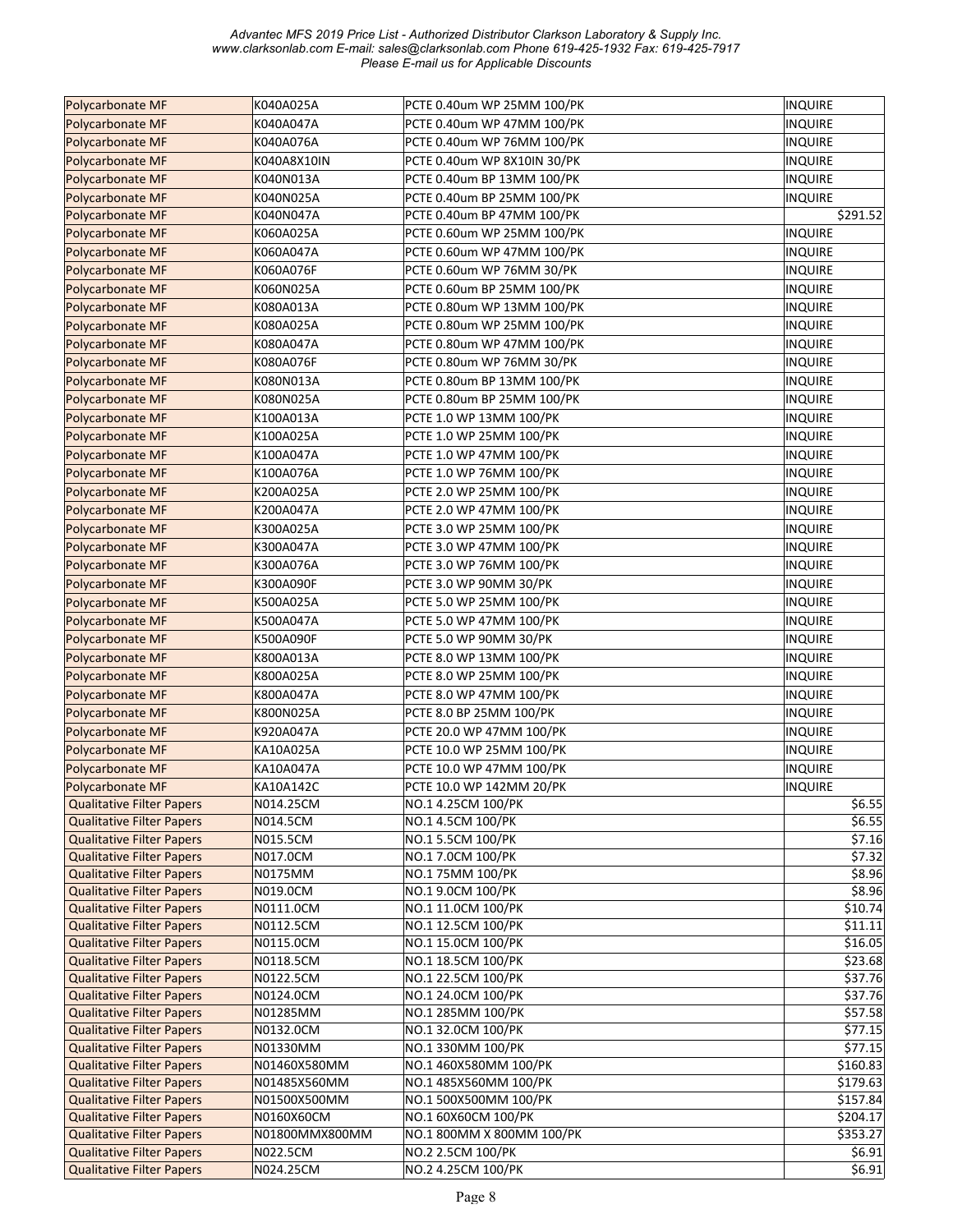| <b>Qualitative Filter Papers</b> | N024.7CM       | NO.2 4.7CM 100/PK       | \$6.91   |
|----------------------------------|----------------|-------------------------|----------|
| <b>Qualitative Filter Papers</b> | N025.5CM       | NO.2 5.5CM 100/PK       | \$8.34   |
| <b>Qualitative Filter Papers</b> | N027.0CM       | NO.2 7.0CM 100/PK       | \$8.34   |
|                                  |                |                         | \$9.78   |
| <b>Qualitative Filter Papers</b> | N029.0CM       | NO.2 9.0CM 100/PK       |          |
| <b>Qualitative Filter Papers</b> | N0211.0CM      | NO.2 11.0CM 100/PK      | \$11.20  |
| <b>Qualitative Filter Papers</b> | N0212.5CM      | NO.2 12.5CM 100/PK      | \$14.30  |
| <b>Qualitative Filter Papers</b> | N0215.0CM      | NO.2 15.0CM 100/PK      | \$20.02  |
| <b>Qualitative Filter Papers</b> | N0218.5CM      | NO.2 18.5CM 100/PK      | \$27.21  |
| <b>Qualitative Filter Papers</b> | N0224.0CM      | NO.2 24.0CM 100/PK      | \$44.44  |
| <b>Qualitative Filter Papers</b> | N0228.5CM      | NO.2 28.5CM 100/PK      | \$62.60  |
| <b>Qualitative Filter Papers</b> | N0230.0CM      | NO.2 30.0CM 100/PK      | \$70.61  |
| <b>Qualitative Filter Papers</b> | N0232.0CM      | NO.2 32.0CM 100/PK      | \$85.99  |
| <b>Qualitative Filter Papers</b> | N0233.0CM      | NO.2 33.0CM 100/PK      | \$87.56  |
| <b>Qualitative Filter Papers</b> | N02200X200MM   | NO.2 200X200MM 100/PK   | \$42.10  |
|                                  |                |                         |          |
| <b>Qualitative Filter Papers</b> | N02300X300MM   | NO.2 300X300MM 100/PK   | \$60.60  |
| <b>Qualitative Filter Papers</b> | N02100MMX200MM | N02100MMX200MM 100/PK   | \$20.18  |
| <b>Qualitative Filter Papers</b> | N02400X400MM   | NO.2 400X400MM 100/PK   | \$107.82 |
| <b>Qualitative Filter Papers</b> | N0246X58CM     | NO.2 460X580MM 100/PK   | \$244.75 |
| <b>Qualitative Filter Papers</b> | N02485X560MM   | NO.2 485X560MM 100/PK   | \$228.50 |
| <b>Qualitative Filter Papers</b> | N02600MM       | NO.2 600MM 100/PK       | \$258.83 |
| <b>Qualitative Filter Papers</b> | N02600X600MM   | NO.2 600X600MM 100/PK   | \$258.85 |
| <b>Qualitative Filter Papers</b> | N01015.5CM     | NO.101 5.5CM 100/PK     | \$9.52   |
| <b>Qualitative Filter Papers</b> | N01017.0CM     | NO.101 7.0CM 100/PK     | \$10.77  |
| <b>Qualitative Filter Papers</b> | N01019.0CM     | NO.101 9.0CM 100/PK     | \$12.41  |
| <b>Qualitative Filter Papers</b> | N010111.0CM    | NO.101 11.0CM 100/PK    | \$15.80  |
| <b>Qualitative Filter Papers</b> | N010112.5CM    | NO.101 12.5CM 100/PK    | \$19.54  |
|                                  |                |                         |          |
| <b>Qualitative Filter Papers</b> | N010115.0CM    | NO.101 15.0CM 100/PK    | \$26.73  |
| <b>Qualitative Filter Papers</b> | N010118.5CM    | NO.101 18.5CM 100/PK    | \$38.06  |
| <b>Qualitative Filter Papers</b> | N0101600MM     | NO.101 600MM 100/PK     | \$296.49 |
| <b>Qualitative Filter Papers</b> | N01314.7CM     | NO.131 4.7CM 100/PK     | \$13.89  |
| <b>Qualitative Filter Papers</b> | N01315.5CM     | NO.131 5.5CM 100/PK     | \$13.89  |
| <b>Qualitative Filter Papers</b> | N01317.0CM     | NO.131 7.0CM 100/PK     | \$14.69  |
| <b>Qualitative Filter Papers</b> | N01319.0CM     | NO.131 9.0CM 100/PK     | \$18.87  |
| <b>Qualitative Filter Papers</b> | N013111.0CM    | NO.131 11.0CM 100/PK    | \$24.12  |
| <b>Qualitative Filter Papers</b> | N013112.5CM    | NO.131 12.5CM 100/PK    | \$28.74  |
| <b>Qualitative Filter Papers</b> | N013115.0CM    | NO.131 15.0CM 100/PK    | \$39.57  |
| <b>Qualitative Filter Papers</b> | N013118.5CM    | NO.131 18.5CM 100/PK    | \$54.66  |
| <b>Qualitative Filter Papers</b> | N013124.0CM    | NO.131 24.0CM 100/PK    | \$96.70  |
| <b>Qualitative Filter Papers</b> | N0131285MM     | NO.131 285MM 100/PK     | \$127.71 |
| <b>Qualitative Filter Papers</b> | N0131485X560MM | NO.131 485X560MM 100/PK | \$425.13 |
|                                  |                |                         |          |
| <b>Qualitative Filter Papers</b> | N0131600MM     | NO.131 600MM 100/PK     | \$356.17 |
| <b>Qualitative Filter Papers</b> | N023111.0CM    | NO.231 11.0CM 100/PK    | \$15.16  |
| <b>Qualitative Filter Papers</b> | N02312.5CM     | NO.231 2.5CM 100/PK     | \$9.03   |
| <b>Qualitative Filter Papers</b> | N02314.25CM    | NO.231 4.25CM 100/PK    | \$9.03   |
| <b>Qualitative Filter Papers</b> | N02315.5CM     | NO.231 5.5CM 100/PK     | \$9.03   |
| <b>Qualitative Filter Papers</b> | N02317.0CM     | NO.231 7.0CM 100/PK     | \$10.11  |
| <b>Qualitative Filter Papers</b> | N02319.0CM     | NO.231 9.0CM 100/PK     | \$12.67  |
| <b>Qualitative Filter Papers</b> | N023112.5CM    | NO.231 12.5CM 100/PK    | \$19.14  |
| <b>Qualitative Filter Papers</b> | N023115.0CM    | NO.231 15.0CM 100/PK    | \$25.36  |
| <b>Qualitative Filter Papers</b> | N023118.5CM    | NO.231 18.5CM 100/PK    | \$38.32  |
| <b>Qualitative Filter Papers</b> | N0231485X560MM | NO.231 485X560MM 100/PK | \$247.15 |
| <b>Qualitative Filter Papers</b> | N02324.25CM    | NO.232 4.25CM 100/PK    | \$7.83   |
| <b>Qualitative Filter Papers</b> | N02325.5CM     | NO.232 5.5CM 100/PK     | \$7.83   |
| <b>Qualitative Filter Papers</b> | N02327.0CM     | NO.232 7.0CM 100/PK     | \$10.17  |
| <b>Qualitative Filter Papers</b> | N02329.0CM     | NO.232 9.0CM 100/PK     | \$13.15  |
|                                  |                |                         |          |
| <b>Qualitative Filter Papers</b> | N023211.0CM    | NO.232 11.0CM 100/PK    | \$16.55  |
| <b>Qualitative Filter Papers</b> | N023212.5CM    | NO.232 12.5CM 100/PK    | \$20.95  |
| <b>Qualitative Filter Papers</b> | N023215.0CM    | NO.232 15.0CM 100/PK    | \$29.00  |
| <b>Qualitative Filter Papers</b> | N023218.5CM    | NO.232 18.5CM 100/PK    | \$42.83  |
| <b>Qualitative Filter Papers</b> | N02352.5CM     | NO.235 2.5CM 100/PK     | \$10.45  |
| <b>Qualitative Filter Papers</b> | N02357.0CM     | NO.235 7.0CM 100/PK     | \$11.64  |
| <b>Qualitative Filter Papers</b> | N02359.0CM     | NO.235 9.0CM 100/PK     | \$13.54  |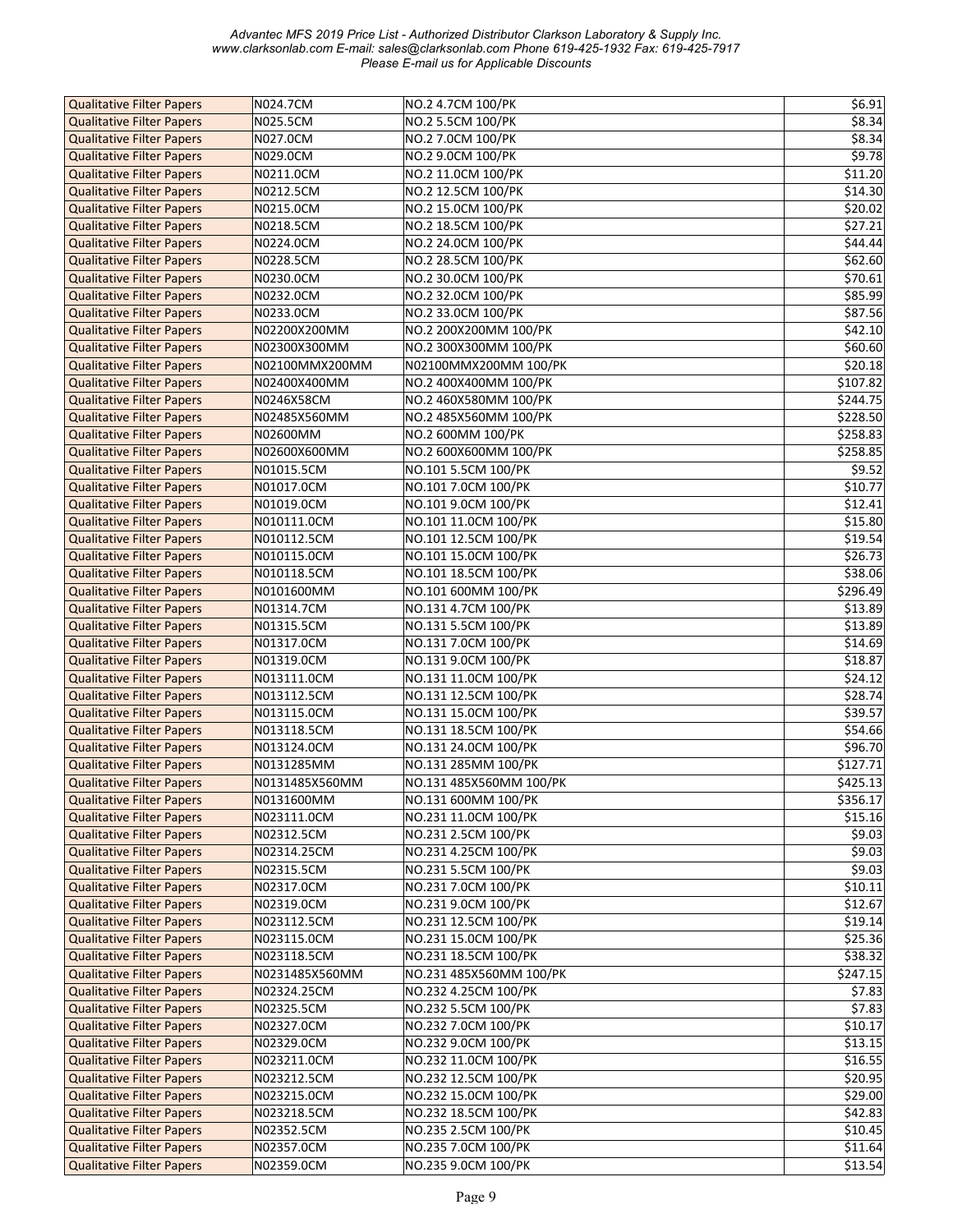| <b>Qualitative Filter Papers</b>  | N023511.0CM     | NO.235 11.0CM 100/PK     | \$17.39             |
|-----------------------------------|-----------------|--------------------------|---------------------|
| <b>Qualitative Filter Papers</b>  | N023512.5CM     | NO.235 12.5CM 100/PK     | \$21.45             |
| <b>Qualitative Filter Papers</b>  | N023515.0CM     | NO.235 15.0CM 100/PK     | \$29.92             |
| <b>Qualitative Filter Papers</b>  | N023518.5CM     | NO.235 18.5CM 100/PK     | \$44.42             |
| <b>Qualitative Filter Papers</b>  | N023524.0CM     | NO.235 24.0CM 100/PK     | \$68.44             |
| <b>Qualitative Filter Papers</b>  | N023532.0CM     | NO.235 32.0CM 100/PK     | \$125.19            |
| <b>Qualitative Filter Papers</b>  | N023540X40CM    | NO.235 40X40CM 100/PK    | \$176.45            |
| <b>Quantitative Filter Papers</b> | N035.5CM        | NO.3 5.5CM 100/PK        | \$19.54             |
|                                   |                 |                          |                     |
| <b>Quantitative Filter Papers</b> | N037.0CM        | NO.3 7.0CM 100/PK        | \$24.93             |
| <b>Quantitative Filter Papers</b> | N039.0CM        | NO.3 9.0CM 100/PK        | \$28.90             |
| <b>Quantitative Filter Papers</b> | N0311.0CM       | NO.3 11.0CM 100/PK       | \$35.22             |
| <b>Quantitative Filter Papers</b> | N0312.5CM       | NO.3 12.5CM 100/PK       | \$40.65             |
| <b>Quantitative Filter Papers</b> | N0315.0CM       | NO.3 15.0CM 100/PK       | \$52.62             |
| <b>Quantitative Filter Papers</b> | N0318.5CM       | NO.3 18.5CM 100/PK       | \$78.37             |
| <b>Quantitative Filter Papers</b> | N05A4.25CM      | NO.5A 4.25CM 100/PK      | \$16.78             |
| <b>Quantitative Filter Papers</b> | N05A4.7CM       | NO.5A 4.7CM 100/PK       | \$16.78             |
| <b>Quantitative Filter Papers</b> | N05A5.5CM       | NO.5A 5.5CM 100/PK       | \$19.54             |
| <b>Quantitative Filter Papers</b> | N05A7.0CM       | NO.5A 7.0CM 100/PK       | \$24.93             |
| <b>Quantitative Filter Papers</b> | N05A9.0CM       | NO.5A 9.0CM 100/PK       | \$28.90             |
| <b>Quantitative Filter Papers</b> | N05A11.0CM      | NO.5A 11.0CM 100/PK      | \$35.22             |
| <b>Quantitative Filter Papers</b> | N05A12.5CM      | NO.5A 12.5CM 100/PK      | \$40.65             |
| <b>Quantitative Filter Papers</b> | N05A15.0CM      | NO.5A 15.0CM 100/PK      | \$54.06             |
| <b>Quantitative Filter Papers</b> | N05A15.8MM      | NO.5A 15.8MM 100/PK      | \$16.78             |
| <b>Quantitative Filter Papers</b> | N05A18.5CM      | NO.5A 18.5CM 100/PK      | \$80.34             |
| <b>Quantitative Filter Papers</b> | N05A24.0CM      | NO.5A 24.0CM 100/PK      | \$146.58            |
| <b>Quantitative Filter Papers</b> | N05A8X10IN      | NO.5A 8X10IN 100/PK      | \$151.02            |
| <b>Quantitative Filter Papers</b> | N05B4.7CM       | NO.5B 4.7CM 100/PK       | \$17.83             |
| <b>Quantitative Filter Papers</b> | N05B5.5CM       | NO.5B 5.5CM 100/PK       | \$19.63             |
| <b>Quantitative Filter Papers</b> | N05B7.0CM       | NO.5B 7.0CM 100/PK       | \$20.53             |
|                                   |                 |                          |                     |
| <b>Quantitative Filter Papers</b> | N05B9.0CM       | NO.5B 9.0CM 100/PK       | \$28.55             |
| <b>Quantitative Filter Papers</b> | N05B11.0CM      | NO.5B 11.0CM 100/PK      | \$34.94             |
| <b>Quantitative Filter Papers</b> | N05B12.5CM      | NO.5B 12.5CM 100/PK      | $\overline{5}41.15$ |
| <b>Quantitative Filter Papers</b> | N05B15.0CM      | NO.5B 15.0CM 100/PK      | \$54.51             |
| <b>Quantitative Filter Papers</b> | N05B18.5CM      | NO.5B 18.5CM 100/PK      | \$80.98             |
| <b>Quantitative Filter Papers</b> | N05C2.4CM       | NO.5C 2.4CM 100/PK       | \$15.38             |
| <b>Quantitative Filter Papers</b> | N05C2.5CM       | NO.5C 2.5CM 100/PK       | \$15.38             |
| <b>Quantitative Filter Papers</b> | N05C4.25CM      | NO.5C 4.25CM 100/PK      | \$15.38             |
| <b>Quantitative Filter Papers</b> | N05C4.7CM       | NO.5C 4.7CM 100/PK       | \$20.34             |
| <b>Quantitative Filter Papers</b> | N05C45.0CM      | NO.5C 45.0CM 100/PK      | \$572.33            |
| <b>Quantitative Filter Papers</b> | N05C5.5CM       | NO.5C 5.5CM 100/PK       | \$18.07             |
| <b>Quantitative Filter Papers</b> | N05C7.0CM       | NO.5C 7.0CM 100/PK       | \$21.68             |
| <b>Quantitative Filter Papers</b> | N05C9.0CM       | NO.5C 9.0CM 100/PK       | \$28.90             |
| <b>Quantitative Filter Papers</b> | N05C11.0CM      | NO.5C 11.0CM 100/PK      | \$35.22             |
| <b>Quantitative Filter Papers</b> | N05C12.5CM      | NO.5C 12.5CM 100/PK      | \$40.89             |
| <b>Quantitative Filter Papers</b> | N05C15.0CM      | NO.5C 15.0CM 100/PK      | \$54.22             |
| <b>Quantitative Filter Papers</b> | N05C18.5CM      | NO.5C 18.5CM 100/PK      | \$80.34             |
| <b>Quantitative Filter Papers</b> | N05C29.3CM      | NO.5C 29.3CM 100/PK      | \$230.91            |
| <b>Quantitative Filter Papers</b> | N05C485MMX560MM | NO.5C 485MMX560MM 100/PK | \$527.01            |
| <b>Quantitative Filter Papers</b> | N065.5CM        | NO.6 5.5CM 100/PK        | \$18.07             |
| <b>Quantitative Filter Papers</b> | N067.0CM        | NO.6 7.0CM 100/PK        | \$23.29             |
| <b>Quantitative Filter Papers</b> | N069.0CM        | NO.6 9.0CM 100/PK        | \$28.90             |
| <b>Quantitative Filter Papers</b> | N0611.0CM       | NO.6 11.0CM 100/PK       | \$35.22             |
| <b>Quantitative Filter Papers</b> | N0612.5CM       | NO.6 12.5CM 100/PK       | \$41.10             |
| <b>Quantitative Filter Papers</b> | N0615.0CM       | NO.6 15.0CM 100/PK       | \$54.48             |
|                                   |                 |                          | \$79.94             |
| <b>Quantitative Filter Papers</b> | N0618.5CM       | NO.6 18.5CM 100/PK       |                     |
| <b>Quantitative Filter Papers</b> | N06285MM        | NO.6 285MM 100/PK        | \$197.83            |
| <b>Quantitative Filter Papers</b> | N075.5CM        | NO.7 5.5CM 100/PK        | \$19.63             |
| <b>Quantitative Filter Papers</b> | N077.0CM        | NO.7 7.0CM 100/PK        | \$20.53             |
| <b>Quantitative Filter Papers</b> | N079.0CM        | NO.7 9.0CM 100/PK        | \$28.55             |
| <b>Quantitative Filter Papers</b> | N0711.0CM       | NO.7 11.0CM 100/PK       | \$35.11             |
| <b>Quantitative Filter Papers</b> | N0712.5CM       | NO.7 12.5CM 100/PK       | \$41.36             |
| Quantitative Filter Papers        | N0715.0CM       | NO.7 15.0CM 100/PK       | \$55.23             |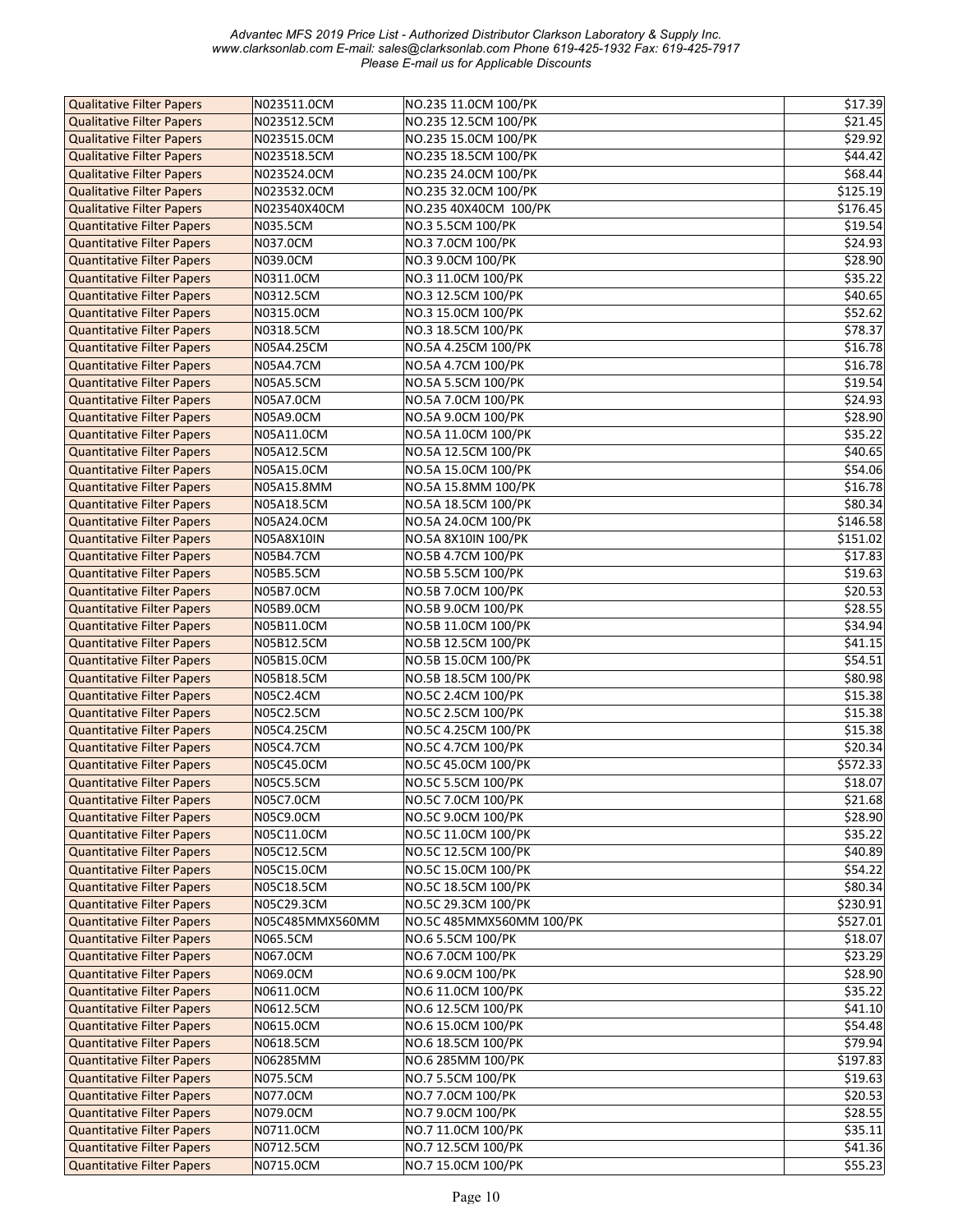| <b>Quantitative Filter Papers</b> | N0718.5CM       | NO.7 18.5CM 100/PK                    | \$82.95  |
|-----------------------------------|-----------------|---------------------------------------|----------|
| <b>Quantitative Filter Papers</b> | N07485X560MM    | NO.7 485X560MM 100/PK                 | \$526.80 |
| <b>Quantitative Filter Papers</b> | 01511012        | BLAINE TEST PAPER, 12.7mm, 250/box    | \$43.78  |
| <b>Hardened Filter Papers</b>     | N04A4.25CM      | NO.4A 4.25CM 100/PK                   | \$19.77  |
| <b>Hardened Filter Papers</b>     | N04A5.5CM       | NO.4A 5.5CM 100/PK                    | \$19.48  |
| <b>Hardened Filter Papers</b>     | N04A7.0CM       | NO.4A 7.0CM 100/PK                    | \$21.52  |
| <b>Hardened Filter Papers</b>     | N04A9.0CM       | NO.4A 9.0CM 100/PK                    | \$27.10  |
| <b>Hardened Filter Papers</b>     | N04A11.0CM      | NO.4A 11.0CM 100/PK                   | \$35.24  |
| <b>Hardened Filter Papers</b>     | N04A12.5CM      | NO.4A 12.5CM 100/PK                   | \$40.67  |
| <b>Hardened Filter Papers</b>     | N04A15.0CM      | NO.4A 15.0CM 100/PK                   | \$51.56  |
| <b>Hardened Filter Papers</b>     | N04A18.5CM      | NO.4A 18.5CM 100/PK                   | \$76.07  |
| <b>Hardened Filter Papers</b>     | N04A24.0CM      | NO.4A 24.0CM 100/PK                   | \$120.90 |
| <b>Hardened Filter Papers</b>     | N04A285MM       | NO.4A 285MM 100/PK                    | \$199.73 |
| <b>Hardened Filter Papers</b>     | N04A29.3CM      | NO.4A 29.3CM 100/PK                   | \$255.76 |
| <b>Hardened Filter Papers</b>     | N04A32.0CM      | NO.4A 32.0CM 100/PK                   | \$251.38 |
| <b>Chromatography Papers</b>      | N01514A46X57CM  | NO.1514A 46X57CM 100/PK               | \$292.64 |
| <b>Chromatography Papers</b>      | N05020X20CM     | NO.50 200X200MM 100/PK                | \$75.07  |
| <b>Chromatography Papers</b>      | N0502X40CM      | NO.50 20X400MM 100/PK                 | \$12.72  |
|                                   | N05040X40CM     | NO.50 400X400MM 50/PK                 | \$95.31  |
| <b>Chromatography Papers</b>      |                 | NO.50 46X57CM 100/PK                  | \$315.34 |
| <b>Chromatography Papers</b>      | N05046X57CM     |                                       |          |
| <b>Chromatography Papers</b>      | N0514A200X200MM | NO.514A 200X200MM 100/PK              | \$91.35  |
| <b>Chromatography Papers</b>      | N0514A460X570MM | NO.514A 460X570MM 100/PK              | \$292.64 |
| <b>Chromatography Papers</b>      | N0514A600X600MM | NO.514A 600X600MM 50/PK               | \$203.55 |
| <b>Chromatography Papers</b>      | N051A200X200MM  | NO.51A 200X200MM 100/PK               | \$59.61  |
| <b>Chromatography Papers</b>      | N051A2X40CM     | NO.51A 20X400MM 100/PK                | \$13.83  |
| <b>Chromatography Papers</b>      | N051A400X400MM  | NO.51A 400X400MM 50/PK                | \$83.10  |
| <b>Chromatography Papers</b>      | N051A460X570MM  | NO.51A 460X570MM 100/PK               | \$272.15 |
| <b>Chromatography Papers</b>      | N051A47MM       | NO.51A 47MM 100/PK                    | \$21.07  |
| <b>Chromatography Papers</b>      | N051B200X200MM  | NO.51B 200X200MM 100/PK               | \$49.93  |
| <b>Chromatography Papers</b>      | N051B20X400MM   | NO.51B 20X400MM 100/PK                | \$11.69  |
| <b>Chromatography Papers</b>      | N051B40X40CM    | NO.51B 400X400MM 50/PK                | \$92.35  |
| <b>Chromatography Papers</b>      | N051B460X570MM  | NO.51B 460X570MM 100/PK               | \$206.36 |
| <b>Chromatography Papers</b>      | N052620X400MM   | NO.526 CHROMATOGRAPHY 20X400MM 100/PK | \$48.13  |
| <b>Chromatography Papers</b>      | N052640X40CM    | NO.526 400X400MM 50/PK                | \$201.91 |
| <b>Chromatography Papers</b>      | N052660X60CM    | NO.526 600X600MM 50/PK                | \$463.40 |
| <b>Chromatography Papers</b>      | N059020X400MM   | NO.590 20X400MM 100/PK                | \$48.13  |
| <b>Chromatography Papers</b>      | N0590400X400MM  | N0 590 400X400MM 50/PCK               | \$201.91 |
| <b>Chromatography Papers</b>      | N0590600X600MM  | N0 590 600X600MM 50/PCK               | \$496.51 |
| <b>Phase Separating Filters</b>   | N02S5.5CM       | NO.2S 5.5CM 100/PK                    | \$26.35  |
| <b>Phase Separating Filters</b>   | N02S7.0CM       | NO.2S 7.0CM 100/PK                    | \$30.21  |
| <b>Phase Separating Filters</b>   | N02S9.0CM       | NO.2S 9.0CM 100/PK                    | \$39.66  |
| <b>Phase Separating Filters</b>   | N02S11.0CM      | NO.2S 11.0CM 100/PK                   | \$41.98  |
| <b>Phase Separating Filters</b>   | N02S12.5CM      | NO.2S 12.5CM 100/PK                   | \$52.15  |
| <b>Phase Separating Filters</b>   | N02S15.0CM      | NO.2S 15.0CM 100/PK                   | \$69.92  |
| <b>Phase Separating Filters</b>   | N02S18.5CM      | NO.2S 18.5CM 100/PK                   | \$109.36 |
| <b>Glass Fiber Filters</b>        | GA10010MM       | GA100 10MM 100/PK                     | \$26.51  |
| <b>Glass Fiber Filters</b>        | GA10020MM       | GA100 20MM 100/PK                     | \$26.51  |
| <b>Glass Fiber Filters</b>        | GA10025MM       | GA100 25MM 100/PK                     | \$29.71  |
| <b>Glass Fiber Filters</b>        | GA10035MM       | GA100 35MM 100/PK                     | \$37.86  |
| <b>Glass Fiber Filters</b>        | GA10037MM       | GA100 37MM 100/PK                     | \$44.46  |
| <b>Glass Fiber Filters</b>        | GA10042.5MM     | GA100 42.5MM 100/PK                   | \$49.85  |
| <b>Glass Fiber Filters</b>        | GA10045MM       | GA100 45MM 100/PK                     | \$49.85  |
| <b>Glass Fiber Filters</b>        | GA10047MM       | GA100 47MM 100/PK                     | \$49.85  |
| <b>Glass Fiber Filters</b>        | GA10050MM       | GA100 50MM 100/PK                     | \$57.10  |
| <b>Glass Fiber Filters</b>        | GA10055MM       | GA100 55MM 100/PK                     | \$57.10  |
| <b>Glass Fiber Filters</b>        | GA10090MM       | GA100 90MM 100/PK                     | \$79.15  |
| <b>Glass Fiber Filters</b>        | GA100110MM      | GA100 110MM 100/PK                    | \$117.00 |
| <b>Glass Fiber Filters</b>        | GA100124MM      | GA100 124MM 100/PK                    | \$142.86 |
| <b>Glass Fiber Filters</b>        | GA100125MM      | GA100 125MM 100/PK                    | \$142.86 |
| <b>Glass Fiber Filters</b>        | GA100142MM      | GA100 142MM 100/PK                    | \$194.74 |
| <b>Glass Fiber Filters</b>        | GA100150MM      | GA100 150MM 100/PK                    | \$194.74 |
|                                   | GA100293MM      | GA100 293MM 50/PK                     | \$288.33 |
| <b>Glass Fiber Filters</b>        |                 |                                       |          |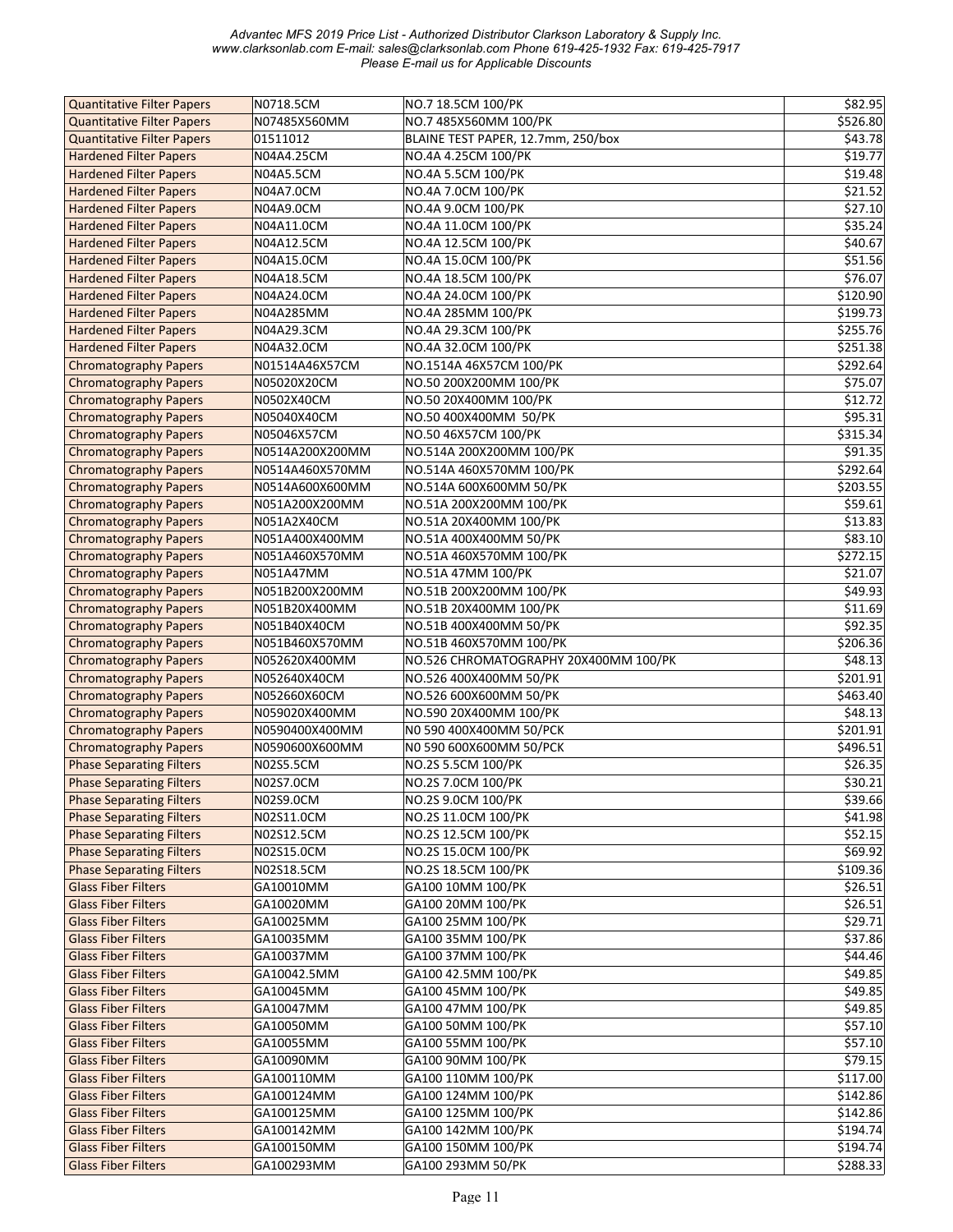| <b>Glass Fiber Filters</b> | GA1008X10IN    | GA100 8X10IN 50/PK      | \$208.06 |
|----------------------------|----------------|-------------------------|----------|
| <b>Glass Fiber Filters</b> | GA20025MM      | GA200 25MM 50/PK        | \$23.40  |
| <b>Glass Fiber Filters</b> | GA20020MM      | GA200 20MM 50/PK        | \$19.93  |
| <b>Glass Fiber Filters</b> | GA20024MM      | GA200 24MM 50/PK        | \$23.40  |
| <b>Glass Fiber Filters</b> | GA20035MM      | GA200 35MM 50/PK        | \$34.97  |
| <b>Glass Fiber Filters</b> | GA20037MM      | GA200 37MM 50/PK        | \$34.97  |
| <b>Glass Fiber Filters</b> | GA20042.5MM    | GA200 42.5MM 50/PK      | \$39.08  |
| <b>Glass Fiber Filters</b> | GA20047MM      | GA200 47MM 50/PK        | \$39.08  |
| <b>Glass Fiber Filters</b> | GA20055MM      | GA200 55MM 50/PK        | \$52.30  |
| <b>Glass Fiber Filters</b> | GA20070MM      | GA200 70MM 50/PK        | \$75.49  |
| <b>Glass Fiber Filters</b> | GA20090MM      | GA200 90MM 50/PK        | \$97.89  |
| <b>Glass Fiber Filters</b> | GA200110MM     | GA200 110MM 50/PK       | \$130.24 |
| <b>Glass Fiber Filters</b> | GA200124MM     | GA200 124MM 50/PK       | \$179.29 |
| <b>Glass Fiber Filters</b> | GA200125MM     | GA200 125MM 50/PK       | \$179.29 |
| <b>Glass Fiber Filters</b> | GA200142MM     | GA200 142MM 50/PK       | \$243.98 |
| <b>Glass Fiber Filters</b> | GA200150MM     | GA200 150MM 50/PK       | \$243.98 |
| <b>Glass Fiber Filters</b> | GA200257MM     | GA200 257MM 50/PK       | \$720.98 |
| <b>Glass Fiber Filters</b> | GA200293MM     | GA200 293MM 50/PK       | \$720.98 |
| <b>Glass Fiber Filters</b> | GA200300X300MM | GA200 300x300MM 10/PACK | \$195.55 |
| <b>Glass Fiber Filters</b> | GA5520MM       | GA55 20MM 100/PK        | \$25.36  |
| <b>Glass Fiber Filters</b> | GA5521MM       | GA55 21MM 100/PK        | \$25.36  |
| <b>Glass Fiber Filters</b> | GA5524MM       | GA55 24MM 100/PK        | \$25.48  |
| <b>Glass Fiber Filters</b> | GA5525MM       | GA55 25MM 100/PK        | \$25.48  |
| <b>Glass Fiber Filters</b> | GA5537MM       | GA55 37MM 100/PK        | \$30.21  |
| <b>Glass Fiber Filters</b> | GA5542.5MM     | GA55 42.5MM 100/PK      | \$34.00  |
|                            |                |                         |          |
| <b>Glass Fiber Filters</b> | GA5545MM       | GA55 45MM 100/PK        | \$34.00  |
| <b>Glass Fiber Filters</b> | GA5547MM       | GA55 47MM 100/PK        | \$32.30  |
| <b>Glass Fiber Filters</b> | GA5550MM       | GA55 50MM 100/PK        | \$38.17  |
| <b>Glass Fiber Filters</b> | GA5555MM       | GA55 55MM 100/PK        | \$35.84  |
| <b>Glass Fiber Filters</b> | GA5570MM       | GA55 70MM 100/PK        | \$46.13  |
| <b>Glass Fiber Filters</b> | GA5581MM       | GA55 81MM 100/PK        | \$63.21  |
| <b>Glass Fiber Filters</b> | GA5582MM       | GA55 82MM 100/PK        | \$59.38  |
| <b>Glass Fiber Filters</b> | GA5585MM       | GA55 85MM 100/PK        | \$59.38  |
| <b>Glass Fiber Filters</b> | GA558X10IN     | GA55 203X254mm 100/PK   | \$310.92 |
| <b>Glass Fiber Filters</b> | GA5590MM       | GA55 90MM 100/PK        | \$63.21  |
| <b>Glass Fiber Filters</b> | GA55102MM      | GA55 102MM 100/PK       | \$91.49  |
| <b>Glass Fiber Filters</b> | GA55110MM      | GA55 110MM 100/PK       | \$94.94  |
| <b>Glass Fiber Filters</b> | GA55124MM      | GA55 124MM 100/PK       | \$119.24 |
| <b>Glass Fiber Filters</b> | GA55125MM      | GA55 125MM 100/PK       | \$119.24 |
| <b>Glass Fiber Filters</b> | GA55142MM      | GA55 142MM 100/PK       | \$186.33 |
| <b>Glass Fiber Filters</b> | GA55150MM      | GA55 150MM 100/PK       | \$206.19 |
| <b>Glass Fiber Filters</b> | GB100R13MM     | GB100R 13MM 100/PK      | \$21.57  |
| <b>Glass Fiber Filters</b> | GB100R20MM     | GB100R 20MM 100/PK      | \$21.57  |
| <b>Glass Fiber Filters</b> | GB100R24MM     | GB100R 24MM 100/PK      | \$30.49  |
| <b>Glass Fiber Filters</b> | GB100R25MM     | GB100R 25MM 100/PK      | \$23.19  |
| <b>Glass Fiber Filters</b> | GB100R37MM     | GB100R 37MM 100/PK      | \$39.53  |
| <b>Glass Fiber Filters</b> | GB100R42.5MM   | GB100R 42.5MM 100/PK    | \$42.19  |
| <b>Glass Fiber Filters</b> | GB100R45MM     | GB100R 45MM 100/PK      | \$42.19  |
| <b>Glass Fiber Filters</b> | GB100R47MM     | GB100R 47MM 100/PK      | \$42.19  |
| <b>Glass Fiber Filters</b> | GB100R50MM     | GB100R 50MM 100/PK      | \$42.19  |
| <b>Glass Fiber Filters</b> | GB100R55MM     | GB100R 55MM 100/PK      | \$56.01  |
| <b>Glass Fiber Filters</b> | GB100R82MM     | GB100R 82MM 100/PK      | \$108.41 |
| <b>Glass Fiber Filters</b> | GB100R90MM     | GB100R 90MM 100/PK      | \$108.41 |
| <b>Glass Fiber Filters</b> | GB100R100MM    | GB100R 100MM 100/PK     | \$122.22 |
| <b>Glass Fiber Filters</b> | GB100R102MM    | GB100R 102MM 100/PK     | \$147.81 |
| <b>Glass Fiber Filters</b> | GB100R110MM    | GB100R 110MM 100/PK     | \$147.81 |
| <b>Glass Fiber Filters</b> | GB100R124MM    | GB100R 124MM 100/PK     | \$188.70 |
| <b>Glass Fiber Filters</b> | GB100R125MM    | GB100R 125MM 100/PK     | \$190.57 |
| <b>Glass Fiber Filters</b> | GB100R127MM    | GB100R 127MM 100/PK     | \$208.56 |
| <b>Glass Fiber Filters</b> | GB100R142MM    | GB100R 142MM 100/PK     | \$261.15 |
| <b>Glass Fiber Filters</b> | GB100R150MM    | GB100R 150MM 100/PK     | \$263.73 |
| <b>Glass Fiber Filters</b> | GB100R293MM    | GB100R 293MM 50/PK      | \$641.72 |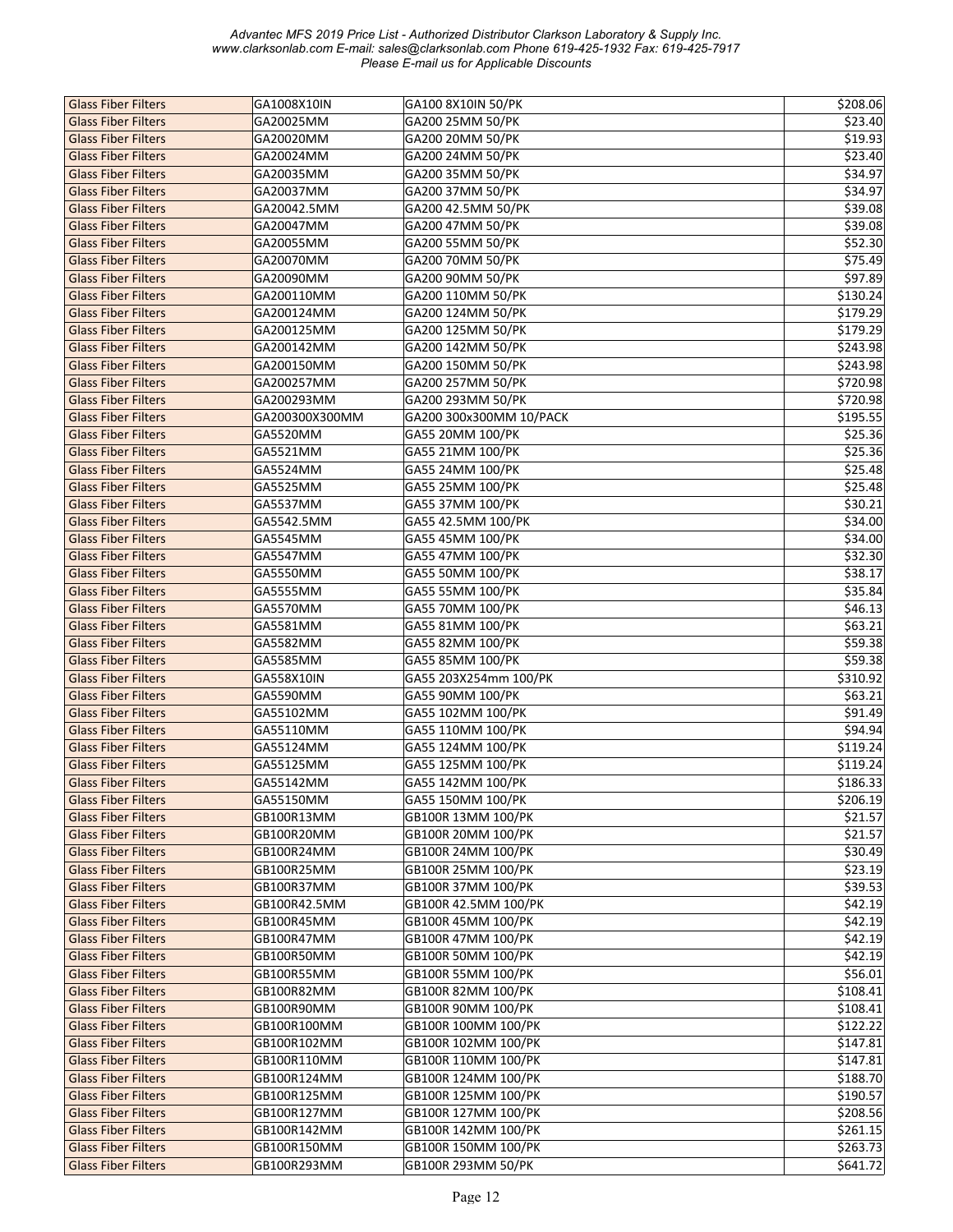| <b>Glass Fiber Filters</b> | GB100R8X10IN | GB100R 203x254MM 50/PK | \$189.69 |
|----------------------------|--------------|------------------------|----------|
| <b>Glass Fiber Filters</b> | GB14020MM    | GB140 20MM 100/PK      | 538.15   |
| <b>Glass Fiber Filters</b> | GB14024MM    | GB140 24MM 100/PK      | \$40.39  |
| <b>Glass Fiber Filters</b> | GB14025MM    | GB140 25MM 100/PK      | \$45.87  |
| <b>Glass Fiber Filters</b> | GB14037MM    | GB140 37MM 100/PK      | \$55.23  |
| <b>Glass Fiber Filters</b> | GB14042.5MM  | GB140 42.5MM 100/PK    | \$62.03  |
| <b>Glass Fiber Filters</b> | GB14047MM    | GB140 47MM 100/PK      | \$60.66  |
| <b>Glass Fiber Filters</b> | GB14055MM    | GB140 55MM 100/PK      | \$80.02  |
| <b>Glass Fiber Filters</b> | GB14090MM    | GB140 90MM 100/PK      | \$141.53 |
| <b>Glass Fiber Filters</b> | GB140110MM   | GB140 110MM 100/PK     | \$192.13 |
| <b>Glass Fiber Filters</b> | GB140124MM   | GB140 124MM 100/PK     | \$245.09 |
| <b>Glass Fiber Filters</b> | GB140125MM   | GB140 125MM 100/PK     | \$245.09 |
| <b>Glass Fiber Filters</b> | GB140142MM   | GB140 142MM 100/PK     | \$368.03 |
| <b>Glass Fiber Filters</b> |              |                        |          |
|                            | GB140257MM   | GB140 257MM 50/PK      | \$873.22 |
| <b>Glass Fiber Filters</b> | GB140293MM   | GB140 293MM 50/PK      | \$567.23 |
| <b>Glass Fiber Filters</b> | GB1408X10IN  | GB140 8X10IN 50/PK     | \$349.23 |
| <b>Glass Fiber Filters</b> | GC5010MM     | GC50 10MM 100/PK       | \$38.42  |
| <b>Glass Fiber Filters</b> | GC5013MM     | GC50 13MM 100/PK       | \$38.42  |
| <b>Glass Fiber Filters</b> | GC5020MM     | GC50 20MM 100/PK       | \$38.42  |
| <b>Glass Fiber Filters</b> | GC5021MM     | GC50 21MM 100/PK       | \$38.42  |
| <b>Glass Fiber Filters</b> | GC5022MM     | GC50 22MM 100/PK       | \$39.25  |
| <b>Glass Fiber Filters</b> | GC5024MM     | GC50 24MM 100/PK       | \$39.25  |
| <b>Glass Fiber Filters</b> | GC5025MM     | GC50 25MM 100/PK       | \$39.25  |
| <b>Glass Fiber Filters</b> | GC5026MM     | GC50 26MM 100/PK       | \$47.35  |
| <b>Glass Fiber Filters</b> | GC5032MM     | GC50 32MM 100/PK       | \$52.25  |
| <b>Glass Fiber Filters</b> | GC5035MM     | GC50 35MM 100/PK       | \$52.25  |
| <b>Glass Fiber Filters</b> | GC5037MM     | GC50 37MM 100/PK       | \$50.04  |
| <b>Glass Fiber Filters</b> | GC5042.5MM   | GC50 42.5MM 100/PK     | \$53.89  |
| <b>Glass Fiber Filters</b> | GC5045MM     | GC50 45MM 100/PK       | \$59.69  |
| <b>Glass Fiber Filters</b> | GC5047MM     | GC50 47MM 100/PK       | \$59.69  |
| <b>Glass Fiber Filters</b> | GC5050MM     | GC50 50MM 100/PK       | \$78.24  |
| <b>Glass Fiber Filters</b> | GC5055MM     | GC50 55MM 100/PK       | \$78.24  |
| <b>Glass Fiber Filters</b> | GC5070MM     | GC50 70MM 100/PK       | \$86.15  |
| <b>Glass Fiber Filters</b> | GC5075MM     | GC50 75MM 100/PK       | \$107.94 |
| <b>Glass Fiber Filters</b> | GC5082MM     | GC50 82MM 100/PK       | \$128.63 |
| <b>Glass Fiber Filters</b> | GC5090MM     | GC50 90MM 100/PK       | \$120.39 |
| <b>Glass Fiber Filters</b> | GC50100MM    | GC50 100MM 100/PK      | \$151.18 |
| <b>Glass Fiber Filters</b> | GC50110MM    | GC50 110MM 100/PK      | \$183.01 |
| <b>Glass Fiber Filters</b> | GC50124MM    | GC50 124MM 100/PK      | \$228.63 |
| <b>Glass Fiber Filters</b> | GC50125MM    | GC50 125MM 100/PK      | \$211.31 |
| <b>Glass Fiber Filters</b> | GC50142MM    | GC50 142MM 100/PK      | \$337.32 |
| <b>Glass Fiber Filters</b> | GC50150MM    | GC50 150MM 100/PK      | \$337.32 |
| <b>Glass Fiber Filters</b> | GC50257MM    | GC50 257MM 50/PK       | \$368.31 |
| <b>Glass Fiber Filters</b> | GC50293MM    | GC50 293MM 50/PK       | \$379.14 |
| <b>Glass Fiber Filters</b> | GC508X10IN   | GC50 8X10IN 100/PK     | \$530.67 |
| <b>Glass Fiber Filters</b> | GC9010MM     | GC90 10MM 100/PK       | \$30.50  |
| <b>Glass Fiber Filters</b> | GC9013MM     | GC90 13MM 100/PK       | \$30.50  |
| <b>Glass Fiber Filters</b> | GC9020MM     | GC90 20MM 100/PK       | \$30.50  |
|                            |              |                        |          |
| <b>Glass Fiber Filters</b> | GC9021MM     | GC90 21MM 100/PK       | \$30.50  |
| <b>Glass Fiber Filters</b> | GC9022MM     | GC90 22MM 100/PK       | \$32.67  |
| <b>Glass Fiber Filters</b> | GC9025MM     | GC90 25MM 100/PK       | \$32.67  |
| <b>Glass Fiber Filters</b> | GC9037MM     | GC90 37MM 100/PK       | \$48.62  |
| <b>Glass Fiber Filters</b> | GC9039MM     | GC90 39MM 100/PK       | \$51.34  |
| <b>Glass Fiber Filters</b> | GC9042.5MM   | GC90 42.5MM 100/PK     | \$51.34  |
| <b>Glass Fiber Filters</b> | GC9047MM     | GC90 47MM 100/PK       | \$51.34  |
| <b>Glass Fiber Filters</b> | GC9050MM     | GC90 50MM 100/PK       | \$65.62  |
| <b>Glass Fiber Filters</b> | GC9055MM     | GC90 55MM 100/PK       | \$65.62  |
| <b>Glass Fiber Filters</b> | GC9075MM     | GC90 75MM 100/PK       | \$72.05  |
| <b>Glass Fiber Filters</b> | GC9090MM     | GC90 90MM 100/PK       | \$104.76 |
| <b>Glass Fiber Filters</b> | GC90110MM    | GC90 110MM 100/PK      | \$180.07 |
| <b>Glass Fiber Filters</b> | GC90124MM    | GC90 124MM 100/PK      | \$214.31 |
| <b>Glass Fiber Filters</b> | GC90125MM    | GC90 125MM 100/PK      | \$223.20 |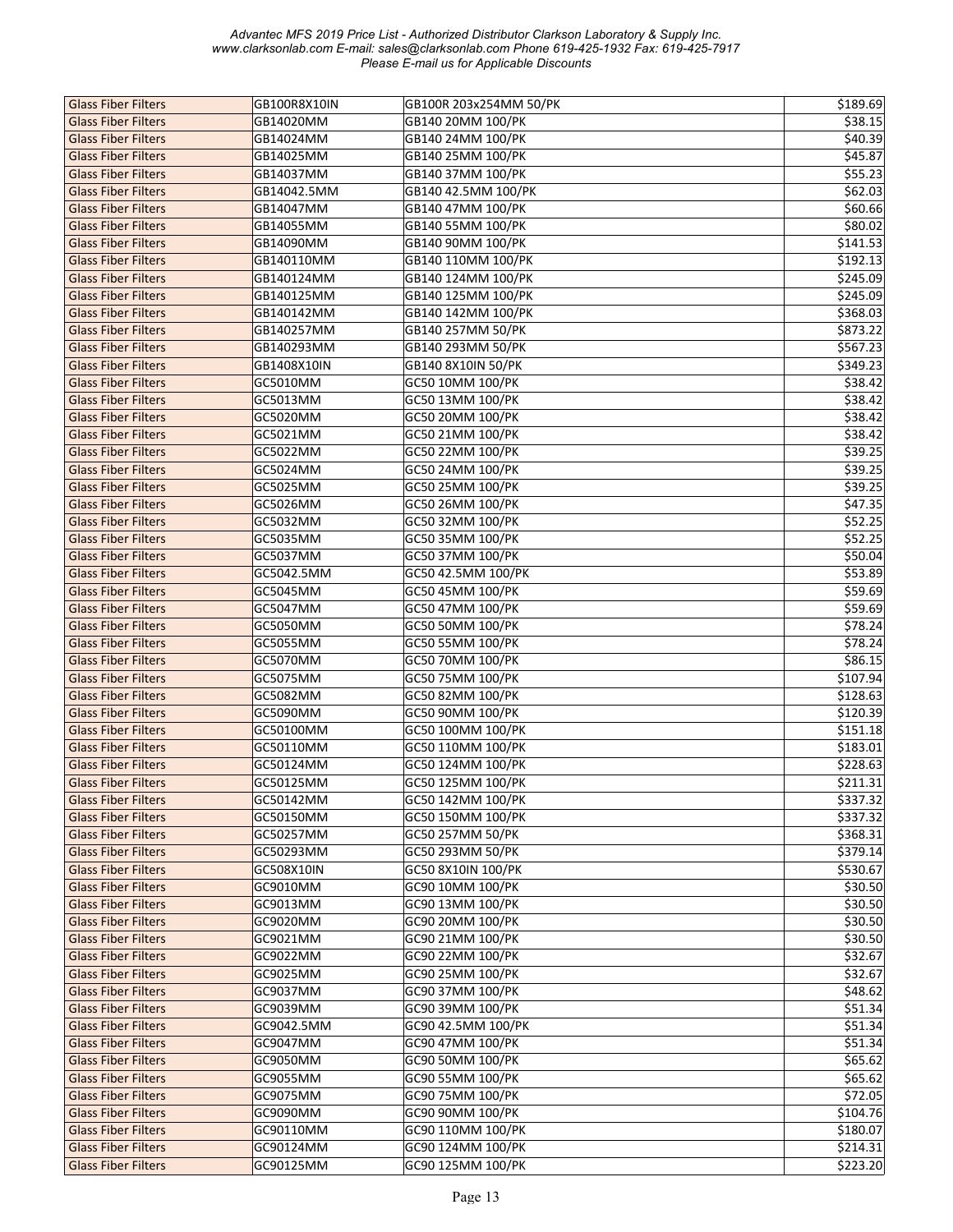| <b>Glass Fiber Filters</b> | GC90142MM   | GC90 142MM 100/PK         | \$261.69   |
|----------------------------|-------------|---------------------------|------------|
| <b>Glass Fiber Filters</b> | GC90150MM   | GC90 150MM 100/PK         | \$308.92   |
| <b>Glass Fiber Filters</b> | GC90257MM   | GC90 257MM 50/PK          | \$427.74   |
| <b>Glass Fiber Filters</b> | GC90293MM   | GC90 293MM 50/PK          | \$427.74   |
| <b>Glass Fiber Filters</b> | GD12010MM   | GD120 10MM 50/PK          | \$15.23    |
| <b>Glass Fiber Filters</b> | GD12013MM   | GD120 13MM 50/PK          | \$15.23    |
| <b>Glass Fiber Filters</b> | GD12016MM   | GD120 16MM 50/PK          | \$15.23    |
| <b>Glass Fiber Filters</b> | GD12020MM   | GD120 20MM 50/PK          | \$15.23    |
| <b>Glass Fiber Filters</b> | GD12022MM   | GD120 22MM 50/PK          | \$14.33    |
| <b>Glass Fiber Filters</b> | GD12024MM   | GD120 24MM 50/PK          | \$14.75    |
| <b>Glass Fiber Filters</b> | GD12025MM   | GD120 25MM 50/PK          | \$16.55    |
| <b>Glass Fiber Filters</b> | GD12026MM   | GD120 26MM 50/PK          | \$16.55    |
| <b>Glass Fiber Filters</b> | GD12035MM   | GD120 35MM 50/PK          | \$17.80    |
| <b>Glass Fiber Filters</b> | GD12037MM   | GD120 37MM 50/PK          | \$17.80    |
| <b>Glass Fiber Filters</b> | GD12042.5MM | GD120 42.5MM 50/PK        | \$19.28    |
| <b>Glass Fiber Filters</b> | GD12047MM   | GD120 47MM 50/PK          | \$19.28    |
| <b>Glass Fiber Filters</b> | GD12055MM   | GD120 55MM 50/PK          | \$25.87    |
| <b>Glass Fiber Filters</b> | GD12070MM   | GD120 70MM 50/PK          | \$38.20    |
| <b>Glass Fiber Filters</b> | GD12075MM   | GD120 75MM 50/PK          | \$41.49    |
| <b>Glass Fiber Filters</b> | GD12090MM   | GD120 90MM 50/PK          | \$47.29    |
| <b>Glass Fiber Filters</b> | GD120110MM  | GD120 110MM 50/PK         | \$75.81    |
| <b>Glass Fiber Filters</b> | GD120124MM  | GD120 124MM 50/PK         | \$99.91    |
| <b>Glass Fiber Filters</b> | GD120125MM  | GD120 125MM 50/PK         | \$99.91    |
| <b>Glass Fiber Filters</b> | GD120142MM  | GD120 142MM 50/PK         | \$150.98   |
| <b>Glass Fiber Filters</b> | GD120150MM  | GD120 150MM 50/PK         | \$170.17   |
| <b>Glass Fiber Filters</b> | GD120257MM  | GD120 257MM 50/PK         | \$285.64   |
| <b>Glass Fiber Filters</b> | GD120293MM  | GD120 293MM 50/PK         | \$285.64   |
| <b>Glass Fiber Filters</b> | GF7513MM    | GF75 13MM 100/PK          | \$73.66    |
| <b>Glass Fiber Filters</b> | GF7520MM    | GF75 20MM 100/PK          | \$73.66    |
| <b>Glass Fiber Filters</b> | GF7521MM    | GF75 21MM 100/PK          | \$74.17    |
| <b>Glass Fiber Filters</b> | GF7522MM    | GF75 22MM 100/PK          | \$74.17    |
| <b>Glass Fiber Filters</b> | GF7524MM    | GF75 24MM 100/PK          | \$74.17    |
| <b>Glass Fiber Filters</b> | GF7525MM    | GF75 25MM 100/PK          | \$74.17    |
| <b>Glass Fiber Filters</b> | GF7537MM    | GF75 37MM 100/PK          | \$94.26    |
| <b>Glass Fiber Filters</b> | GF7542.5MM  | GF75 42.5MM 100/PK        | \$108.26   |
| <b>Glass Fiber Filters</b> | GF7545MM    | GF75 45MM 100/PK          | \$99.58    |
| <b>Glass Fiber Filters</b> | GF7547MM    | GF75 47MM 100/PK          | \$99.58    |
| <b>Glass Fiber Filters</b> | GF7555MM    | GF75 55MM 100/PK          | \$141.37   |
| <b>Glass Fiber Filters</b> | GF7570MM    | GF75 70MM 100/PK          | \$159.97   |
| <b>Glass Fiber Filters</b> | GF7590MM    | GF75 90MM 100/PK          | \$224.23   |
| <b>Glass Fiber Filters</b> | GF75110MM   | GF75 110MM 100/PK         | \$338.35   |
| <b>Glass Fiber Filters</b> | GF75125MM   | GF75 125MM 100/PK         | \$415.24   |
| <b>Glass Fiber Filters</b> | GF75142MM   | GF75 142MM 100/PK         | \$498.87   |
| <b>Glass Fiber Filters</b> | GF75150MM   | GF75 150MM 100/PK         | \$610.23   |
| <b>Glass Fiber Filters</b> | GF75293MM   | GF75 293MM 50/PK          | \$1,080.15 |
| <b>Glass Fiber Filters</b> | GF758X10IN  | GF-75 203MMX 254MM 100/PK | \$1,322.97 |
| <b>Glass Fiber Filters</b> | GS2516MM    | GS25 16MM 100/PK          | \$30.74    |
| <b>Glass Fiber Filters</b> | GS2522MM    | GS25 22MM 100/PK          | \$32.27    |
| <b>Glass Fiber Filters</b> | GS2524MM    | GS25 24MM 100/PK          | \$32.27    |
| <b>Glass Fiber Filters</b> | GS2525MM    | GS25 25MM 100/PK          | \$32.27    |
| <b>Glass Fiber Filters</b> | GS2542.5MM  | GS25 42.5MM 100/PK        | \$47.52    |
| <b>Glass Fiber Filters</b> | GS2547MM    | GS25 47MM 100/PK          | \$50.35    |
| <b>Glass Fiber Filters</b> | GS2555MM    | GS25 55MM 100/PK          | \$68.83    |
| <b>Glass Fiber Filters</b> | GS2570MM    | GS25 70MM 100/PK          | \$71.44    |
| <b>Glass Fiber Filters</b> | GS2575MM    | GS25 75MM 100/PK          | \$119.93   |
| <b>Glass Fiber Filters</b> | GS2590MM    | GS25 90MM 100/PK          | \$85.54    |
| <b>Glass Fiber Filters</b> | GS25110MM   | GS25 110MM 100/PK         | \$184.01   |
| <b>Glass Fiber Filters</b> | GS25124MM   | GS25 124MM 100/PK         | \$215.47   |
| <b>Glass Fiber Filters</b> | GS25125MM   | GS25 125MM 100/PK         | \$222.63   |
| <b>Glass Fiber Filters</b> | GS25142MM   | GS25 142MM 100/PK         | \$271.70   |
| <b>Glass Fiber Filters</b> | GS25150MM   | GS25 150MM 100/PK         | \$302.14]  |
| <b>Glass Fiber Filters</b> | GS25257MM   | GS25 257MM 50/PK          | \$588.40   |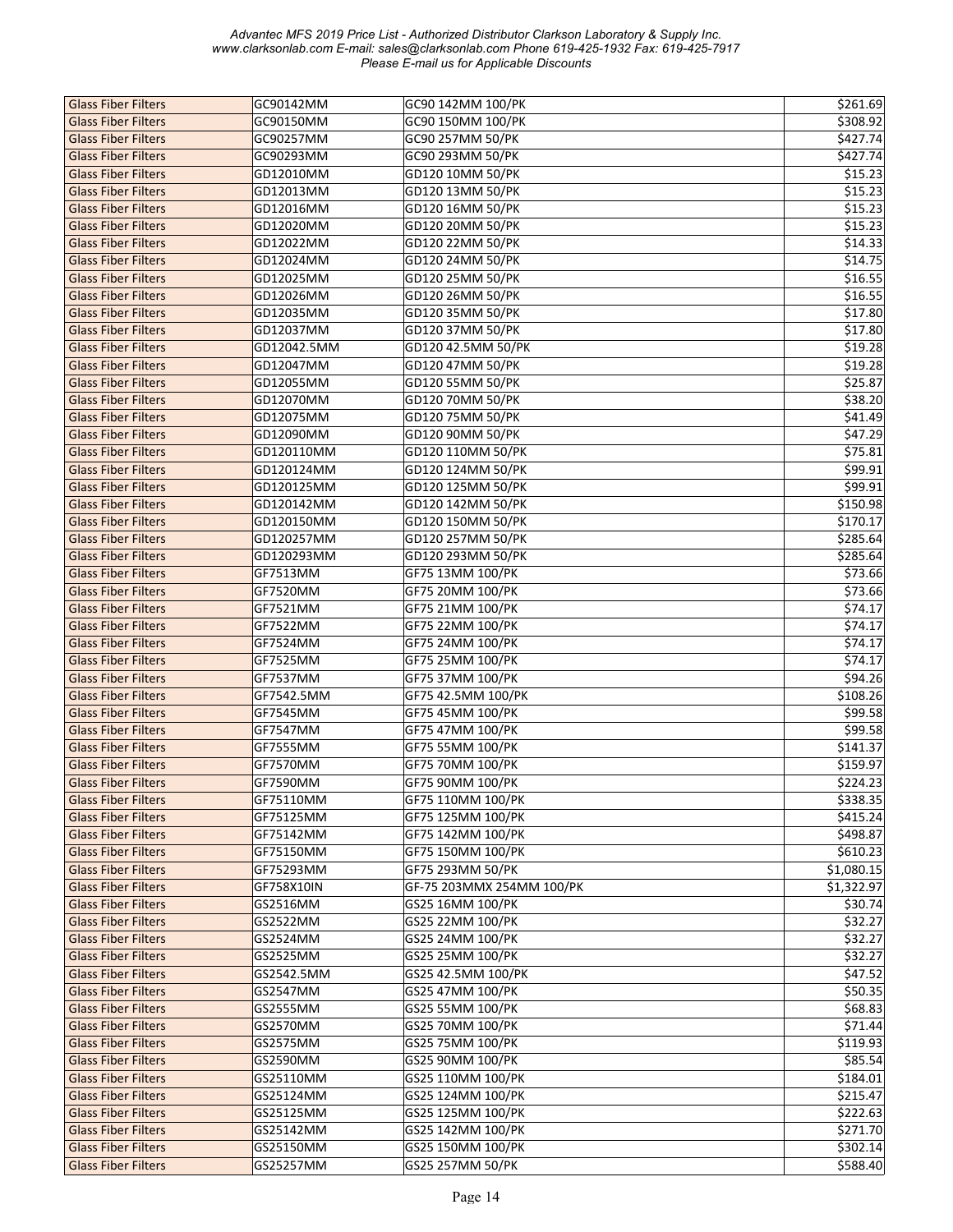| <b>Glass Fiber Filters</b> | GS25293MM         | GS25 293MM 50/PK                         | \$588.40             |
|----------------------------|-------------------|------------------------------------------|----------------------|
| <b>Glass Fiber Filters</b> | DP7010MM          | DP70 10MM 50/PK                          | \$16.45              |
| <b>Glass Fiber Filters</b> | DP7013MM          | DP70 13MM 50/PK                          | \$16.45              |
|                            |                   |                                          | \$16.45              |
| <b>Glass Fiber Filters</b> | DP7016MM          | DP70 16MM 50/PK                          |                      |
| <b>Glass Fiber Filters</b> | DP7020MM          | DP70 20MM 50/PK                          | \$16.45              |
| <b>Glass Fiber Filters</b> | DP7025MM          | DP70 25MM 50/PK                          | \$16.52              |
| <b>Glass Fiber Filters</b> | DP7035MM          | DP70 35MM 50/PK                          | 525.45               |
| <b>Glass Fiber Filters</b> | DP7037MM          | DP70 37MM 50/PK                          | \$25.45              |
| <b>Glass Fiber Filters</b> | DP7042.5MM        | DP70 42.5MM 50/PK                        | \$26.76              |
| <b>Glass Fiber Filters</b> | DP7047MM          | DP70 47MM 50/PK                          | \$26.76              |
| <b>Glass Fiber Filters</b> | DP7055MM          | DP70 55MM 50/PK                          | \$36.00              |
| <b>Glass Fiber Filters</b> | DP7075MM          | DP70 75MM 50/PK                          | \$62.07              |
| <b>Glass Fiber Filters</b> | DP7090MM          | DP70 90MM 50/PK                          | \$85.49              |
| <b>Glass Fiber Filters</b> | DP70110MM         | DP70 110MM 50/PK                         | \$99.32              |
| <b>Glass Fiber Filters</b> | DP70124MM         | DP70 124MM 50/PK                         | \$108.78             |
| <b>Glass Fiber Filters</b> | DP70125MM         | DP70 125MM 50/PK                         | \$122.18             |
| <b>Glass Fiber Filters</b> | DP70142MM         | DP70 142MM 50/PK                         | \$130.70             |
|                            |                   |                                          | \$164.80             |
| <b>Glass Fiber Filters</b> | DP70150MM         | DP70 150MM 50/PK                         |                      |
| <b>Glass Fiber Filters</b> | DP70257MM         | DP70 257MM 50/PK                         | \$471.51             |
| <b>Glass Fiber Filters</b> | DP70293MM         | DP70 293MM 50/PK                         | \$471.51             |
| <b>Glass Fiber Filters</b> | PG6025MM          | PG60 PTFE COATED GF 25MM 100/PK          | \$96.50              |
| <b>Glass Fiber Filters</b> | PG6045MM          | PG60 PTFE COATED GF 45MM 100/PK          | \$135.83             |
| <b>Glass Fiber Filters</b> | PG6047MM          | PG60 PTFE COATED GF 47MM 100/PK          | \$135.83             |
| <b>Glass Fiber Filters</b> | PG6050MM          | PG60 PTFE COATED GF 50MM 100/PK          | \$139.30             |
| <b>Glass Fiber Filters</b> | PG6082MM          | PG60 PTFE COATED GF 82MM 50/PK           | \$122.09             |
| <b>Glass Fiber Filters</b> | PG6085MM          | PG60 PTFE COATED GF 85MM 50/PK           | \$122.09             |
| <b>Glass Fiber Filters</b> | PG6090MM          | PG60 90MM PTFE COATED GF 50/PK           | \$125.69             |
| <b>Glass Fiber Filters</b> | PG60110MM         | PG60 110MM PTFE COATED GF 50/PK          | \$162.33             |
| <b>Glass Fiber Filters</b> | PG60150MM         | PG-60 PTFE COATED GF 150MM 50/PK         | \$220.65             |
| <b>Glass Fiber Filters</b> | <b>PG608X10IN</b> | PG60 PTFE COATED GF 8X10IN 50/PK         | \$849.82             |
| <b>Quarz Fiber Filters</b> | QR10021MM         | QR100 21MM 100/PK                        | \$69.71              |
|                            |                   |                                          |                      |
| <b>Quarz Fiber Filters</b> | QR10024MM         | QR100 24MM 100/PK                        | \$73.12              |
| <b>Quarz Fiber Filters</b> | QR10025MM         | QR100 25MM 100/PK                        | \$84.85              |
| <b>Quarz Fiber Filters</b> | QR10037MM         | QR100 37MM 100/PK                        | \$121.67             |
| <b>Quarz Fiber Filters</b> | QR10045MM         | QR100 45MM 100/PK                        | \$128.65             |
| <b>Quarz Fiber Filters</b> | <b>QR10047MM</b>  | QR100 47MM 100/PK                        | \$126.39             |
| <b>Quarz Fiber Filters</b> | QR10050MM         | QR100 50MM 100/PK                        | \$172.06             |
| <b>Quarz Fiber Filters</b> | QR10055MM         | QR100 55MM 100/PK                        | \$155.89             |
| <b>Quarz Fiber Filters</b> | QR10082MM         | QR100 82MM 100/PK                        | \$308.08             |
| <b>Quarz Fiber Filters</b> | QR10090MM         | QR100 90MM 100/PK                        | \$308.08             |
| <b>Quarz Fiber Filters</b> | QR100110MM        | QR100 110MM 100/PK                       | \$410.88             |
| <b>Quarz Fiber Filters</b> | QR100125MM        | QR100 125MM 100/PK                       | \$531.22             |
| <b>Quarz Fiber Filters</b> | QR100150MM        | QR100 150MM 100/PK                       | \$674.03             |
| <b>Quarz Fiber Filters</b> | QR1008X10IN       | QR100 8X10IN 50/PK                       | \$528.11             |
| <b>Quarz Fiber Filters</b> | QR20025MM         | QR200 25MM 50/PK                         | \$80.77              |
| <b>Quarz Fiber Filters</b> | QR20037MM         | QR200 37MM 50/PK                         | \$141.36             |
| <b>Quarz Fiber Filters</b> | QR20047MM         | QR200 47MM 50/PK                         | \$161.69             |
| <b>Quarz Fiber Filters</b> | QR20055MM         | QR200 55MM 50/PK                         | \$193.73             |
| <b>Quarz Fiber Filters</b> | QR20090MM         | QR200 90MM 50/PK                         | $\overline{$}415.50$ |
|                            |                   |                                          |                      |
| <b>Quarz Fiber Filters</b> | QR200110MM        | QR200 110MM 100/PK                       | \$549.32             |
| <b>Quarz Fiber Filters</b> | QR200125MM        | QR200 125MM 50/PK                        | \$677.49             |
| <b>PTFE Filters</b>        | PF02025MM         | PTFE FILTER PF020 25MM 10/PK             | \$38.11              |
| <b>PTFE Filters</b>        | PF02037MM         | PTFE FILTER PF020 37MM 10/PK             | \$38.11              |
| <b>PTFE Filters</b>        | PF02047MM         | PTFE FILTER PF020 47MM 10/PK             | \$38.11              |
| <b>PTFE Filters</b>        | PF02050MM         | PTFE FILTER PF020 47MM 10/PK             | \$38.11              |
| <b>PTFE Filters</b>        | PF02055MM         | PTFE FILETR PF020 55MM 10/PK             | \$46.06              |
| <b>PTFE Filters</b>        | PF02070MM         | PTFE FILTER PF020 70MM 10/PK             | \$79.04              |
| <b>PTFE Filters</b>        | PF02090MM         | PTFE FILTER PF020 90MM 10/PK             | \$134.29             |
| <b>PTFE Filters</b>        | PF020142MM        | PTFE FILTER PF020 142MM 5/PK             | \$115.52             |
| <b>PTFE Filters</b>        | PF020150MM        | PTFE FILTER PF020 150MM 5/PK             | \$139.83             |
| <b>PTFE Filters</b>        | PF0208X10IN       | PTFE FILTER PF-020 203X254MM 5/PK        | \$262.52             |
| <b>PTFE Filters</b>        | PF04013MM         | PTFE FILTER PF040 13MM 10/PK *MOQ 2 PKS* | \$46.06              |
|                            |                   |                                          |                      |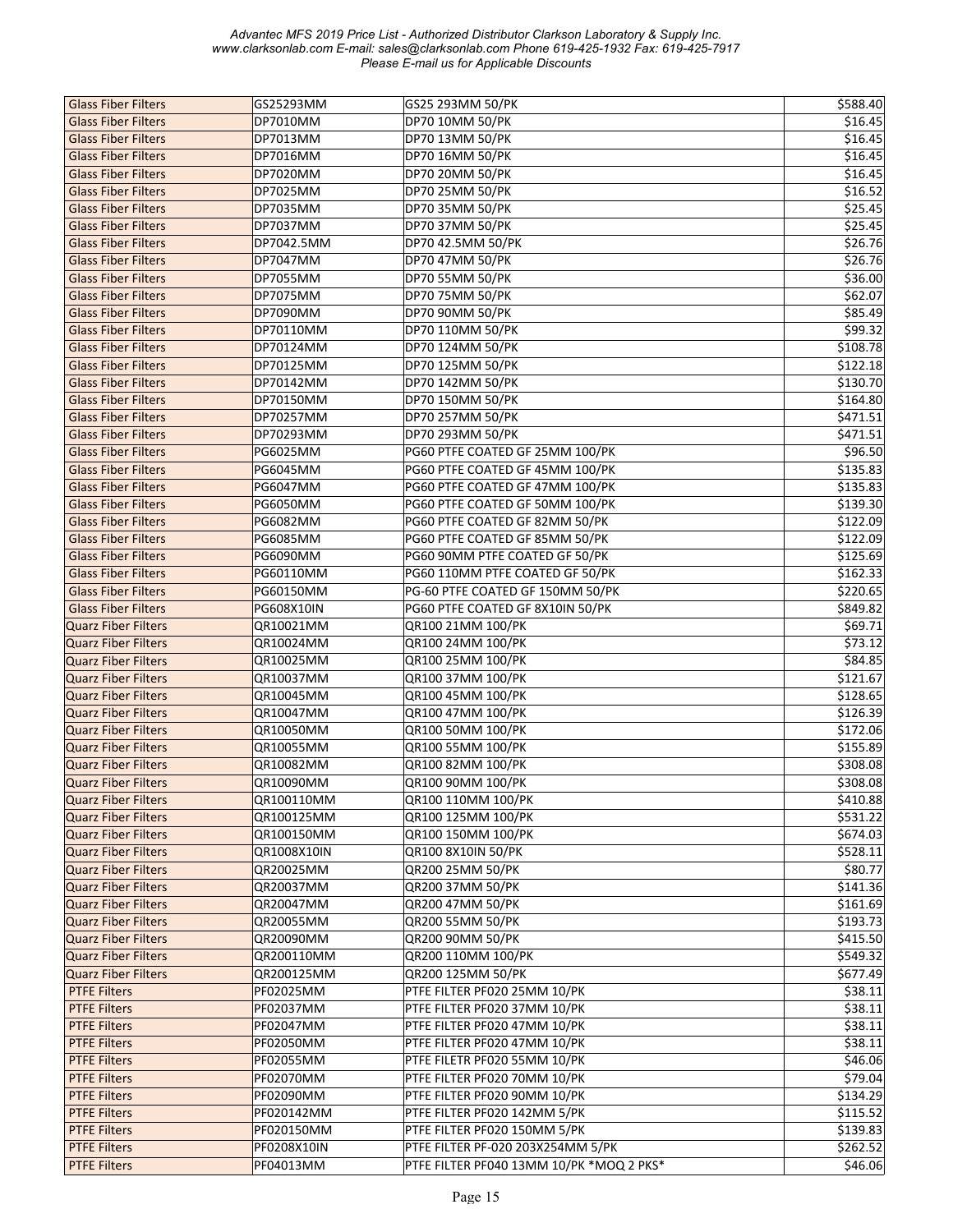| <b>PTFE Filters</b>    | PF04025MM        | PTFE FILTER PF040 25MM 10/PK                   | \$42.02        |
|------------------------|------------------|------------------------------------------------|----------------|
| <b>PTFE Filters</b>    | PF04037MM        | PTFE FILTER PF040 37MM 10/PK                   | \$38.11        |
| <b>PTFE Filters</b>    | PF04047MM        | PTFE FILTER PF040 47MM 10/PK                   | \$38.11        |
| <b>PTFE Filters</b>    | PF04055MM        | PTFE FILTER PF040 55MM 10/PK                   | \$46.06        |
| <b>PTFE Filters</b>    | PF04070MM        | PTFE FILTER PF040 70MM 10/PK                   | \$79.04        |
| <b>PTFE Filters</b>    | PF040142MM       | PTFE FILTER PF040 142MM 5/PK                   | \$115.52       |
| <b>PTFE Filters</b>    | PF0408X10IN      | PTFE FILTER PF-040 203X254MM 5/PK              | 5231.29        |
| <b>PTFE Filters</b>    | PF05047MM        | PTFE FILTER PF050 47MM 20/PK                   | \$30.38        |
|                        |                  |                                                |                |
| <b>PTFE Filters</b>    | PF05055MM        | PTFE FILTER PF050 55MM 20/PK                   | \$36.88        |
| <b>PTFE Filters</b>    | PF05070MM        | PTFE FILTER PFO50 70MM 20/PK                   | \$64.32        |
| <b>PTFE Filters</b>    | PF05090MM        | PTFE FILTER PF050 90MM 20/PK                   | \$106.72       |
| <b>PTFE Filters</b>    | PF050142MM       | PTFE FILTER PF-050 142MM 10/PK                 | \$92.67        |
| <b>PTFE Filters</b>    | PF0508X10IN      | PTFE FILTER PF050 203X254MM 5/PK               | \$133.33       |
| <b>PTFE Filters</b>    | PF06025MM        | PTFE FILTER PF060 25MM 20/PK                   | \$51.74        |
| <b>PTFE Filters</b>    | PF06047MM        | PTFE FILTER PF060 47MM 20/PK                   | \$51.74        |
| <b>PTFE Filters</b>    | PF06055MM        | PTFE FILTER PF060 55MM 20/PK                   | \$62.56        |
| <b>PTFE Filters</b>    | <b>PF06070MM</b> | PTFE FILTER PF060 70MM 20/PK                   | \$102.96       |
| <b>PTFE Filters</b>    | PF06090MM        | PTFE FILTER PF060 90MM 20/PK                   | \$180.22       |
| <b>PTFE Filters</b>    | PF060150MM       | PTFE FILTER PF060 150MM 10/PK                  | \$184.01       |
| <b>PTFE Filters</b>    | PF060280MM       | PTFE FILTER PF060 280MM 5/PK                   | \$212.79       |
| <b>PTFE Filters</b>    | PF060293MM       | PTFE FILTER PF060 293MM 5/PK                   | \$212.79       |
| <b>PTFE Filters</b>    | PF0608X10IN      | PTFE FILTER PF060 203X254MM 5/PK               | \$193.13       |
| <b>PTFE Filters</b>    | PF060300X300MM   | PTFE FILTER PF-060 300X300MM 5/PK              | \$257.50       |
| <b>PTFE Filters</b>    | PF10025MM        | PTFE FILTER PF100 25MM 20/PK                   | \$30.38        |
| <b>PTFE Filters</b>    | PF10047MM        | PTFE FILTER PF100 47MM 20/PK                   | \$30.38        |
| <b>PTFE Filters</b>    | PF10070MM        | PTFE FILTER PF100 70MM 20/PK                   | \$64.32        |
| <b>PTFE Filters</b>    | PF10090MM        | PTFE FILTER PF100 90MM 20/PK                   | \$106.72       |
| <b>PTFE Filters</b>    | PF100150MM       | PTFE FILTER PF100 150MM 10/PK                  | \$207.72       |
| <b>PTFE Filters</b>    | PF1008X10IN      | PTFE FILTER PF100 203X254MM 5/PK               | \$234.91       |
| <b>Thimble Filters</b> | N08418X20X90MM   | NO.84 CELLULOSE THIMBLE ID18 OD20 L90MM 25/PK  | \$85.23        |
| <b>Thimble Filters</b> | N08419X22X90MM   | NO.84 CELLULOSE THIMBLE ID19 OD22 L90MM 25/PK  | \$83.63        |
| <b>Thimble Filters</b> | N08420X22X90MM   | NO.84 CELLULOSE THIMBLE ID20 OD22 L90MM 25/PK  | \$85.23        |
| <b>Thimble Filters</b> | N08421X25X90MM   | NO.84 CELLULOSE THIMBLE ID21 OD25 L90MM 25/PK  | \$83.94        |
| <b>Thimble Filters</b> | N08422X25X65MM   | NO.84 CELLULOSE THIMBLE ID22 OD25 L65MM 25/PK  | \$84.92        |
| <b>Thimble Filters</b> | N08422X25X80MM   | NO.84 CELLULOSE THIMBLE ID22 OD25 L80MM 25/PK  | \$90.76        |
| <b>Thimble Filters</b> | N08425X29X100MM  | NO.84 CELLULOSE THIMBLE ID25 OD29 L100MM 25/PK | \$90.76        |
| <b>Thimble Filters</b> | N08425X29X60MM   | NO.84 CELLULOSE THIMBLE ID25 OD29 L60MM 25/PK  | \$90.76        |
| <b>Thimble Filters</b> | N08425X29X80MM   | NO.84 CELLULOSE THIMBLE ID25 OD29 L80MM 25/PK  | \$90.76        |
| <b>Thimble Filters</b> | N08425X29X90MM   | NO.84 CELLULOSE THIMBLE ID25 OD29 L90MM 25/PK  | \$90.76        |
| <b>Thimble Filters</b> | N08426X30X100MM  | NO.84 CELLULOSE THIMBLE ID26 OD30 L100MM 25/PK | \$94.82        |
| <b>Thimble Filters</b> | N08428X32X100MM  | NO.84 CELLULOSE THIMBLE ID28 OD32 L100MM 25/PK | \$92.28        |
| <b>Thimble Filters</b> | N08430X34X100MM  | NO.84 CELLULOSE THIMBLE ID30 OD34 L100MM 25/PK | \$92.28        |
| <b>Thimble Filters</b> | N08430X34X80MM   | NO.84 CELLULOSE THIMBLE ID30 OD34 L80MM 25/PK  | \$92.28        |
| <b>Thimble Filters</b> | N08431X35X120MM  | NO.84 CELLULOSE THIMBLE ID31 OD35 L120MM 25/PK | \$95.60        |
| <b>Thimble Filters</b> | N08433X37X100MM  | NO.84 CELLULOSE THIMBLE ID33 OD37 L100MM 25/PK | \$103.33       |
| <b>Thimble Filters</b> | N08433X37X80MM   | NO.84 CELLULOSE THIMBLE ID33 OD37 L80MM 25/PK  | \$101.38       |
|                        |                  |                                                |                |
| <b>Thimble Filters</b> | N08433X37X94MM   | NO.84 CELLULOSE THIMBLE ID33 OD37 L94MM 25/PK  | \$103.33       |
| <b>Thimble Filters</b> | N08436X40X150MM  | NO.84 CELLULOSE THIMBLE ID36 OD40 L150MM 25/PK | \$120.46       |
| <b>Thimble Filters</b> | N08443X47X123MM  | NO.84 CELLULOSE THIMBLE ID43 OD47 L123MM 25/PK | \$145.03       |
| <b>Thimble Filters</b> | N08448X53X150MM  | NO.84 CELLULOSE THIMBLE ID48 OD53 L150MM 25/PK | \$144.98       |
| <b>Thimble Filters</b> | N08454X60X200MM  | NO.84 CELLULOSE THIMBLE ID54XOD60X200MM 25/PK  | \$174.53       |
| <b>Thimble Filters</b> | N086R19X23X90MM  | NO.86R GLASS THIMBLE ID19 OD23 L90MM 25/PK     | \$151.16       |
| <b>Thimble Filters</b> | N086R21X25X90MM  | NO.86R GLASS THIMBLE 21X25X90MM 25/PK          | \$158.74       |
| <b>Thimble Filters</b> | N086R22X25X90MM  | NO.86R GLASS THIMBLE ID22 OD25 L90MM 25/PK     | <b>INQUIRE</b> |
| <b>Thimble Filters</b> | N086R25X30X100MM | NO.86R GLASS THIMBLE ID25 OD30 L100MM 25/PK    | \$152.20       |
| <b>Thimble Filters</b> | N086R25X30X90MM  | NO.86R GLASS THIMBLE ID25 OD30 L90MM 25/PK     | \$146.67       |
| <b>Thimble Filters</b> | N086R26X30X100MM | NO.86R GLASS THIMBLE ID26 OD30 L100MM 25/PK    | \$158.74       |
| <b>Thimble Filters</b> | N086R30X34X100MM | NO.86R GLASS THIMBLE ID30 OD34 L100MM 25/PK    | \$151.46       |
| <b>Thimble Filters</b> | N086R30X34X80MM  | NO.86R GLASS THIMBLE ID30 OD34 L80MM 25/PK     | \$152.20       |
| <b>Thimble Filters</b> | N086R33X39X80MM  | NO.86R GLASS THIMBLE ID33 OD39 L80MM 25/PK     | \$223.81       |
| <b>Thimble Filters</b> | N086R43X47X123MM | NO.86R GLASS THIMBLE ID43 OD47 L123MM 25/PK    | \$304.79       |
| <b>Thimble Filters</b> | N088R17X20X90MM  | NO.88R QUARTZ THIMBLE id.17x20x90MM 25/PK      | \$222.35       |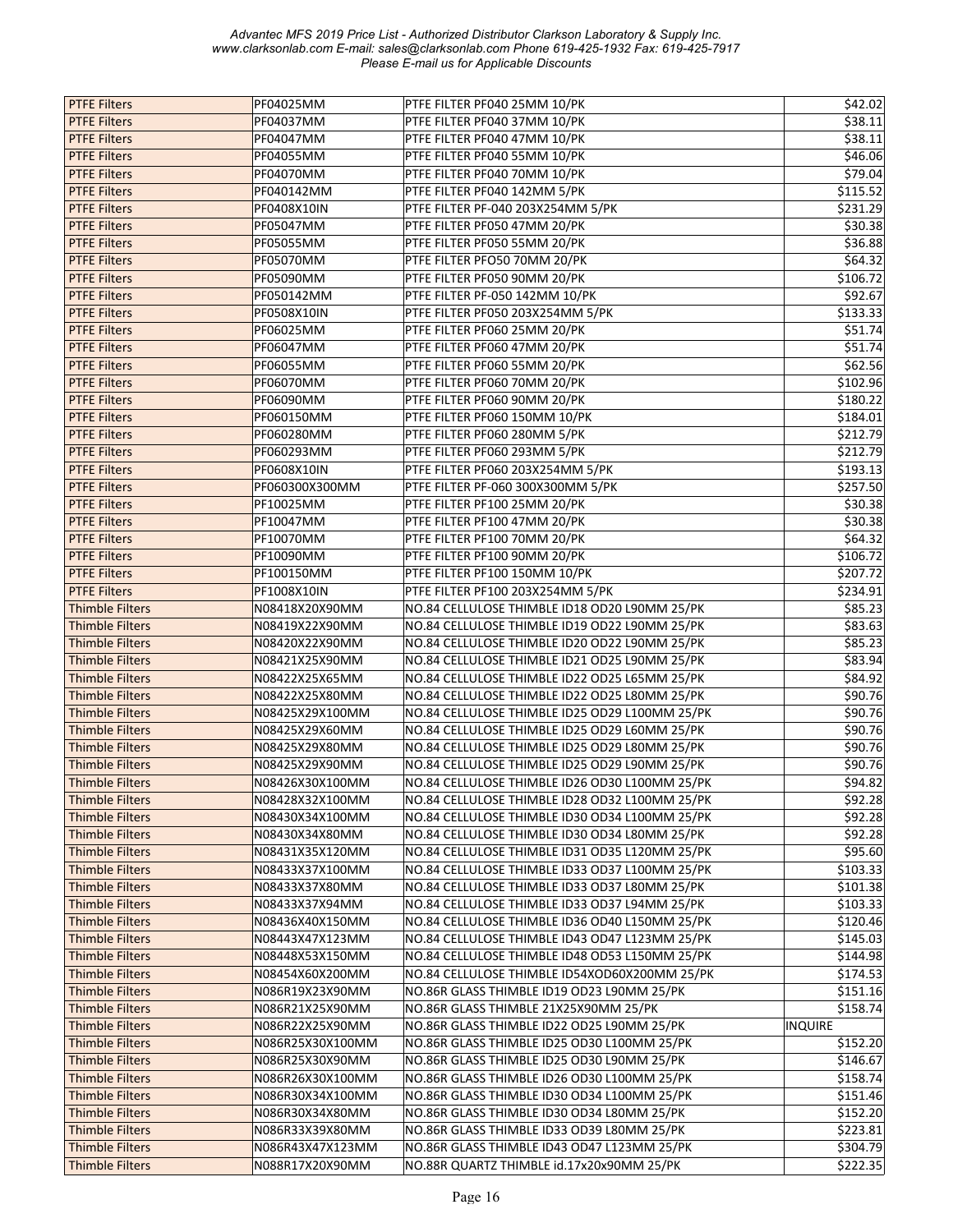| <b>Thimble Filters</b> | N088R19X23X90MM  | NO.88R QUARTZ THIMBLE ID19 OD23 L90MM 25/PK     | \$224.54   |
|------------------------|------------------|-------------------------------------------------|------------|
| <b>Thimble Filters</b> | N088R22X25X90MM  | NO.88R QUARTZ THIMBLE ID22 OD25 L90MM 10/PK     | \$87.66    |
| <b>Thimble Filters</b> | N088R25X29X100MM | NO.88R QUARTZ THIMBLE ID25 OD29 L100MM 25/PK    | \$224.54   |
| <b>Thimble Filters</b> | N088R30X34X100MM | NO.88R QUARTZ THIMBLE ID30 OD34 L100MM 25/PK    | \$226.75   |
| <b>Thimble Filters</b> | N088R30X34X80MM  | NO.88R QUARTZ THIMBLE ID30 OD34 L80MM 25/PK     | 5226.75    |
| <b>Thimble Filters</b> | N088RH22X25X90MM | NO.88RH QUARTZ THIMBLE-HT ID22 OD25 L90MM 10/PK | \$92.93    |
| <b>Thimble Filters</b> | N08922X25X90MM   | NO.89 PTFE THIMBLE ID22 OD25 L90MM 10/PK        | \$340.61   |
| <b>Thimble Filters</b> | N089S22X25X90MM  | NO.89 PTFE/SILICA THIMBLE ID22 OD25 L90MM 10/PK | \$253.08   |
| <b>Syringe Filters</b> | 03CP020AN        | DISMIC 3MM 0.20 ACETATE NON STERILE 100/PK      | \$108.54   |
| <b>Syringe Filters</b> | 03CP020AS        | DISMIC 3MM 0.20 ACETATE STERILE 100/PK          | \$118.72   |
| <b>Syringe Filters</b> | 03CP045AN        | DISMIC 3MM 0.45 ACETATE NONSTERILE 100/PK       | \$96.67    |
| <b>Syringe Filters</b> | 03CP045AS        | DISMIC 3MM 0.45 ACETATE STERILE 100/PK          | \$117.57   |
| <b>Syringe Filters</b> | 03JP050AN        | DISMIC 3MM PTFE 0.50 NONSTERILE 100/PK          | \$102.87   |
| <b>Syringe Filters</b> | 13CP020AN        | DISMIC 13MM 0.20 ACETATE NONSTERILE 100/PK      | \$157.11   |
| <b>Syringe Filters</b> | 13CP020AS        | DISMIC 13MM 0.20 ACETATE STERILE 100/PK         | \$181.03   |
| <b>Syringe Filters</b> | 13CP045AN        | DISMIC 13MM 0.45 ACETATE NONSTERILE 100/PK      | \$157.11   |
| <b>Syringe Filters</b> | 13CP045AS        | DISMIC 13MM 0.45 ACETATE STERILE 100/PK         | \$181.03   |
| <b>Syringe Filters</b> | 13HP020AN        | DISMIC 13MM 0.20 PTFE/PHILIC 100/PK             | \$151.40   |
| <b>Syringe Filters</b> | 13HP020AN10      | DISMIC 13MM 0.20 PTFE/PHILIC 1000/PK            | \$1,009.20 |
| <b>Syringe Filters</b> | 13HP020CN        | DISMIC-13MM PTFE/PHILIC 0.20 CHROM. 50/PK       | \$157.71   |
| <b>Syringe Filters</b> | 13HP045AN        | DISMIC 13MM 0.45 PTFE/PHILIC 100/PK             | \$151.40   |
|                        |                  |                                                 |            |
| <b>Syringe Filters</b> | 13HP045AN10      | DISMIC 13MM 0.45 PTFE/PHILIC 1000/PK            | \$1,009.20 |
| <b>Syringe Filters</b> | 13HP045CN        | DISMIC-13MM PTFE/PHILIC 0.45 CHROM. 50/PK       | \$157.71   |
| <b>Syringe Filters</b> | 13JP020AN        | DISMIC 13MM 0.20 PTFE 100/PK                    | \$156.52   |
| <b>Syringe Filters</b> | 13JP050AN        | DISMIC 13MM 0.50 PTFE 100/PK                    | \$156.52   |
| <b>Syringe Filters</b> | 17VP022AN        | PVDF SYRINGE FILTER 0.22 17MM 50/PK             | \$125.80   |
| <b>Syringe Filters</b> | 17VP022AN10      | PVDF SYRINGE FILTER 0.22 17MM 1000/PK           | \$1,474.35 |
| <b>Syringe Filters</b> | 17VP045AN        | PVDF SYRINGE FILTER 0.45 17MM 50/PK             | \$125.80   |
| <b>Syringe Filters</b> | 17VP045AN10      | PVDF SYRINGE FILTER 0.45 17MM 1000/PK           | \$1,505.65 |
| <b>Syringe Filters</b> | 25AS020AN        | DISMIC 25MM 0.20 MCE NONSTERILE 50/PK           | 586.85     |
| <b>Syringe Filters</b> | 25AS020AS        | DISMIC 25MM 0.20 MCE STERILE 50/PK              | \$113.16   |
| <b>Syringe Filters</b> | 25AS045AN        | DISMIC 25MM 0.45 MCE NONSTERILE 50/PK           | \$86.85    |
| <b>Syringe Filters</b> | 25AS045AS        | DISMIC 25MM 0.45 MCE STERILE 50/PK              | \$113.16   |
| <b>Syringe Filters</b> | 25CS020AN        | DISMIC 25MM 0.20 CA NONSTERILE 50/PK            | \$92.34    |
| <b>Syringe Filters</b> | 25CS020AN10      | DISMIC 25MM 0.20 CA NONSTERILE 1000/PK          | \$1,055.47 |
| <b>Syringe Filters</b> | 25CS020AS        | DISMIC 25MM 0.20 CA STERILE 50/PK               | \$113.16   |
| <b>Syringe Filters</b> | 25CS045AN        | DISMIC 25MM 0.45 CA NONSTERILE 50/PK            | \$92.34    |
| <b>Syringe Filters</b> | 25CS045AN05      | DISMIC 25MM 0.45 CA NONSTERILE 500/PK           | \$710.83   |
| <b>Syringe Filters</b> | 25CS045AN10      | DISMIC 25MM 0.45 CA NONSTERILE 1000/PK          | \$1,055.47 |
| <b>Syringe Filters</b> | 25CS045AS        | DISMIC 25MM 0.45 CA STERILE 50/PK               | \$113.16   |
| <b>Syringe Filters</b> | 25CS080AN        | DISMIC 25MM 0.80 CA NONSTERILE 50/PK            | \$92.34    |
| <b>Syringe Filters</b> | 25CS080AN10      | DISMIC 25MM 0.80 CA NONSTERILE 1000/PK          | \$1,055.47 |
| <b>Syringe Filters</b> | 25CS080AS        | DISMIC 25MM 0.80 CA STERILE 50/PK               | \$113.16   |
| <b>Syringe Filters</b> | 25HP020AN        | DISMIC 25MM 0.20 PTFE/PHILIC 100/PK             | \$194.78   |
| <b>Syringe Filters</b> | 25HP020AN10      | DISMIC 25MM 0.20 PTFE/PHILIC 1000/PK            | \$1,277.48 |
| <b>Syringe Filters</b> | 25HP045AN        | DISMIC 25MM 0.45 PTFE/PHILIC 100/PK             | \$194.78   |
| <b>Syringe Filters</b> | 25HP045AN10      | DISMIC 25MM 0.45 PTFE/PHILIC 1000/PK            | \$1,251.94 |
| <b>Syringe Filters</b> | 25JP020AN        | DISMIC 25MM 0.20 PTFE NONSTERILE 50/PK          | \$166.99   |
| <b>Syringe Filters</b> | 25JP020AN10      | DISMIC 25MM 0.20 PTFE NONSTERILE 1000/PK        | \$1,222.66 |
| <b>Syringe Filters</b> | 25JP020AS        | DISMIC 25MM 0.20 PTFE STERILE 50/PK             | \$213.97   |
| <b>Syringe Filters</b> | 25JP050AN        | DISMIC 25MM 0.50 PTFE NONSTERILE 50/PK          | \$166.99   |
| <b>Syringe Filters</b> | 25JP050AN10      | DISMIC 25MM 0.50 PTFE NONSTERILE 1000/PK        | \$1,222.66 |
| <b>Syringe Filters</b> | 25SS020RS        | DISMIC 25 PES 0.20 STERILE 50/PK                | \$142.81   |
| <b>Syringe Filters</b> | 25SS045RS        | DISMIC 25 PES 0.45 STERILE 50/PK                | \$142.81   |
| <b>Syringe Filters</b> | 30VP022AN        | PVDF SYRINGE FILTER 0.22 30MM 50/PK             | \$178.38   |
| <b>Syringe Filters</b> | 30VP022AN10      | PVDF SYRINGE FILTER 0.22 30MM 1000/PK           | \$2,308.21 |
| <b>Syringe Filters</b> | 30VP045AN        | PVDF SYRINGE FILTER 0.45 30MM 50/PK             | \$178.38   |
|                        |                  |                                                 |            |
| <b>Syringe Filters</b> | 30VP045AN10      | PVDF SYRINGE FILTER 0.45 30MM 1000/PK           | \$2,308.21 |
| <b>Syringe Filters</b> | 50CP020AN        | DISMIC 50MM 0.20 ACETATE NONSTERILE 10/PK       | \$79.10    |
| <b>Syringe Filters</b> | 50CP020AS        | DISMIC 50MM 0.20 ACETATE STERILE 10/PK          | \$88.99    |
| <b>Syringe Filters</b> | 50CP045AN        | DISMIC 50MM 0.45 ACETATE NONSTERILE 10/PK       | \$79.10    |
| Syringe Filters        | 50CP045AS        | DISMIC 50MM 0.45 ACETATE STERILE 10/PK          | \$88.99    |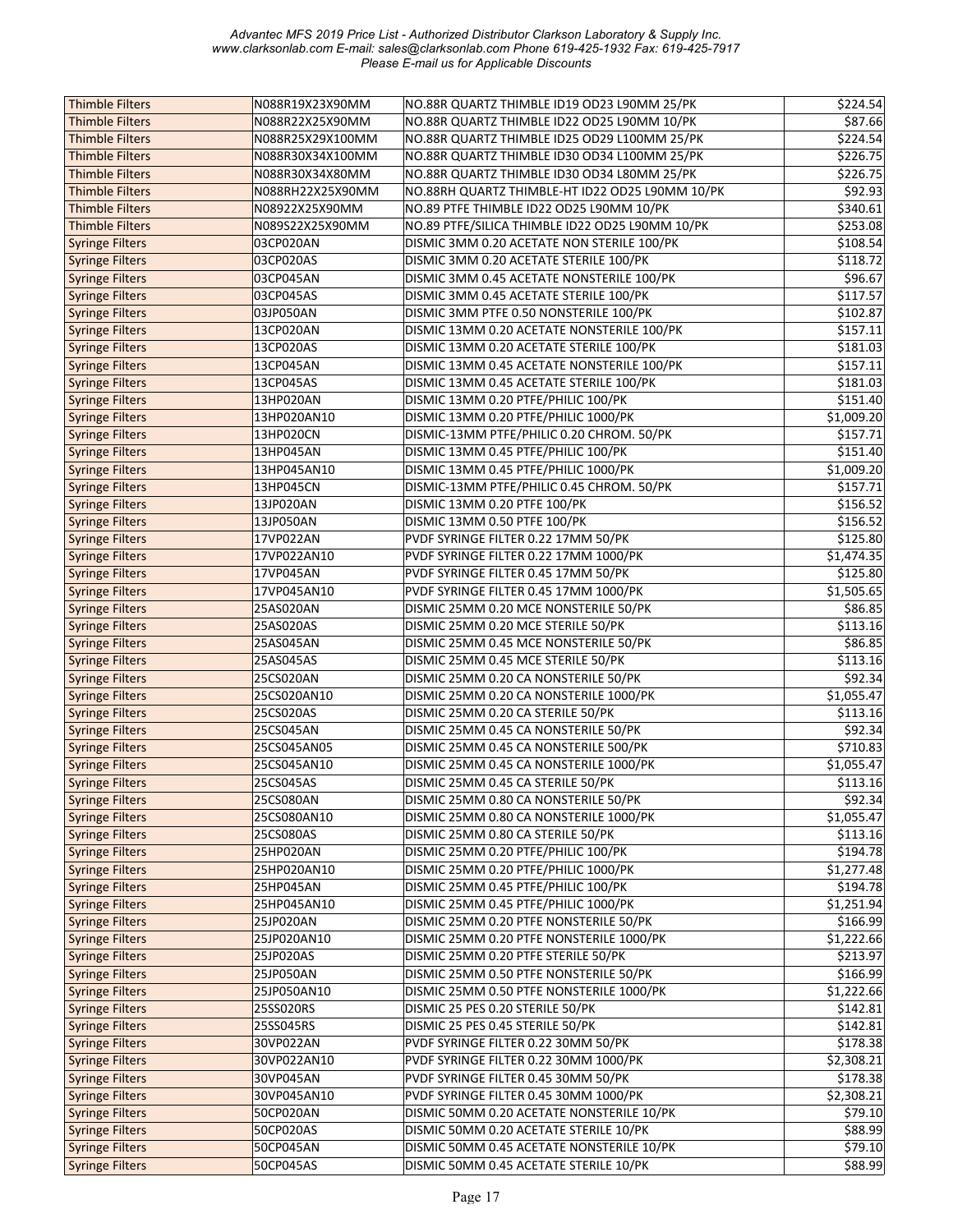| <b>Syringe Filters</b>        | 50JP020AN        | DISMIC 50MM 0.20 PTFE NONSTERILE 10/PK        | \$93.02        |
|-------------------------------|------------------|-----------------------------------------------|----------------|
| <b>Syringe Filters</b>        | 50JP020AS        | DISMIC 50MM 0.20 PTFE STERILE 10/PK           | \$104.80       |
| <b>Syringe Filters</b>        | 50JP050AN        | DISMIC 50MM 0.50 PTFE NONSTERILE 10/PK        | \$93.02        |
| <b>Syringe Filters (New)</b>  | 28CP020AN        | DISMIC 28MM 0.20 CA NONSTERILE 50/PK          | \$97.00        |
| <b>Syringe Filters (New)</b>  | 28CP020AS        | DISMIC 28MM 0.20 CA STERILE 50/PK             | \$125.00       |
| <b>Syringe Filters (New)</b>  | 28CP045AN        | DISMIC 28MM 0.45 CA NONSTERILE 50/PK          | \$97.00        |
| <b>Syringe Filters (New)</b>  | 28CP045AS        | DISMIC 28MM 0.45 CA STERILE 50/PK             | \$125.00       |
| <b>Syringe Filters (New)</b>  | 28CP080AN        | DISMIC 28MM 0.80 CA NONSTERILE 50/PK          | \$97.00        |
| <b>Syringe Filters (New)</b>  | 28CP080AS        | DISMIC 28MM 0.80 CA STERILE 50/PK             | \$125.00       |
| <b>Syringe Filters (New)</b>  | 28HP020AN        | DISMIC 28mm 0.20 PTFE/PHILIC NONSTERILE 50/PK | \$108.00       |
| <b>Syringe Filters (New)</b>  | 28HP045AN        | DISMIC 28mm 0.45 PTFE/PHILIC NONSTERILE 50/PK | \$108.00       |
| <b>Syringe Filters (New)</b>  | 28SP020AN        | DISMIC 28 PES 0.20 NONSTERILE 50/PK           | \$114.00       |
| <b>Syringe Filters (New)</b>  | 28SP020RS        | DISMIC 28 PES 0.20 STERILE 50/PK              | \$148.00       |
| <b>Syringe Filters (New)</b>  | 28SP045AN        | DISMIC 28 PES 0.45 NONSTERILE 50/PK           | \$114.00       |
| <b>Syringe Filters (New)</b>  | 28SP045RS        | DISMIC 28 PES 0.45 STERILE 50/PK              | \$148.00       |
| <b>Nylon Sryringe Filters</b> | 25NS010AS        | MFS 25 0.10 NYLON 100/PK STERILE              | \$400.55       |
| <b>Nylon Sryringe Filters</b> | 25NS022AS        | MFS 25 0.22 NYLON 100/PK STERILE              | \$400.55       |
| <b>Nylon Sryringe Filters</b> | 25NS045AS        | MFS 25 0.45 NYLON 100/PK STERILE              | \$400.55       |
|                               | 25NS120AS        | MFS 25 1.20 NYLON 100/PK STERILE              | \$400.55       |
| <b>Nylon Sryringe Filters</b> |                  |                                               |                |
| <b>Nylon Sryringe Filters</b> | 30NP010AN        | MFS 30 0.10 NYLON 100/PK                      | \$400.55       |
| <b>Nylon Sryringe Filters</b> | 30NP022AN        | MFS 30 0.22 NYLON 100/PK                      | \$266.15       |
| <b>Nylon Sryringe Filters</b> | 30NP045AN        | MFS 30 0.45 NYLON 100/PK                      | \$266.15       |
| <b>Nylon Sryringe Filters</b> | 30NP120AN        | MFS 30 1.20 NYLON 100/PK                      | \$353.63       |
| <b>Nylon Sryringe Filters</b> | 30NP500AN        | MFS 30 5.0 NYLON 100/PK                       | \$266.15       |
| <b>Ultra Filter Unit</b>      | <b>USY-1</b>     | DISPOSABLE ULTRAFILTER UNIT MW10K 24/PK       | <b>INQUIRE</b> |
| <b>Ultra Filter Unit</b>      | <b>USY-5</b>     | DISPOSABLE ULTRAFILTER UNIT MW50K 24/PK       | <b>INQUIRE</b> |
| <b>Ultra Filter Unit</b>      | <b>USY-20</b>    | DISPOSABLE ULTRAFILTER UNIT MW200K 24/PK      | <b>INQUIRE</b> |
| <b>Ultra Filter Unit</b>      | <b>UHP-13C</b>   | Centrifugal Ultrafilter Unit                  | <b>INQUIRE</b> |
| <b>Ultra Filter Unit</b>      | USY-CAP          | CAPS FOR DISP. ULTRAFILTER UNIT, 4/PK         | <b>INQUIRE</b> |
| <b>37mm Monitors</b>          | 370S2000N        | 37MM EMPTY 2-PC MONITOR 50/BOX                | \$77.31        |
| 37mm Monitors                 | 370S300ON        | 37MM EMPTY 3-PC MONITOR 50/BOX                | \$103.71       |
| <b>37mm Monitors</b>          | 37AS245BS        | 37MM MONITOR 0.45 WG 2PC STERILE 50/PK        | \$122.83       |
| <b>37mm Monitors</b>          | 37AS245BS-HE     | 37MM MONITOR 0.45 WG-HE 2PC STERILE 50/PK     | \$143.30       |
| <b>37mm Monitors</b>          | 37AS245PS        | 37MM MONITOR 0.45 BG 2PC STERILE 50/PK        | \$153.53       |
| <b>37mm Monitors</b>          | 37AS245PS-HE     | 37MM MONITOR 0.45 BG-HE 2PC STERILE 50/PK     | \$153.53       |
| 37mm Monitors                 | 37AS345AN        | 37MM MONITOR 0.45 WP 3 PC NS 50/PK            | \$147.55       |
| <b>37mm Monitors</b>          | 37AS345BS        | 37MM MONITOR 0.45 WG 3PC STERILE 50/PK        | \$144.73       |
| <b>37mm Monitors</b>          | 37AS345PS        | 37MM MONITOR 0.45 BG 3PC STERILE 50/PK        | \$164.22       |
| <b>37mm Monitors</b>          | 37AS380AN        | 37MM MONITOR 0.80 WP 3PC NS 50/PK             | \$151.76       |
| <b>37mm Monitors</b>          | 37AS380BS        | 37MM MONITOR 0.80 WG 3PC STERILE 50/PK        | \$153.29       |
| 37mm Monitors                 | <b>BLUE PLUG</b> | PART FOR 37MM MONITOR 50/PK                   | \$15.19        |
| 37mm Monitors                 | <b>RED PLUG</b>  | PART FOR 37MM MONITOR 50/PK                   | \$15.19        |
| Petri Dish                    | 800100           | PD1 STERILE PETRI DISH W/O PAD 100/PK         | \$32.32        |
| Petri Dish                    | 800101           | PD2 STERILE PETRI DISH W/ABS PAD 100/PK       | \$36.73        |
| Petri Dish                    | 800500           | PD-1 CUBE STERILE PETRI DISH W/O PAD 500/PK   | \$147.62       |
| Petri Dish                    | 800501           | PD-2 CUBE STERILE PETRI DISH W/PAD, 500/PK    | \$167.64       |
|                               |                  |                                               |                |
| <b>Absorbent Pads</b>         | B200G047A        | M-085 47MM STERILE IND-PACK 100/PK            | \$36.77        |
| <b>Absorbent Pads</b>         | M-08525MM        | M-085 ABSORBENT PAD 25MM 100/PK               | \$31.89        |
| <b>Absorbent Pads</b>         | M-08537MM        | M-085 ABSORBENT PAD 37MM 100/PK               | \$32.03        |
| <b>Absorbent Pads</b>         | M-08547MM        | M-085 ABSORBENT PAD 47MM 100/PK               | \$35.13        |
| <b>Culture Media</b>          | <b>COLI200</b>   | m-ENDO TOTAL COLIFORM MEDIA 2mL, 50/PK        | <b>INQUIRE</b> |
| <b>Culture Media</b>          | <b>MFC200</b>    | m-FC FECAL COLIFORM MEDIA 2mL, 50/PK          | INQUIRE        |
| <b>Culture Media</b>          | MFCR200          | m-FC MEDIA W/ROSOLIC ACID 2mL, 50/PK          | <b>INQUIRE</b> |
| <b>Culture Media</b>          | MHPC200          | m-HPC HETEROTRPC MEDIA W/INDICATOR 2mL, 50/PK | <b>INQUIRE</b> |
| <b>Culture Media</b>          | <b>MPA200</b>    | m-PA PSEUDOMONAS MEDIA 2mL, 50/PK             | <b>INQUIRE</b> |
| <b>Culture Media</b>          | OSM200           | ORANGE SERUM MEDIA 2mL, 50/PK                 | <b>INQUIRE</b> |
| <b>Culture Media</b>          | <b>TCI200</b>    | m-TGE TOTAL COUNT W/TTC INDICATOR 2mL, 50/PK  | <b>INQUIRE</b> |
| <b>Culture Media</b>          | <b>TCM200</b>    | m-TGE TOTAL COUNT MEDIA 2mL, 50/PK            | <b>INQUIRE</b> |
| <b>Culture Media</b>          | WP007ZWA         | WHIRL-PAK 7 OZ WRITE-ON BAGS 500/PK           | <b>INQUIRE</b> |
|                               |                  |                                               |                |
| <b>Culture Media</b>          | YMM200           | m-GREEN YEAST/MOLD MEDIA 2mL, 50/PK           | <b>INQUIRE</b> |
| <b>Sampling Bags</b>          | WP006ZWS         | WHIRL-PAK 4OZ W/STRIP 500/PK                  | <b>INQUIRE</b> |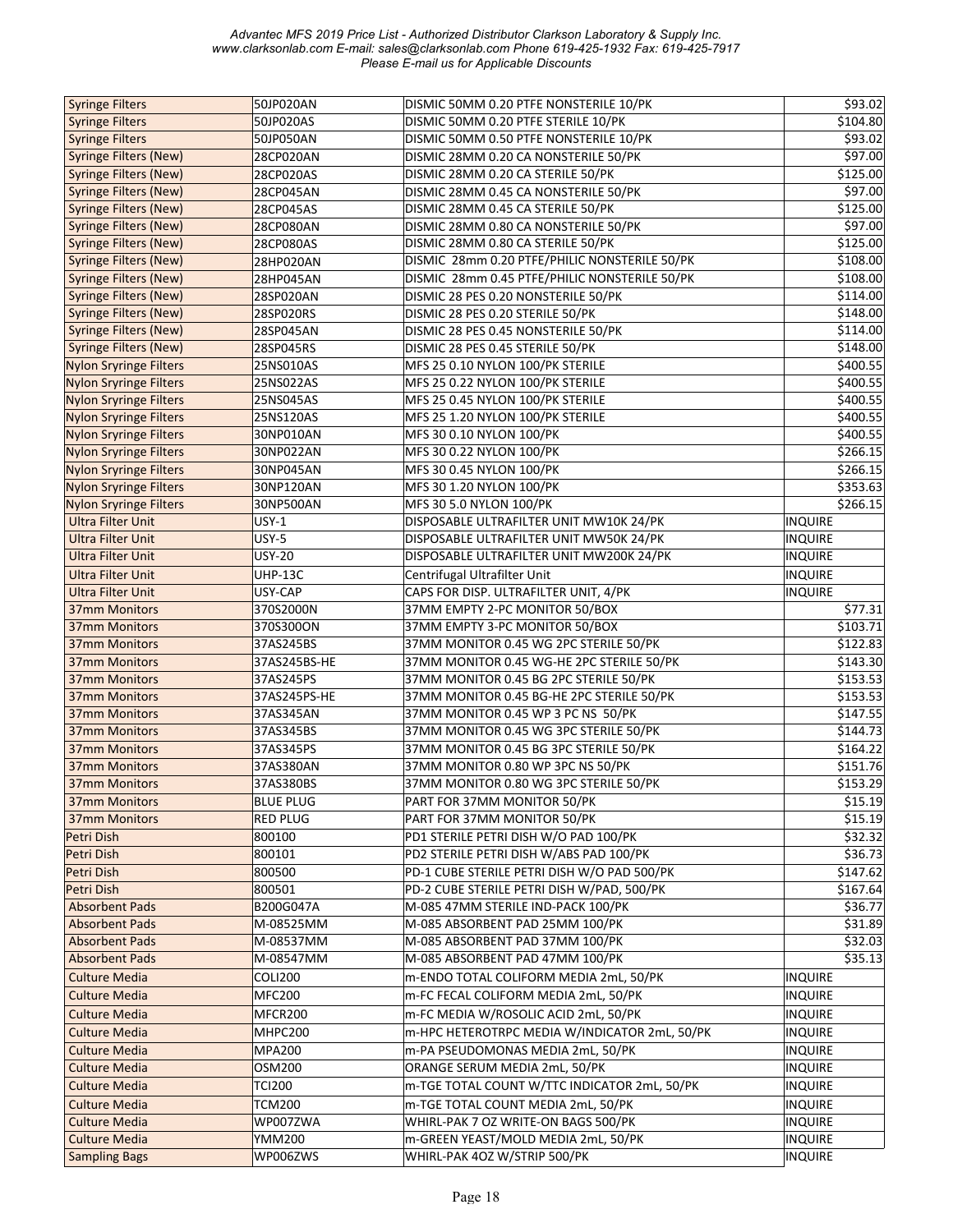| <b>Sampling Bags</b> | WP018ZWS        | WHIRL-PAK 180Z W/STRIP 500/PK                        | <b>INQUIRE</b>       |
|----------------------|-----------------|------------------------------------------------------|----------------------|
| <b>Sampling Bags</b> | WP027ZWS        | WHIRL-PAK 27OZ W/STRIP 500/PK                        | <b>INQUIRE</b>       |
| <b>Sampling Bags</b> | WP100MWT        | WHIRL-PAK 4OZ W/TABLET 100/PK                        | <b>INQUIRE</b>       |
| <b>Sampling Bags</b> | WP1254WSP       | WHIRL-PAK 18 OZ W/DRY SPONGE 100/PK                  | \$97.31              |
| <b>Sampling Bags</b> | <b>WP1422WA</b> | WHIRL-PAK 18 OZ W/HYDRATED SPONGE 100/PK             | <b>INQUIRE</b>       |
| <b>Sampling Bags</b> | WP300MWT        | WHIRL-PAK 300ML W/TABLET 100/PK                      | \$94.14              |
| <b>Test papers</b>   | 04774810        | LAMINATED PAPER                                      | \$175.09             |
| <b>Test papers</b>   | 07010010        | CR pH TEST PAPER CRESOL RED, 10BKS OF 20             | \$13.89              |
| <b>Test Papers</b>   | 07010020        | TB pH TEST PAPER, 10BKS OF 20                        | \$13.89              |
| <b>Test papers</b>   | 07010030        | BPB pH TEST PAPER, 10BKS OF 20                       | \$13.89              |
| <b>Test Papers</b>   | 07010040        | BCG pH TEST PAPER, 10BKS OF 20                       | \$17.78              |
| <b>Test papers</b>   | 07010050        | MR pH TEST PAPER, 10BKS                              | \$13.89              |
| Test papers          | 07010060        | BTB pH TEST PAPER, 10BKS OF 20                       | \$13.89              |
| <b>Test Papers</b>   | 07010070        | AZY pH TEST PAPER, 10BKS OF 20                       | \$13.89              |
| <b>Test papers</b>   | 07010080        | ALKALI BLUE pH TEST PAPER, 10BKS OF 20               | \$13.89              |
| <b>Test papers</b>   | 07010090        | PHENOL BLUE pH TEST PAPER, 10BKS OF 20               | \$17.78              |
| <b>Test papers</b>   | 07010100        | CPR pH TEST PAPER, 10BKS OF 20                       | \$13.89              |
|                      | 07010110        | NO.20(MR & BTB) pH TEST PAPER, 10BKS                 | \$13.89              |
| Test papers          | 07010130        |                                                      | \$13.89              |
| <b>Test papers</b>   |                 | PHENOL PURPLE pH TEST PAPER, 10BKS OF 20             |                      |
| <b>Test papers</b>   | 07010140        | BCP pH TEST PAPER, 10BKS OF 20                       | \$13.89              |
| <b>Test papers</b>   | 07010150        | PHENOL RED pH TEST PAPER, 10BKS OF 20                | \$13.89              |
| <b>Test papers</b>   | 07011010        | <b>BCG pH TEST PAPER ROLL</b>                        | \$16.92              |
| <b>Test papers</b>   | 07011020        | <b>BTB pH TEST PAPER ROLL</b>                        | \$16.92              |
| <b>Test Papers</b>   | 07020010        | LITMUS BLUE TEST PAPER, 10 BKS OF 20                 | \$8.04               |
| <b>Test Papers</b>   | 07020020        | LITMUS RED TEST PAPER, 10 BKS OF 20                  | \$8.04               |
| <b>Test papers</b>   | 07030010        | ALUMI CHECK, 100 STICKS                              | \$63.57              |
| <b>Test papers</b>   | 07030020        | COPPER CHECK 100/STICKS                              | \$39.69              |
| <b>Test papers</b>   | 07030030        | COPPER CHECK-A, 100 STICKS                           | \$39.69              |
| <b>Test Papers</b>   | 07030041        | CHROME CHECK, 25 STICKS                              | \$13.47              |
| <b>Test papers</b>   | 07030050        | CHROME CHECK-A, 25 STICKS                            | \$10.97              |
| <b>Test papers</b>   | 07030051        | CHROME CHECK-A, 25 STICKS                            | \$10.97              |
| <b>Test papers</b>   | 07030060        | IRON CHECK, 100 STICKS                               | \$39.69              |
| <b>Test papers</b>   | 07030070        | NICKEL CHECK, 100 STICKS                             | \$39.69              |
| <b>Test papers</b>   | 07030100        | CYANOGEN CHECK, 100 STICKS                           | \$39.69              |
| <b>Test Papers</b>   | 07810073        | CONGO RED TEST PAPER, 10BKS OF 20STRIPS              | \$21.83              |
| <b>Test papers</b>   | 07830010        | SALSAVE STRIPS 10 BOTTLES/100 IN EACH                | \$159.40             |
| <b>Test papers</b>   | 08010005        | CHLORINE TEST PAPER 1-10ppm 50/PK                    | \$27.27              |
| <b>Test Papers</b>   | 08010010        | CHLORINE TEST PAPER 10-50ppm 300/PK                  | \$27.27              |
| <b>Test Papers</b>   | 08010020        | CHLORINE TEST PAPER 25-200ppm 300/PK                 | \$27.27              |
| <b>Test Papers</b>   | 08010030        | CHLORINE TEST PAPER 0-100ppm 100/PK                  | \$32.72              |
| <b>Test Papers</b>   | 800600          | NO2 BADGE 10pcs/box                                  | \$168.45             |
| <b>Test Papers</b>   | <b>AV-CHECK</b> | AV-CHECK TEST PAPER, 100/JAR[MULTI OF 10JARS]        | \$64.68              |
| <b>Test Papers</b>   | UNIV-B          | UNIVERSAL pH 1-11 PAPER 200 STRIPS                   | \$13.21              |
| <b>Test Papers</b>   | UNIV-R          | UNIVERSAL pH 1-11 PAPER ROLL                         | \$17.17              |
| <b>Test Papers</b>   | W-R             | WHOLE RANGE PAPER pH 0-14 ROLL                       | \$14.15              |
| <b>Other Filters</b> | 47ASF20BSB      | MICROEASY 47MM FUNNEL 0.20um WG IND 50/P             | \$273.50             |
| <b>Other Filters</b> | 47ASM45BS       | MICROEASY 47MM MONITOR 0.45um WG 50/PK               | \$162.34             |
| <b>Other Filters</b> | 49005010        | PAPER DISK 8MM 1000/PK(Thick)                        | \$42.34              |
| <b>Other Filters</b> | 49005020        | PAPER DISK 8MM 1000/PK                               | \$42.34              |
| <b>Other Filters</b> | 49005030        | PAPER DISK 6MM 1000/PK(Thick)                        | \$42.34              |
| <b>Other Filters</b> | 49005040        | PAPER DISK 6MM 1000/PK(Thin)                         | \$42.34              |
| <b>Other Filters</b> | 49006010        | PAPER DISK FOR ANTIMICROBIAL SUBSTANCES 10MM 1000/PK | \$76.68              |
| <b>Other Filters</b> | 49010010        | NOBUTO FILTER(800700) STRIPS 100/PK                  | \$16.92              |
| <b>Other Filters</b> | 49010020        | NOBUTO BLOOD SAMPLING(800702) TYPE II 100/PK         | $\overline{$}316.92$ |
| <b>Other Filters</b> | 49010510        | NOBUTO FILTER(800701) RACK STRIP TYPE                | \$107.43             |
| <b>Other Filters</b> | 49020010        | CELLULOSE POWDER-GRADE A 100g JAR                    | <b>INQUIRE</b>       |
| <b>Other Filters</b> | 49020020        | CELLULOSE POWDER-GRADE B 100g JAR                    | <b>INQUIRE</b>       |
| <b>Other Filters</b> | 49020040        | CELLULOSE POWDER-GRADE D 500g JAR                    | <b>INQUIRE</b>       |
| <b>Other Filters</b> | CHC-50-A10      | TEDA 10% CHARCOAL CARTRIDGE 10/PK                    | <b>INQUIRE</b>       |
| <b>Other Filters</b> | CP2048MM        | ACTIVATED CARBON FILTER 10% TEDA 100/PK              | <b>INQUIRE</b>       |
|                      |                 |                                                      |                      |
| <b>Other Filters</b> | DS22MM          | MESH SHEET 22MM 50/PK                                | \$58.05              |
| <b>Other Filters</b> | DS35MM          | MESH SHEET 35MM 50/PK                                | \$42.31              |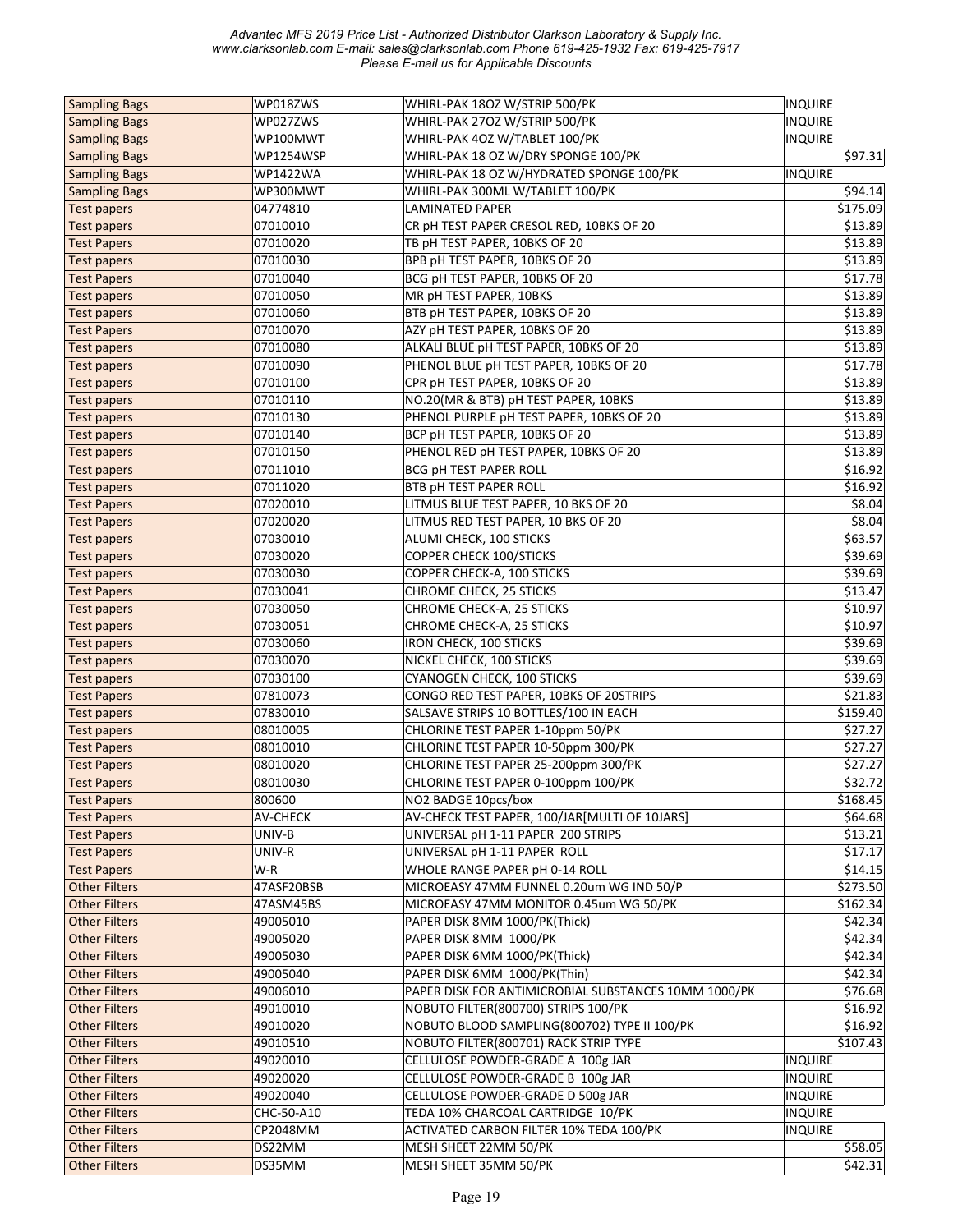| <b>Other Filters</b> | DS75MM        | MESH SEPARATORS 75MM 25/PK                         | \$29.49        |
|----------------------|---------------|----------------------------------------------------|----------------|
| <b>Other Filters</b> | DS76MM        | MESH SEPARATORS 76MM 25/PK                         | \$29.49        |
| <b>Other Filters</b> | DS124MM       | MESH SHEET 124MM 25/PK                             | \$85.22        |
| <b>Other Filters</b> | DS257MM       | MESH SHEET 257MM 25/PK                             | \$164.31       |
| <b>Other Filters</b> | N01026        | NO.1026 Milk Sediment Disk WP 33MM 50/PK           | \$27.33        |
| <b>Other Filters</b> | N01026-B      | NO.1026-B Milk Sediment Disk BP 33MM 50/PK         | \$42.95        |
| <b>Other Filters</b> |               |                                                    |                |
|                      | Q0100 013D    | UK-10 ULTRAFILTER 10K 13MM 10/PK                   | <b>INQUIRE</b> |
| <b>Other Filters</b> | Q0100 090E    | UK-10 ULTRAFILTER 10K 90MM 5/PK                    | <b>INQUIRE</b> |
| <b>Other Filters</b> | Q0500 076E    | UK-50 ULTRAFILTER 50K 76MM 5/PK                    | <b>INQUIRE</b> |
| <b>Other Filters</b> | Q0500 150E    | UK-50 ULTRAFILTER 50K 150MM 5/PK                   | <b>INQUIRE</b> |
| <b>Other Filters</b> | Q2000 013D    | ULTRAFILTER 200K 13MM 10/PK                        | <b>INQUIRE</b> |
| <b>Other Filters</b> | Q2000 025E    | ULTRAFILTER 200K 25MM 5/PK                         | <b>INQUIRE</b> |
| <b>Other Filters</b> | Q2000 043E    | ULTRAFILTER 200K 43MM 5/PK                         | <b>INQUIRE</b> |
| <b>Other Filters</b> | Q2000 090E    | ULTRAFILTER 200K 90MM 5/PK                         | <b>INQUIRE</b> |
| <b>Other Filters</b> | <b>VH020P</b> | DISPOSABLE VACUUM FILTER UNIT 0.20 10/PK           | <b>INQUIRE</b> |
| <b>Other Filters</b> | VH050P        | DISPOSABLE VACUUM FILTER UNIT 10/PK                | <b>INQUIRE</b> |
| Holder(Glass)        | 17310000      | KGS-04 SS SUPPORT                                  | \$201.97       |
| Holder(Glass)        | 17311200      | KG-25 GLASS SUPPORT, 15mL                          | \$178.07       |
| Holder(Glass)        | 17311300      | KGS25 SS SUPPORT, 15mL                             | \$196.29       |
| Holder(Glass)        | 17311400      | KG-47 GLASS SUPPORT, 300mL                         | \$203.57       |
| Holder(Glass)        | 17311500      | KGS47 SS SUPPORT, 300mL                            | \$213.27       |
| Holder(Glass)        | 17311600      | KGS47TF ALL-PTFE SEAL, GLASS FRIT, 300mL           | \$268.24       |
| Holder(Glass)        | 17312100      | KG-90 SINTERED GLASS SUPPORT, 1000mL               | \$620.41       |
| Holder(Glass)        | 17312200      | KGS90 SS SUPPORT, 1000mL                           | \$630.11       |
| Holder(Glass)        | 311000        | KG13A - 100mL                                      | \$152.30       |
|                      |               |                                                    | \$193.98       |
| Holder(Glass)        | 311050        | KG13B - 500mL                                      |                |
| Holder(Glass)        | 311100        | KG13AA - 13/100mL                                  | \$186.23       |
| Holder(Glass)        | 311110        | KG13C - 1000mL                                     | \$208.35       |
| Holder(Glass)        | 311150        | KG13B 500mL FUNNEL, #8B STOPPER                    | \$232.35       |
| Holder(Glass)        | 311200        | KG25 GLASS SUPPORT, 15mL                           | \$177.69       |
| Holder(Glass)        | 311220        | GFA25 ALL-GLASS FILTRATION ASSEMBLY                | \$228.25       |
| Holder(Glass)        | 311280        | KG25A GLASS SUPPORT, 150mL                         | \$177.70       |
| Holder(Glass)        | 311290        | KG25B GLASS SUPPORT, 300mL                         | \$194.63       |
| Holder(Glass)        | 311300        | KGS25 SS SUPPORT, 15mL                             | \$189.57       |
| Holder(Glass)        | 311320        | GFS25 ALL-GLASS FILTRATION UNIT, SS SUPPORT        | \$250.00       |
| Holder(Glass)        | 311380        | KGS25A SS SUPPORT, 150mL                           | \$185.84       |
| Holder(Glass)        | 311390        | KGS25B SS SUPPORT, 300mL                           | \$207.62       |
| Holder(Glass)        | 311400        | KG47 GLASS SUPPORT, 300mL                          | \$232.22       |
| Holder(Glass)        | 311420        | GFA47 ALL-GLASS FILTRATION ASSEMBLY                | \$355.75       |
| Holder(Glass)        | 311480        | KG47A GLASS SUPPORT, 100mL                         | \$236.86       |
| Holder(Glass)        | 311490        | KG47B GLASS FRIT ASSEMBLY, 500mL                   | \$272.39       |
| Holder(Glass)        | 311500        | KGS47 SS SUPPORT, 300mL                            | \$243.29       |
| Holder(Glass)        | 311520        | <b>GFS47 ALL-GLASS FILTRATION UNIT, SS SUPPORT</b> | \$329.07       |
| Holder(Glass)        | 311540        | KGT47 ASSEMBLY W/PTFE SUPPORT, 300mL               | \$186.81       |
| Holder(Glass)        | 311580        | KGS47A SS SUPPORT, 100mL                           | \$248.15       |
| Holder(Glass)        | 311590        | KGS47B SS SUPPORT, 500mL                           | \$285.38       |
| Holder(Glass)        | 311600        | KG47TF ALL-PTFE SEAL, GLASS FRIT, 300mL            | \$240.00       |
|                      |               |                                                    |                |
| Holder(Glass)        | 311620        | GFT47 ALL-GLASS FILTRATION UNIT, TF SUPPORT        | \$360.15       |
| Holder(Glass)        | 311680        | KGT47A PTFE SUPPORT, 100mL                         | \$158.07       |
| Holder(Glass)        | 311690        | KGT47B PTFE SUPPORT, 500mL                         | \$179.61       |
| Holder(Glass)        | 311700        | P/FC1 GLASS FRIT WITH #8 STOPPER                   | \$914.59       |
| Holder(Glass)        | 314100        | STU 1A 47MM STERILITY TEST HOLDER                  | \$257.82       |
| Holder(Glass)        | 314110        | KG47C GLASS FRIT, 1000mL                           | \$331.61       |
| Holder(Glass)        | 315110        | KGS47C SS SUPPORT, 1000mL                          | \$347.42       |
| Holder(Glass)        | 316110        | KGT47C PTFE SUPPORT, 1000mL                        | \$227.42]      |
| Holder(Glass)        | 352100        | KG90 SINTERED GLASS SUPPORT, 1000mL                | \$721.88       |
| Holder(Glass)        | 352200        | KGS90 SS SUPPORT, 1000mL                           | \$890.44       |
| Holder(Manifolds)    | 17313100      | KM-3N HYDROLAB MANIFOLD 2xVALVE                    | \$1,426.71     |
| Holder(Manifolds)    | 17313300      | KM6N HYDROLAB MANIFOLD                             | \$2,017.97     |
| Holder(Manifolds)    | 17313400      | KMP3 PVC MANIFOLD 2xValve                          | \$1,006.47     |
| Holder(Manifolds)    | 17313600      | KMP-6 MANIFOLD                                     | \$1,537.67     |
| Holder(Manifolds)    | 313000        | KM3 STERILITY TEST 3-PLC MANIFOLD 3xVALVE          | \$1,490.39     |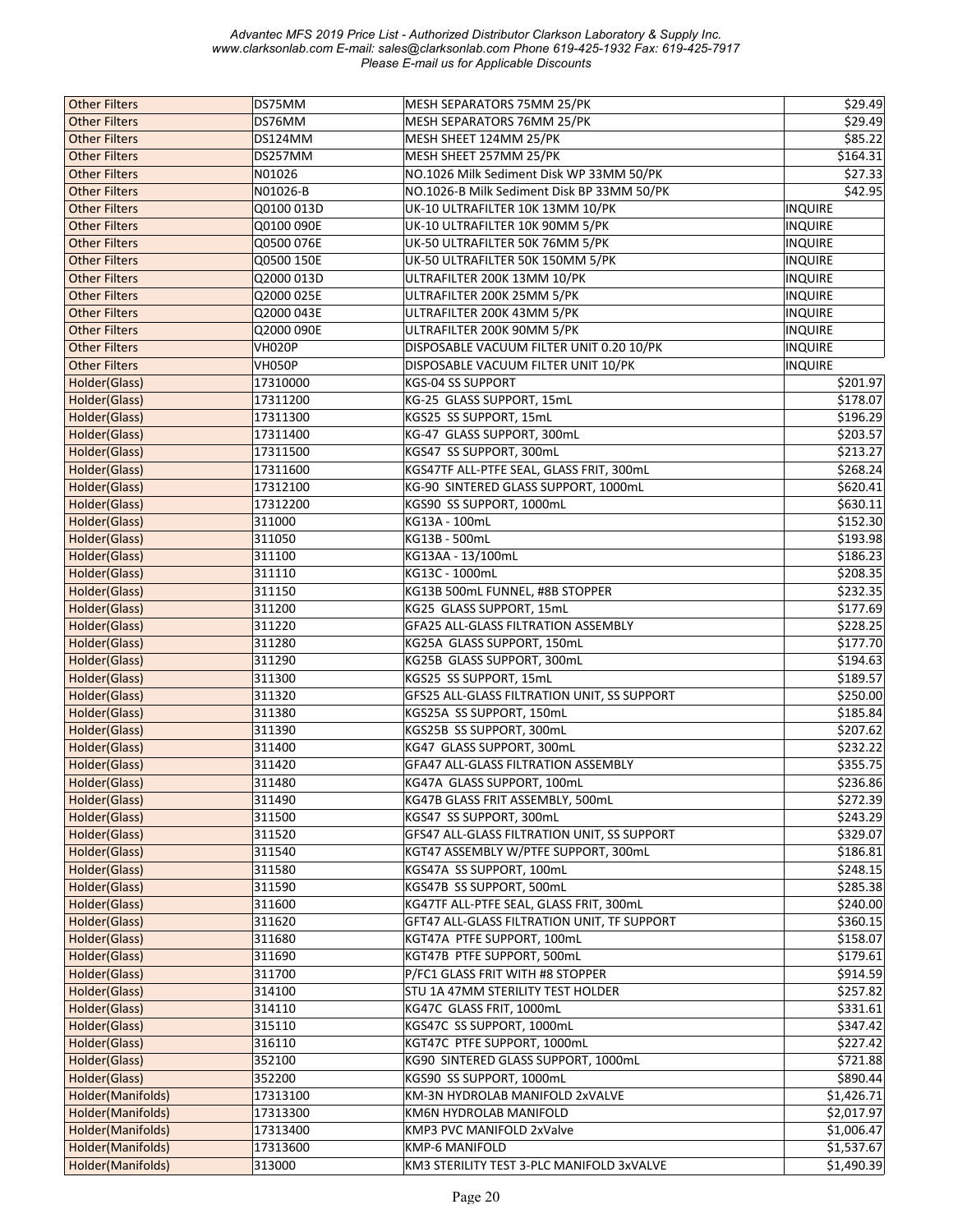| Holder(Manifolds)   | 313200   | KM6 STERILITY TEST 6-PLC MANIFOLD 3xVALVE                                       | \$2,580.77     |
|---------------------|----------|---------------------------------------------------------------------------------|----------------|
| Holder(Manifolds)   | 313400   | KMP3 PVC MANIFOLD 2xValve                                                       | \$910.86       |
| Holder(Manifolds)   | 313600   | KMP6 PVC MANIFOLD 2xValve                                                       | \$1,391.60     |
| Holder(Manifolds)   | 351120   | SS2X HYDROLAB SINGLE MANIFOLD 2xVALVE                                           | \$638.13       |
| Holder(Manifolds)   | 351130   | SS3X HYDROLAB SINGLE MANIFOLD 3xVALVE                                           | \$638.13       |
| Holder(Manifolds)   | 353100   | KM3N HYDROLAB 3-PLC MANIFOLD 2xVALVE                                            | \$1,231.80     |
| Holder(Manifolds)   | 353130   | KM3NV HYDROLAB 3-PLC MANIFOLD 3xVALVE                                           | \$996.62       |
| Holder(Manifolds)   | 353300   | KM6N HYDROLAB 6-PLC MANIFOLD 2xVALVE                                            | \$1,933.26     |
| Holder(Manifolds)   | 353330   | KM6NV HYDROLAB 6-PLC MANIFOLD 3xVALVE                                           | \$1,876.95     |
| Holder(Manifolds)   | 361120   | HYDROLAB SINGLE MANIFOLD 40/35 2xVALVE                                          | \$625.62       |
|                     |          |                                                                                 | \$638.13       |
| Holder(Manifolds)   | 361130   | HYDROLAB SINGLE MANIFOLD 40/35 3xVALVE<br>HYDROLAB 3-PLC MANIFOLD 40/35 2xVALVE |                |
| Holder(Manifolds)   | 363120   |                                                                                 | \$977.07       |
| Holder(Manifolds)   | 363130   | HYDROLAB 3-PLC MANIFOLD 40/35 3xVALVE                                           | \$996.62       |
| Holder(Manifolds)   | 363320   | HYDROLAB 6-PLC MANIFOLD 40/35 2xVALVE                                           | \$1,840.16     |
| Holder(Manifolds)   | 363330   | HYDROLAB 6-PLC MANIFOLD 40/35 3xVALVE                                           | \$1,876.95     |
| Holder(Manifolds)   | 373130   | KMX1 PVC 40/35 Extraction Manifold 3xValve                                      | \$282.87       |
| Holder(Manifolds)   | 373330   | KMX3 PVC 40/35 Extraction Manifold 3xValve                                      | \$561.70       |
| Holder(Manifolds)   | 373730   | KMX7 PVC 40/35 Extraction Manifold 3xValve                                      | \$1,230.24     |
| Holder(Polysulfone) | 43301010 | KP-47S(501000) POLYSULFONE ASEPTIC SYST                                         | INQUIRE        |
| Holder(Polysulfone) | 43301020 | KP-47U(501030) POLYSULFONE ASEPTIC UNIT                                         | <b>INQUIRE</b> |
| Holder(Polysulfone) | 43301030 | KP-47H(501020) POLYSULFONE FILTER HOLDER                                        | INQUIRE        |
| Holder(Polysulfone) | 43301040 | KP-47T POLYSULFONE FILTER HOLDER 800ML                                          | <b>INQUIRE</b> |
| Holder(Polysulfone) | 43301050 | KP47W(501050) POLYSULFONE HOLDER 500ML                                          | INQUIRE        |
| Holder(Stainless)   | 17301000 | KS-13 SYRINGE HOLDER 304SS                                                      | \$84.07        |
| Holder(Stainless)   | 17301200 | KS-25 SYRINGE HOLDER 304SS                                                      | \$169.68       |
| Holder(Stainless)   | 17301500 | KST47 200mL RESERVOIR 304SS                                                     | \$1,012.84     |
| Holder(Stainless)   | 17301690 | KST-90-UH MLT-MEDIA HOLDER 90MM W/RESERVOIR                                     | \$2,494.49     |
| Holder(Stainless)   | 17301700 | KS-90 304SS                                                                     | \$998.93       |
| Holder(Stainless)   | 17301900 | KS142 304SS                                                                     | \$1,724.22     |
|                     |          |                                                                                 |                |
| Holder(Stainless)   | 17301990 | KS142UH MULTI-MEDIA HOLDER 304SS                                                | \$2,494.49     |
| Holder(Stainless)   | 17302100 | KS-142-ST 304SS                                                                 | \$1,912.00     |
| Holder(Stainless)   | 17302370 | KST-142JA HOLDER W/RESERVOIR JACKET & BASE FOR AGI.                             | \$3,465.59     |
| Holder(Stainless)   | 17302390 | KST-142-UH MLT-MEDIA HOLDER 142MM W/RESERVIOR                                   | \$3,139.32     |
| Holder(Stainless)   | 17304500 | LS25 GAS LINE HOLDER 304SS                                                      | \$156.86       |
| Holder(Stainless)   | 17304700 | LS47 GAS LINE HOLDER 304SS                                                      | \$304.59       |
| Holder(Stainless)   | 17307400 | <b>KS-47</b>                                                                    | \$662.11       |
| Holder(Stainless)   | 17312600 | KSF47 SS VACUUM HOLDER, 500mL                                                   | \$913.83       |
| Holder(Stainless)   | 300800   | KS90 304SS                                                                      | \$979.52       |
| Holder(Stainless)   | 300900   | KS90 316SS                                                                      | \$1,273.36     |
| Holder(Stainless)   | 301000   | KS13 SYRINGE HOLDER 304SS                                                       | \$109.26       |
| Holder(Stainless)   | 301200   | KS25 SYRINGE HOLDER 304SS                                                       | \$186.07       |
| Holder(Stainless)   | 301500   | KST47 200mL RESERVOIR 304SS                                                     | \$1,699.41     |
| Holder(Stainless)   | 301790   | KS90UH MULTI-MEDIA HOLDER 304SS                                                 | \$1,501.61     |
| Holder(Stainless)   | 301900   | KS142 304SS                                                                     | \$1,600.82     |
| Holder(Stainless)   | 301990   | KS142UH MULTI-MEDIA HOLDER 304SS                                                | \$3,991.85     |
| Holder(Stainless)   | 302000   | KS142 316SS                                                                     | \$2,081.06     |
| Holder(Stainless)   | 302100   | KS142ST 304SS                                                                   | \$1,948.37     |
| Holder(Stainless)   | 302200   | KS142ST 316SS                                                                   | \$2,532.88     |
| Holder(Stainless)   | 302300   | KST142 1.5L RESERVOIR 304SS                                                     | \$2,380.15     |
| Holder(Stainless)   | 302400   | KST142 1.5L RESERVOIR 316SS                                                     | \$3,332.19     |
| Holder(Stainless)   | 302500   | KS293 304SS                                                                     | \$3,306.96     |
| Holder(Stainless)   | 302600   | KS293 316SS                                                                     | \$4,299.03     |
| Holder(Stainless)   | 302700   | KS293ST 304SS                                                                   | \$3,654.51     |
| Holder(Stainless)   | 302800   | KS293ST 316SS                                                                   | \$4,750.85     |
| Holder(Stainless)   | 304500   | LS25 GAS LINE HOLDER 304SS                                                      | \$213.05       |
| Holder(Stainless)   | 304700   | LS47 GAS LINE HOLDER 304SS                                                      | \$413.66       |
| Holder(Stainless)   | 304900   | LS47HP HIGH PRESSURE HOLDER 304SS                                               | \$870.24       |
| Holder(Stainless)   | 351800   | KS90ST 316SS                                                                    | \$2,171.72     |
| Holder(Stainless)   | 352600   | KSF47 SS VACUUM HOLDER, 500mL                                                   | \$1,205.53     |
| Holder(Stainless)   | 357000   | KS25F (17307000) SANITARY IN-LINE HOLDER 304SS                                  | \$307.41       |
| Holder(Stainless)   | 357200   | KS-47F (17307200) SANITARY IN-LINE HOLDER 304SS                                 | \$591.18       |
| Holder(Stainless)   | 357400   | KS47 VENTED IN-LINE HOLDER 304SS                                                | \$668.21       |
|                     |          |                                                                                 |                |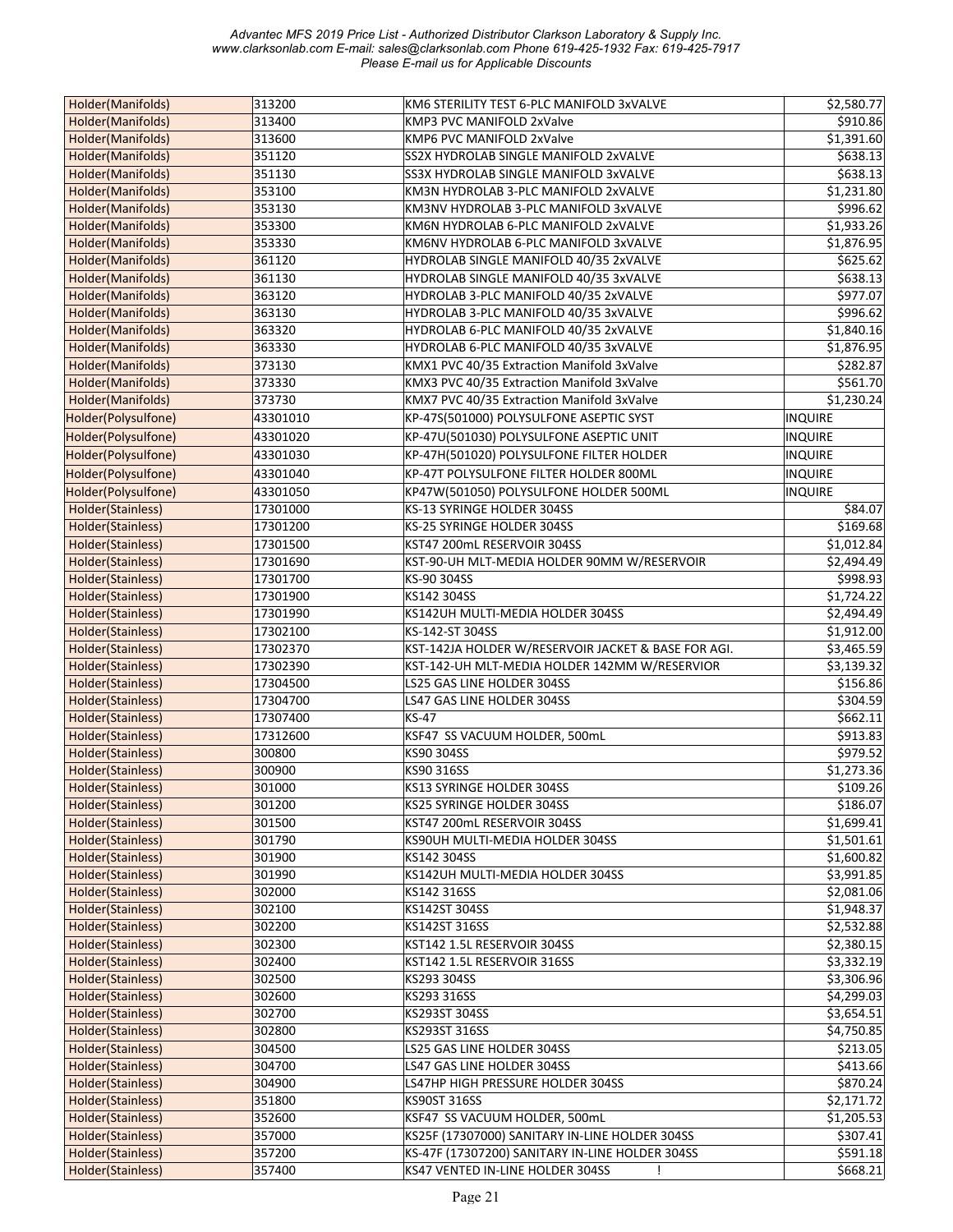| Holder(Stainless)      | 357500       | KS47 VENTED IN-LINE HOLDER 316SS               | \$1,018.56     |
|------------------------|--------------|------------------------------------------------|----------------|
| Holder(Stainless)      | 361600       | KST90 750mL RESERVOIR 304SS                    | \$1,832.51     |
| Holder(Stainless)      | 361700       | KST90 750mL RESERVOIR 316SS                    | \$4,214.15     |
| <b>Plastic Holders</b> | 43303010     | PP-25(540100) POLYPROPYLENE HOLDER 6/PK        | <b>INQUIRE</b> |
| <b>Plastic Holders</b> | 43303020     | PP47(501200) POLYPROPYLENE IN-LINE HOLDR       | INQUIRE        |
| <b>Plastic Holders</b> | 43305010     | PPO47(501300) POLYPRO. AEROSOL HOLDER          | <b>INQUIRE</b> |
| <b>Plastic Holders</b> | 43307010     | PFA25(530200) PFA IN-LINE HOLDER               | <b>INQUIRE</b> |
| <b>Plastic Holders</b> | 43307020     | PFA47(530100) PFA IN-LINE HOLDER               | <b>INQUIRE</b> |
| <b>Plastic Holders</b> | 44501009     | SMALL ADAPTER ORING SILICONE(12/PK)            | INQUIRE        |
| <b>Plastic Holders</b> | 44530201     | LOCKING RING FOR PFA-25(530201)                | <b>INQUIRE</b> |
| <b>Plastic Holders</b> | 44530203     | <b>OUTLET FOR PFA-25(530203)</b>               | <b>INQUIRE</b> |
| Holder                 | 341000       | UHP25 STIRRED CELL                             | <b>INQUIRE</b> |
| Holder                 | 341100       | UHP43 STIRRED CELL                             | <b>INQUIRE</b> |
| Holder                 | 341200       | UHP62 STIRRED CELL                             | <b>INQUIRE</b> |
| Holder                 | 341300       | UHP76 STIRRED CELL                             | INQUIRE        |
| Holder                 | 341400       | UHP90 STIRRED CELL                             |                |
| Holder                 |              | UHP150 STIRRED CELL                            | <b>INQUIRE</b> |
|                        | 341500       |                                                | <b>INQUIRE</b> |
| <b>Capsule Filters</b> | CCF-005-D1B  | CAPSULE PTFE, 0.05 1,800cm2, 1/4"NPTM          | \$330.69       |
| <b>Capsule Filters</b> | CCF-005-D1D  | CAPSULE PTFE 0.05 1,800cm2 1/2"NPTM            | \$330.69       |
| <b>Capsule Filters</b> | CCF-010-D1B  | CAPSULE PTFE 0.10 1150cm2 1/4"NPTM             | \$165.35       |
| <b>Capsule Filters</b> | CCF-020-C1B  | CAPSULE PTFE 0.20 102mm/570cm2 1/4"NPTM        | \$118.11       |
| <b>Capsule Filters</b> | CCF-020-C1H  | CAPSULE PTFE 0.20 570cm2 3/8"BARB              | \$118.11       |
| <b>Capsule Filters</b> | CCF-020-C1HS | CAPSULE PTFE 0.20 570cm2 3/8"BARB STERILE      | \$141.73       |
| <b>Capsule Filters</b> | CCF-020-D1B  | CAPSULE PTFE 0.20 129mm/1150cm2 1/4"NPTM       | \$165.35       |
| <b>Capsule Filters</b> | CCF-020-D1BS | CAPSULE PTFE 0.20 1150cm2 1/4"NPTM STERILE     | \$188.97       |
| <b>Capsule Filters</b> | CCF-020-D1D  | CAPSULE PTFE 0.20 129mm/1150cm2 1/2"NPTM       | \$165.35       |
| <b>Capsule Filters</b> | CCF-020-D1H  | CAPSULE PTFE 0.20 1150cm2 3/8"BARB             | \$165.35       |
| <b>Capsule Filters</b> | CCF-020-D1HS | CAPSULE PTFE 0.20 1150cm2 3/8"BARB STERILE     | \$188.97       |
| <b>Capsule Filters</b> | CCF-020-D1N  | CAPSULE PTFE 0.20 1150cm2 11/2"SANI            | \$165.35       |
| <b>Capsule Filters</b> | CCF-020-E1D  | CAPSULE PTFE 0.20 201mm/2300cm2 1/2"NPTM       | \$236.21       |
| <b>Capsule Filters</b> | CCF-050-C1B  | CAPSULE PTFE 0.50 102mm/570cm2 1/4"NPTM        | \$118.11       |
| Capsule Filters        | CCF-050-D1D  | CAPSULE PTFE 0.50 1150cm2 1/2"NPTM             | \$165.35       |
| <b>Capsule Filters</b> | CCF-050-D1H  | CAPSULE PTFE 0.50 1150cm2 3/8"BARB             | \$165.35       |
| Capsule Filters        | CCF-050-E1D  | CAPSULE PTFE 0.50 2300cm2 1/2"NPTM             | \$236.21       |
| <b>Capsule Filters</b> | CCF-100-C1H  | CAPSULE PTFE 1.0 570cm2 3/8"BARB               | \$118.11       |
| <b>Capsule Filters</b> | CCF-100-D1B  | CAPSULE PTFE 1.0 1150cm2 1/4"NPTM              | \$165.35       |
| <b>Capsule Filters</b> | CCF-100-D1D  | CAPSULE PTFE 1.0 1150cm2 1/2"NPTM              | \$165.35       |
| Capsule Filters        | CCF-100-D1H  | CAPSULE PTFE 1.0 1150cm2 3/8"BARB              | \$165.35       |
| <b>Capsule Filters</b> | CCF-A10-D1B  | CAPSULE PTFE, 0.10 DUAL, 1/2"NPTM, 1800CM2     | \$248.02       |
| <b>Capsule Filters</b> | CCF-A10-D1H  | CAPSULE PTFE, 0.10DUAL, 3/8"HOSE BARB, 1800CM2 | \$248.02       |
| <b>Capsule Filters</b> | CCG-045-C1B  | CAPSULE GLASS, 0.45, 1/4"NPTM, 300cm2          | \$59.05        |
| <b>Capsule Filters</b> | CCG-045-D1B  | CAPSULE GLASS, 0.45, 1/4"NPTM,600 CM2          | \$82.67        |
| <b>Capsule Filters</b> | CCG-045-D1H  | CAPSULE GLASS, 0.45, 3/8"BARB, 600CM2          | \$82.67        |
| <b>Capsule Filters</b> | CCG-045-E1H  | CAPSULE GLASS, 0.45, 3/8"BARB, 1200CM2         | \$100.39       |
| <b>Capsule Filters</b> | CCG-1-C1B    | CAPSULE GLASS, 1.0, 1/4"NPTM, 300cm2           | \$59.05        |
| <b>Capsule Filters</b> | CCG-1-C1N    | CAPSULE GLASS 1.0UM 1 1/2" SANITARY 300CM2     | \$59.05        |
| <b>Capsule Filters</b> | CCG-1-E1H    | CAPSULE GLASS, 1.0, 3/8"BARB, 1200CM2          | \$100.39       |
| <b>Capsule Filters</b> | CCP-10-C1B   | CAPSULE PP, 10-20μm, ¼"NPTM, 500cm2            | \$59.05        |
| <b>Capsule Filters</b> | $CCP-10-C1H$ | CAPSULE PP, 10-20μm, 3/8"BARB, 550cm2          | \$59.05        |
| <b>Capsule Filters</b> | CCP-1-C1B    | CAPSULE PP, 2-5µm, ¼"NPTM, 500cm2              | \$59.05        |
| <b>Capsule Filters</b> | CCP-1-C1H    | CAPSULE PP, 2-5um, 3/8"BARB, 500cm2            | \$59.05        |
| <b>Capsule Filters</b> | CCP-1-D1B    | CAPSULE PP, 2-5µm, 1/4"NPTM, 1000cm2           | \$82.67        |
| <b>Capsule Filters</b> | CCP-1-D1H    | CAPSULE PP, 2-5µm, 3/8"BARB, 1000cm2           | \$82.67        |
| <b>Capsule Filters</b> | CCP-30-C1B   | CAPSULE PP, 20-30um, ¼"NPTM, 650cm2            | \$59.05        |
| <b>Capsule Filters</b> | CCP-30-C1H   | CAPSULE PP, 20-30μm, 3/8"BARB, 650cm2          | \$59.05        |
| <b>Capsule Filters</b> | CCP-30-D1B   | CAPSULE PP, 20-30um, 1/4"NPTM, 1300cm2         | \$82.67        |
| <b>Capsule Filters</b> | CCP-3-C1B    | CAPSULE PP, 5-10µm, ¼"NPTM, 600cm2             | \$59.05        |
| <b>Capsule Filters</b> | CCP-3-C1H    | CAPSULE PP, 5-10µm, 3/8"BARB, 500cm2           | \$59.05        |
| <b>Capsule Filters</b> | CCP-3-D1H    | CAPSULE PP, 5-10µm, 3/8barb, 1200cm2           | \$82.67        |
| <b>Capsule Filters</b> | CCP-3-E1H    | CAPSULE PP, 5-10µm, 3/8"BARB, 2400cm2          | \$100.39       |
| <b>Capsule Filters</b> | CCP-7-C1B    | CAPSULE PP, 10-20μm, ¼"NPTM, 500cm2            | \$59.05        |
| <b>Capsule Filters</b> | CCP-7-C1H    | CAPSULE PP, 7um, 3/8"BARB, 500cm2              | \$59.05        |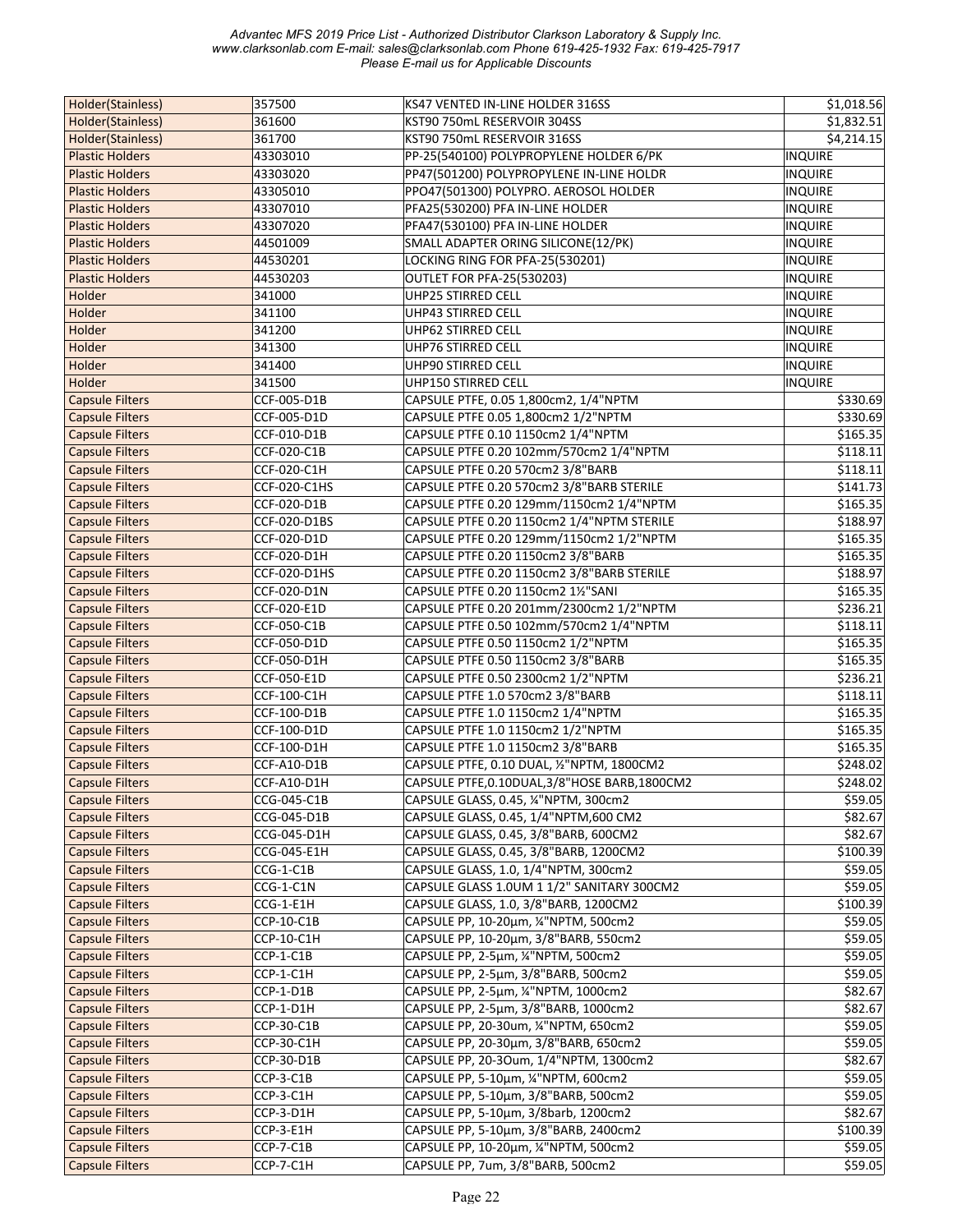| <b>Capsule Filters</b>   | CCP-7-E1D           | CAPSULE PP, 10-20um, 1/2"NPTM, 2000cm2           | \$100.39 |
|--------------------------|---------------------|--------------------------------------------------|----------|
| <b>Capsule Filters</b>   | CCPD-30-C1B         | PP DEPTH CAPSULE CARTRIDGE 1UM 1/4" NPTM         | \$89.65  |
| <b>Capsule Filters</b>   | CCP-FX-C1B          | CAPSULE PP, 3.0um, ¼"NPTM, 500cm2                | \$59.05  |
| <b>Capsule Filters</b>   | CCP-FX-D1H          | CAPSULE PP, 3.0um, 3/8"BARB, 1100cm2             | \$82.67  |
| <b>Capsule Filters</b>   | CCP-FX-E1H          | CAPSULE PP, 3.0um, 3/8"BARB, 2200cm2             | \$100.39 |
| <b>Capsule Filters</b>   | CCP-HX-C1H          | CAPSULE PP, 2.0UM, 3/8"HOSE BARB,500cm2          | \$59.05  |
| <b>Capsule Filters</b>   | CCP-HX-D1D          | CAPSULE PP, 2.0UM, 1/2"NPTM, 1000 cm2            | \$82.67  |
| <b>Capsule Filters</b>   | CCP-HX-E1B          | CAPSULE PP, 2.0UM, 1/4"NPTM, 2000 cm2            | \$100.39 |
| <b>Capsule Filters</b>   | CCP-JX-C1B          | CAPSULE PP, 1.0um, ¼"NPTM, 500cm2                | \$64.95  |
| <b>Capsule Filters</b>   | CCP-JX-C1H          | CAPSULE PP, 1.0um, 3/8"BARB, 650 cm2             | \$64.95  |
| <b>Capsule Filters</b>   | CCP-JX-D1B          | CAPSULE PP, 1.0um, 1/4"NPTM, 1000cm2             | \$82.67  |
| <b>Capsule Filters</b>   | CCP-JX-D1H          | CAPSULE PP, 1.0um, 3/8"BARB, 1000cm2             | \$82.67  |
| <b>Capsule Filters</b>   |                     |                                                  |          |
|                          | CCP-JX-E1N          | CAPSULE PP, 1.0um, 1-1/2"SANI. 2000cm2           | \$100.39 |
| <b>Capsule Filters</b>   | CCP-LX-D1D          | CAPSULE PP, 0.8UM, 1/2"NPTM, 800 cm2             | \$82.67  |
| <b>Capsule Filters</b>   | CCP-LX-E1D          | CAPSULE PP, 0.8um, 1/2"NPTM, 1600cm2             | \$100.39 |
| <b>Capsule Filters</b>   | CCP-LX-E1H          | CAPSULE PP, 0.8um, 3/8"BARB, 1600cm2             | \$100.39 |
| <b>Capsule Filters</b>   | CCS-020-C1B         | CAPSULE PES, 0.20, 450cm2, 1/4"NPTM              | \$82.67  |
| <b>Capsule Filters</b>   | CCS-020-C1BS        | CAPSULE PES, 0.20, 1/4"NPTM, 450CM2 STERILE      | \$106.29 |
| <b>Capsule Filters</b>   | CCS-020-C1H         | CAPSULE PES, 0.20, 3/8"BARB, 450CM2              | \$82.67  |
| <b>Capsule Filters</b>   | CCS-020-C1HS        | CAPSULE PES, 0.20, 3/8"BARB, 450cm2 STERILE      | \$106.29 |
| <b>Capsule Filters</b>   | CCS-020-C1NS        | CAPSULE PES, 0.20, 1.5"SANI. 450cm2 STERILE      | \$106.29 |
| <b>Capsule Filters</b>   | CCS-020-D1B         | CAPSULE PES, 0.20, 1/4"NPTM, 900cm2              | \$118.11 |
| <b>Capsule Filters</b>   | CCS-020-D1DS        | CAPSULE PES, 0.20, 1/2"NPTM, 900cm2 STERILE      | \$141.73 |
| <b>Capsule Filters</b>   | CCS-020-D1H         | CAPSULE PES, 0.20, 3/8"BARB, 900CM2              | \$118.11 |
| <b>Capsule Filters</b>   | CCS-020-D1HS        | CAPSULE PES, 0.20, 3/8"BARB, 900cm2 STERILE      | \$141.73 |
| <b>Capsule Filters</b>   | CCS-020-D1NS        | CAPSULE PES, 0.20, 1.5"SANI. 900cm2 STERILE      | \$141.73 |
| <b>Capsule Filters</b>   | CCS-020-E1BS        | CAPSULE PES, 0.20, 1/4"NPTM, 1800cm2 STERILE     | \$200.78 |
| <b>Capsule Filters</b>   | CCS-020-E1H         | CAPSULE PES, 0.20, 3/8"BARB, 1800CM2             | \$177.15 |
| <b>Capsule Filters</b>   | CCS-020-E1HS        | CAPSULE PES, 0.20, 3/8"BARB, 1800CM2 STERILE     | \$200.78 |
| <b>Capsule Filters</b>   | CCS-020-E1N         | CAPSULE PES, 0.20, 1.5"SANI. 1800cm2             | \$177.15 |
| <b>Capsule Filters</b>   | CCS-020-E1NS        | CAPSULE PES 0.20 201MM/1800CM2 1.5"SANI. STERILE | \$200.78 |
|                          |                     |                                                  |          |
| <b>Capsule Filters</b>   | CCS-045-C1B         | CAPSULE PES, 0.45, 450cm2, 1/4"NPTM              | \$82.67  |
| <b>Capsule Filters</b>   | CCS-045-C1BS        | CAPSULE PES, 0.45, 1/4"NPTM, 450cm2 STERILE      | \$106.29 |
| <b>Capsule Filters</b>   | CCS-045-C1HS        | CAPSULE PES, 0.45, 3/8"BARB, 450CM2 STERILE      | \$106.29 |
| <b>Capsule Filters</b>   | CCS-045-D1B         | CAPSULE PES, 0.45, 1/4"NPTM, 900cm2              | \$118.11 |
| <b>Capsule Filters</b>   | <b>CCS-045-D1BS</b> | CAPSULE PES, 0.45, 1/4"NPTM, 900cm2 STERILE      | \$141.73 |
| <b>Capsule Filters</b>   | CCS-045-D1H         | CAPSULE PES, 0.45, 3/8"BARB, 900CM2              | \$118.11 |
| <b>Capsule Filters</b>   | CCS-045-D1HS        | CAPSULE PES, 0.45, 3/8"BARB, 900CM2 STERILE      | \$141.73 |
| <b>Cartridge Filters</b> | TC-10-S1FV          | EPOXY CELLULOSE 10um 10" DOE GSKT-FPM            | \$37.40  |
| <b>Cartridge Filters</b> | <b>TC-10-S4CV</b>   | EPOXY CELLULOSE 10UM 10" SS-DOE GSKT-FPM         | \$54.86  |
| <b>Cartridge Filters</b> | TC-30-D1FN          | EPOXY CELLULOSE 30um 20" DOE CLORO-GSKT          | \$49.87  |
| <b>Cartridge Filters</b> | TC-30-S-1FE         | EPOXY CELLULOSE 30µm 10" DOE GSKT-EPR            | \$32.42  |
| <b>Cartridge Filters</b> | <b>TC-3-S1FE</b>    | EPOXY CELLULOSE 3.0um 10" DOE EPR-GSKT           | \$27.43  |
| <b>Cartridge Filters</b> | <b>TC-3-S1FV</b>    | EPOXY CELLULOSE 3um 10" DOE GSKT-FPM             | \$37.40  |
| <b>Cartridge Filters</b> | <b>TC-3-T1FB</b>    | EPOXY CELLULOSE 3UM 750MM FLAT GSKT-NBR          | \$78.88  |
| <b>Cartridge Filters</b> | TCFH-010-S1MS       | HYDROPHILIC PTFE 0.10 10"222/FLAT SILICONE FL    | \$610.87 |
| <b>Cartridge Filters</b> | TCFH-020-S1MS       | HYDROPHILIC PTFE 0.20 10"222/FLAT SILICONE       | \$448.80 |
| <b>Cartridge Filters</b> | TCG-045-S1F         | GLASS FIBER 0.45 250MM DOE GSKT                  | \$62.33  |
| <b>Cartridge Filters</b> | TCG-045-S1FN        | GLASS FIBER 0.45 250MM DOE-CHLORO GSKT           | \$62.33  |
| <b>Cartridge Filters</b> | TCG-1-S1FN          | GLASS FIBER 1.0 250MM DOE-CHLORO GSKT            | \$62.33  |
| <b>Cartridge Filters</b> | TCG-1-S1ME          | GLASS FIBER 1.0 250MM 222-EPR/Flat Closed        | \$79.78  |
| <b>Cartridge Filters</b> | TCG-R-S4CB          | GLASS FIBER REVERSE FLOW CARTRIDGE 9 7/8IN       | \$87.27  |
| <b>Cartridge Filters</b> | <b>TCP-10-S1FH</b>  | PP 10.0 250MM DOE FLT GSKT-PTFE GASKET           | \$105.97 |
| <b>Cartridge Filters</b> |                     | PP 1-LAYER 10.0 250MM 222-CLORO/CLOSED           |          |
|                          | TCP-10-S1MN         |                                                  | \$94.75  |
| <b>Cartridge Filters</b> | TCP-10-S1MS         | PP 1-LAYER 10.0 250MM 222-Si/FLT CLOSED          | \$97.24  |
| <b>Cartridge Filters</b> | TCP-10-S1MV         | PP 1-LAYER 10.0 250MM 222-FPM/CLOSED             | \$105.97 |
| <b>Cartridge Filters</b> | TCP-1-S1FH          | PP 1-LAYER 1.0 250MM DOE GSKT-PTFE               | \$105.97 |
| <b>Cartridge Filters</b> | <b>TCP-1-T1JS</b>   | PP 1-LAYER 1.0 750MM 226-Si/SPEAR                | \$249.33 |
| <b>Cartridge Filters</b> | TCP-3-D1FE          | PP 1-LAYER 3.0 500MM DOE FLT GSKT EPR            | \$162.07 |
| <b>Cartridge Filters</b> | TCP-3-S1MS          | PP 1-LAYER 3.0 250MM 222-Si/FLT CLOSED           | \$87.27  |
| <b>Cartridge Filters</b> | TCP-7-D1FS          | PP 1-LAYER 7.0 500MM DOE FLT GSKT-Si             | \$162.07 |
| <b>Cartridge Filters</b> | TCPD-01A-D1PE       | PP MULTIGRD 1UM 500MM 226/CLOSED-EPR             | \$72.31  |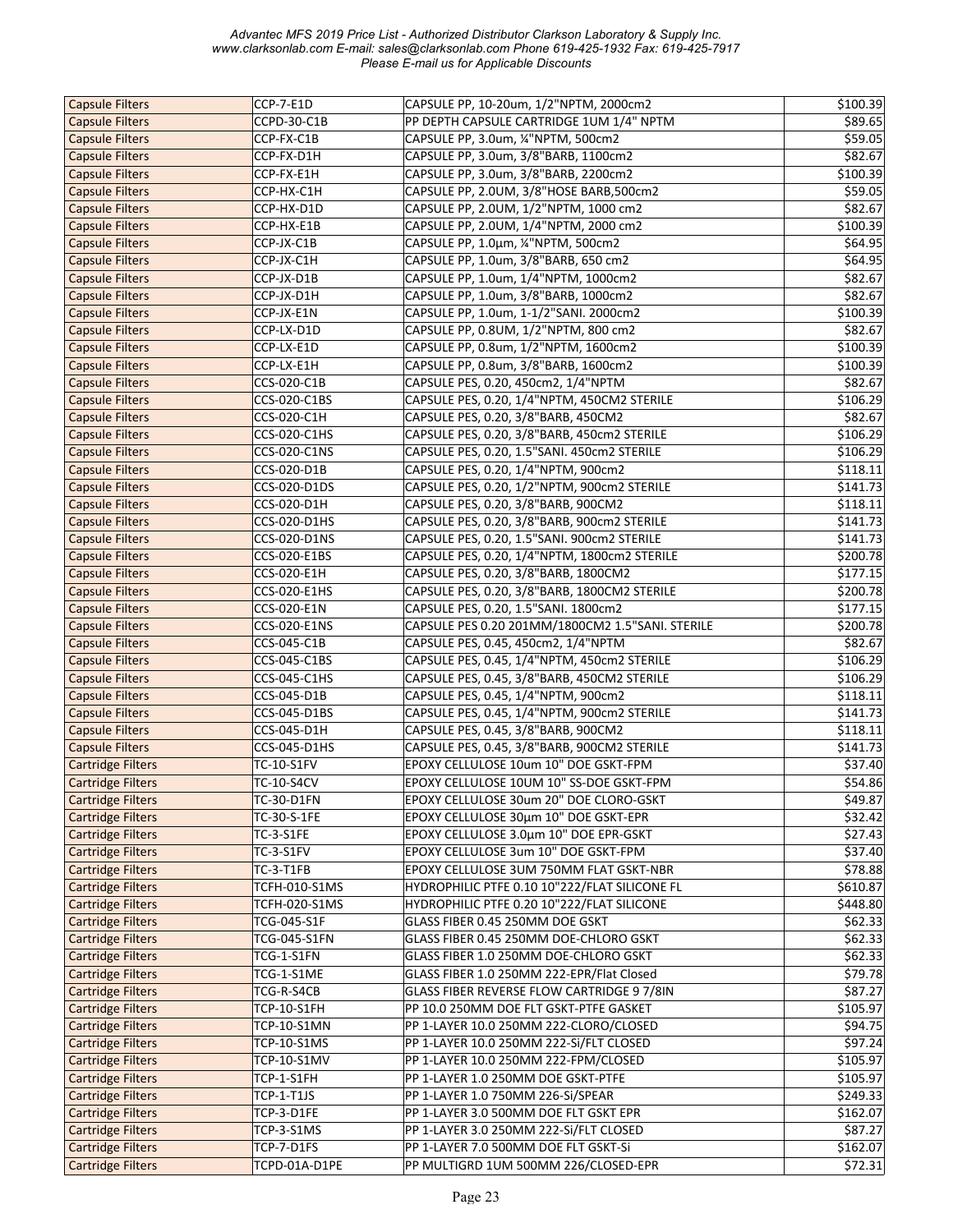| <b>Cartridge Filters</b>         | TCPD-03A-D1FE       | PP MULTIGRD 3.0 500MM DOE FLT GSKT-EPR         | \$52.36             |
|----------------------------------|---------------------|------------------------------------------------|---------------------|
| <b>Cartridge Filters</b>         | TCPD-03A-D1M        | PP MULTIGRD 3.0 500MM 222/CLOSED               | \$59.84             |
| <b>Cartridge Filters</b>         | TCPD-05A-D1PE       | PP MULTIGRD 5UM 500MM 226/CLOSED-EPR           | \$59.84             |
| <b>Cartridge Filters</b>         | TCPD-10-S1FE        | PP MULTIGRD 40µm 250MM DOE FLT GSKT-EPR        | \$24.93             |
| <b>Cartridge Filters</b>         | TCPD-1-S1FS         | PP MULTIGRD 250MM DOE FLT GSKT-SILICONE        | \$29.92             |
| <b>Cartridge Filters</b>         | TCPD-1-T1MF         | PP MULTIGRD 5.0 750MM 222-FEP/FLT CLD          | \$152.09            |
| <b>Cartridge Filters</b>         | TCPD-30-S1FE        | PP MULTIGRD 70um 250MM DOE FLT GSKT-EPR        | \$24.93             |
|                                  |                     |                                                |                     |
| <b>Cartridge Filters</b>         | TCPD-3-D1FE         | PP MULTIGRD 10µm 500MM DOE FLT GSKT-EPR        | \$47.37             |
| <b>Cartridge Filters</b>         | TCPD-3-S1FS         | PP MULTIGRD 250MM DOE FLT GSKT-SILICONE        | \$29.92             |
| <b>Cartridge Filters</b>         | TCPD-7-S1FS         | PP MULTIGRD 250MM DOE FLT GSKT-SILICONE        | \$29.92             |
| <b>Cartridge Filters</b>         | <b>TCPE-10-S1F</b>  | PP 1-LAYR ECON 10.0 250MM DOE FLT GSKT         | \$44.88             |
| <b>Cartridge Filters</b>         | TCPE-10-S1FD        | PP 1-LAYR ECON 10.0 250MM DOE GSKT-EPDM        | \$49.87             |
| <b>Cartridge Filters</b>         | <b>TCPE-30-S1N</b>  | PP 1-LAYR ECON 30.0 250MM DOE 120 ORING        | \$54.86             |
| <b>Cartridge Filters</b>         | TCP-FX-S1M          | PP MULTI-LAYER 3.0 250MM 222/Closed            | \$112.20            |
| <b>Cartridge Filters</b>         | TCP-FX-S1MV         |                                                | \$130.90            |
|                                  |                     | PP MULTI-LAYER 3.0 250MM 222-FPM/FLT CLSD      |                     |
| <b>Cartridge Filters</b>         | TCP-HX-S1FE         | PP MULTI-LAYER 2.0 250MM DOE FLT GST EPR       | \$99.74             |
| <b>Cartridge Filters</b>         | TCP-HX-S1FV         | PP MULTI-LAYER 2.0 250MM DOE FLT GSKT FPM      | \$112.20            |
| <b>Cartridge Filters</b>         | TCP-JX-S1M          | PP MULTI-LAYER 1.0 250MM 222/CLOSED            | \$124.66            |
| <b>Cartridge Filters</b>         | TCP-LX-D1F          | PP MULTI-LAYER 0.80 500MM DOE FLAT GSKT        | \$211.94            |
| <b>Cartridge Filters</b>         | <b>TCR-020-DBF</b>  | CA 0.20 500mm DOE Flat Gskt                    | \$361.53            |
| <b>Cartridge Filters</b>         | TCR-020-DBPS        | CA 0.20 500mm 2-226Si/Spear                    | \$374.00            |
| <b>Cartridge Filters</b>         | TCR-020-S1FB        | CA 0.20 250mm DOE Flat Gskt-PP                 | \$180.76            |
| <b>Cartridge Filters</b>         | <b>TCR-020-S1FE</b> | CA 0.20 250mm DOE Flat Gskt-PP                 | \$180.76            |
|                                  |                     |                                                |                     |
| <b>Cartridge Filters</b>         | TCR-020-SBFE        | CA 0.20 250mm DOE Flat Gskt-EPR                | \$180.76            |
| <b>Cartridge Filters</b>         | TCR-045-D1FS        | CA 0.45 500MM DOE SI-GSKT                      | \$361.53            |
| <b>Cartridge Filters</b>         | <b>TCR-045-DBF</b>  | CA 0.45 500mm DOE Flat Gskt                    | \$361.53            |
| <b>Cartridge Filters</b>         | TCR-045-DBFS        | CA 0.45 500MM DOE SI-GSKT                      | \$361.53            |
| <b>Cartridge Filters</b>         | TCR-045-DBMV        | CA 0.45 500mm 2-222FPM/Flat Closed             | \$392.70            |
| <b>Cartridge Filters</b>         | <b>TCR-045-S1FE</b> | CA 0.45 250mm DOE Flat Gskt PP                 | \$180.76            |
| <b>Cartridge Filters</b>         | <b>TCR-045-S1ME</b> | CA 0.45 250MM 2-222EPR/FLAT                    | \$193.23            |
| <b>Cartridge Filters</b>         | TCR-045-SBFE        | CA 0.45 250mm DOE Flat Gskt EPR                | \$180.76            |
|                                  |                     |                                                |                     |
| <b>Cartridge Filters</b>         | TCR-045-SBME        | CA 0.45 250MM 2-222EPR/FLAT                    | \$193.23            |
| <b>Cartridge Filters</b>         | TCR-045-SBMV        | CA 0.45 250MM 2-222FPM/Flat Closed             | \$211.94            |
| <b>Cartridge Filters</b>         | TCS-045-T1JS        | PES 0.45 750mm, 2-226Si/Spear                  | \$772.94            |
| <b>Cartridge Filters</b>         | TCS-E045-S1FE       | PES 0.45 250mm, DOE FLAT GKT/FOR ELECTRONICS   | \$211.94            |
| <b>Cartridge Filters</b>         | TCS-G020-T1JS       | PES 0.2 750MM 226 SI/SPEAR HEAT RESISTANT      | \$741.70            |
| <b>Cartridge Filters</b>         | <b>TCW-100-CCS</b>  | COTTON WOUND 100um 250MM DOE                   | $\overline{$}14.96$ |
| <b>Cartridge Filters</b>         | TCW-10N-PPS         | PP WOUND 10um 250MM DOE                        | \$9.98              |
| <b>Cartridge Filters</b>         | TCW-150N-PPS        | PP WOUND 150um 250MM DOE                       | \$9.98              |
|                                  |                     | COTTON WOUND 1um 500MM DOE                     | \$30.06             |
| <b>Cartridge Filters</b>         | TCW-1-CSD           |                                                |                     |
| <b>Cartridge Filters</b>         | TCW-1-CSS           | COTTON WOUND 1um 250MM DOE                     | \$14.17             |
| <b>Cartridge Filters</b>         | TCW-1N-PPD          | PP WOUND 1um 500MM DOE                         | \$19.95             |
| <b>Cartridge Filters</b>         | TCW-1N-PPS          | PP WOUND 1um 250MM DOE                         | \$9.98              |
| <b>Cartridge Filters</b>         | TCW-25-CSD          | COTTON WOUND 25um 500MM DOE                    | \$30.06             |
| <b>Cartridge Filters</b>         | TCW-25-CSS          | COTTON WOUND 25um 250MM DOE                    | \$14.96             |
| <b>Cartridge Filters</b>         | TCW-25N-PPS         | PP WOUND 25um 250MM DOE                        | \$9.98              |
| <b>Cartridge Filters</b>         | TCW-3N-CSS          | COTTON WOUND 3um 250MM DOE                     | \$14.17             |
| <b>Cartridge Filters</b>         | TCW-3N-PPS          | PP WOUND 3um 250MM DOE                         | \$9.98              |
|                                  |                     |                                                |                     |
| <b>Cartridge Filters</b>         | TCW-5-CSD           | COTTON WOUND 5um 500MM DOE                     | \$30.06             |
| <b>Cartridge Filters</b>         | TCW-5N-PPD          | PP WOUND 5um 500MM DOE                         | 519.95              |
| <b>Cartridge Filters</b>         | TCW-5N-PPS          | PP WOUND 5um 250MM DOE                         | \$9.98              |
| <b>Cartridge Filters</b>         | TCW-75N-PPD         | PP WOUND 75um 500MM DOE                        | \$19.95             |
| <b>Cartridge Filters</b>         | TCYE-BS-D1FE        | COATED CA 10um 500mm DOE 6200cm2               | \$99.74             |
| <b>Cartridge Filters</b>         | TCYE-HS-S1FE        | COATED CA 2um 250mm DOE 6200cm2                | $\overline{$49.87}$ |
| <b>Cartridge Filters</b>         | TCYE-NS-S1FE        | COATED CA 0.65 250mm DOE 6200cm2               | \$49.87             |
| <b>Cartridge Filters</b>         | TCY-ND-S1FS         | COATED CA 0.65 10" DOE Si-Gskt 5500cm2         | \$117.19            |
| <b>Compact Cartridge Filters</b> | MCF-010-D10S        |                                                | \$118.11            |
|                                  |                     | PTFE COMPACT CARTRIDGE, 10UM 1800cm2, SILICONE |                     |
| <b>Compact Cartridge Filters</b> | MCF-010-E10E        | PTFE COMPACT CARTRIDGE.10UM 2300 CM2 EPR       | \$181.89            |
| <b>Compact Cartridge Filters</b> | MCF-020-E10S        | PTFE COMPACT CARTRIDGE 0.20 2300cm2 SILICONE   | \$177.15            |
| <b>Compact Cartridge Filters</b> | MCF-050-E10S        | PTFE COMPACT CARTRIDGE.5UM 2300 CM2 SILICONE   | \$177.15            |
| <b>Compact Cartridge Filters</b> | MCF-100-E10E        | PTFE COMPACT CARTRIDGE1.0M 2300 CM2 EPR        | \$181.89            |
| <b>Compact Cartridge Filters</b> | MCF-A10-D10S        | PTFE COMPACT CARTRIDGE 0.1um 1800cm2 SILICONE  | \$177.15            |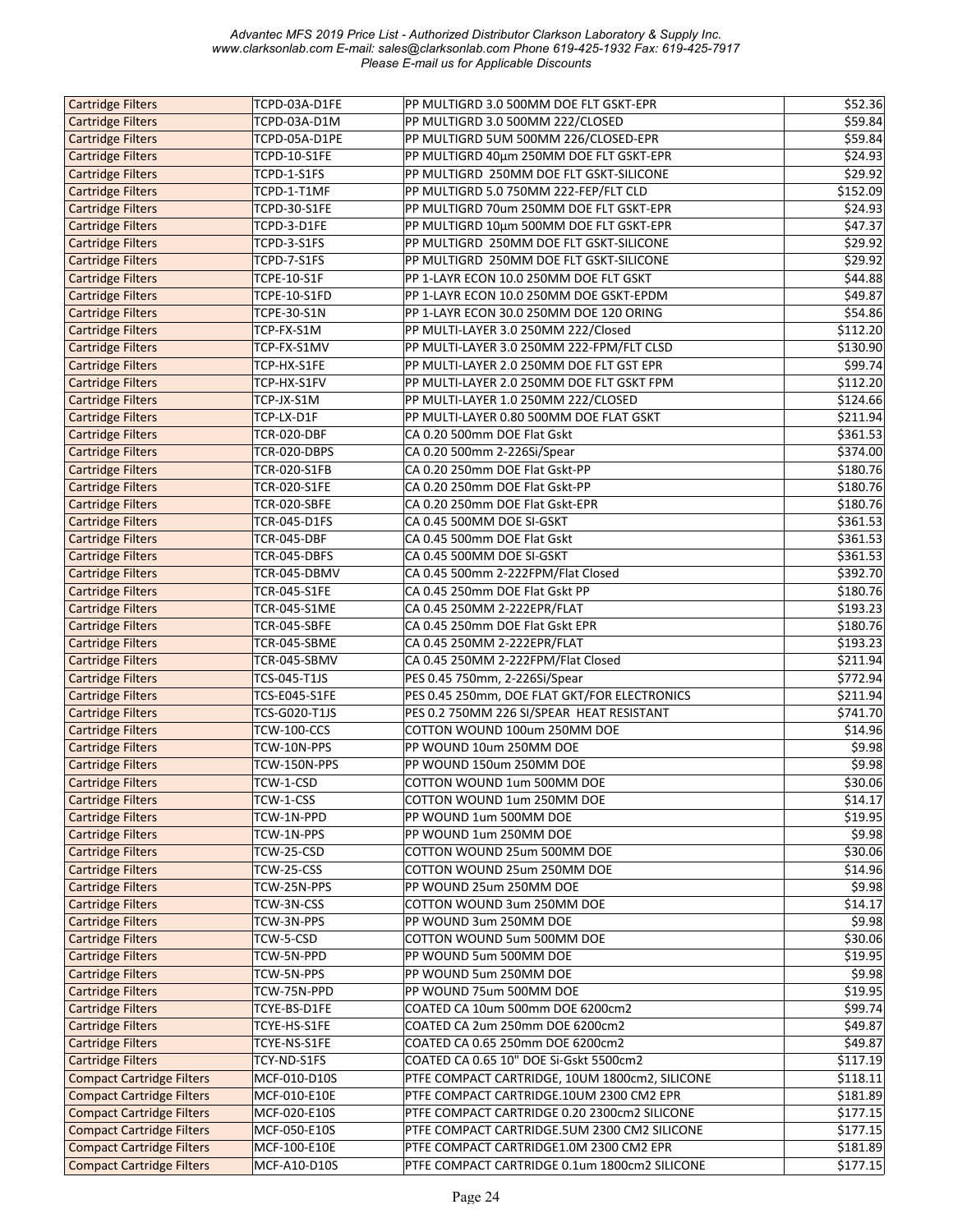| <b>Compact Cartridge Filters</b> | MCG-045-C10S     | MINI CARTRIDGE, 0.45um, 300cm2               | \$31.89                 |
|----------------------------------|------------------|----------------------------------------------|-------------------------|
| <b>Compact Cartridge Filters</b> | MCG045D10S       | Mini cartridge, 0.4um, p-20/flat closed,600  | \$37.79                 |
| <b>Compact Cartridge Filters</b> | MCP-10-C10S      | MC PP 10um 600cm2 FLAT-SI/CLOSED             | \$31.89                 |
| <b>Compact Cartridge Filters</b> | MCP-10-E10S      | MC PP 10um P20/FLAT CLOSED 2400cm2           | \$47.25                 |
| <b>Compact Cartridge Filters</b> | MCP-1-C10S       | MC PP 1um 600cm2 FLAT-SI/CLOSED              | \$31.89                 |
| <b>Compact Cartridge Filters</b> | MCP-1-D10V       | MC PP 1um P10/FLAT CLOSED 1000cm2            | \$42.51                 |
| <b>Compact Cartridge Filters</b> | MCP-1-E10S       | MC PP 1um P20/FLAT CLOSED 2400cm2            | $\overline{$47.25}$     |
| <b>Compact Cartridge Filters</b> | MCP-30-C10S      | MC PP 30UM 600CM2 FLAT-SI/CLOSED             | \$31.89                 |
| <b>Compact Cartridge Filters</b> | MCP-3-C10S       | MC PP 3um 600cm2 FLAT-Si/CLOSED              | \$31.89                 |
|                                  |                  | MC PP 3um P20/FLAT CLOSED 2400cm2            |                         |
| <b>Compact Cartridge Filters</b> | MCP-3-E10S       |                                              | \$47.25                 |
| <b>Compact Cartridge Filters</b> | MCP-7-C10S       | MC PP 7um 600cm2 FLAT-SI/CLOSED              | \$31.89                 |
| <b>Compact Cartridge Filters</b> | MCP-FX-E10S      | MC PP 3um P20/FLAT CLOSED 2200cm2            | \$47.25                 |
| <b>Compact Cartridge Filters</b> | MCP-JX-E10S      | MC PP 1um FLAT CLOSED 2000cm2                | 553.15                  |
| <b>Compact Cartridge Filters</b> | MCP-LX-E10E      | MC PP 0.8um FLAT CLOSED 1600cm2              | \$57.87                 |
| <b>Compact Cartridge Filters</b> | MCP-LX-E10S      | MC PP 0.8um FLAT CLOSED 1600cm2              | \$53.15                 |
| <b>Housing</b>                   | 1PP-1-FS-000     | PP HOUSING FOR SINGLE C,F-END, SI ORING      | INQUIRE                 |
| <b>Housing</b>                   | 1PP-1K           | HOUSING STAND, 1PP-1                         | <b>INQUIRE</b>          |
| <b>Housing</b>                   | 1PP-1-MS-000     | PP HOUSING FOR SINGLE MHL-END, SI ORING      | INQUIRE                 |
| <b>Housing</b>                   | 1PP-1-MV-000     | PP HOUSING FOR SINGLE MHL-END, FPM ORING     | INQUIRE                 |
| <b>Housing</b>                   | 1PP-1-MV-100     | PP HOUSING FOR SINGLE MHL-END, FPM ORING     | INQUIRE                 |
| <b>Housing</b>                   | 1PP-2-FE-000     | PP HOUSING FOR DOUBLE F-END, EPR ORING       | <b>INQUIRE</b>          |
| <b>Housing</b>                   | 1PP-2-FS-000     | PP HOUSING FOR DOUBLE C,F-END, SI ORING      | <b>INQUIRE</b>          |
| <b>Housing</b>                   | 1PP-2-FV-000     | PP HOUSING FOR DOUBLE F-END, FPM ORING       | <b>INQUIRE</b>          |
| <b>Housing</b>                   | 1PP-2-MV-000     | PP HOUSING FOR DOUBLE MHL-END, FPM ORING     | <b>INQUIRE</b>          |
| <b>Housing</b>                   | 1RA-1S           | REVERSE CARTRIDGE HOUSING, SILICON GASKET    | <b>INQUIRE</b>          |
| <b>Housing</b>                   | 1TM-1S-MV        | SS HOUSING FOR SINGLE, FPM ORING             | <b>INQUIRE</b>          |
| <b>Housing</b>                   | 1T <sub>S</sub>  | SS HOUSING, 10" SINGLE, 3/4"PT, C/F-END      | INQUIRE                 |
| <b>Housing</b>                   | 1TS-2            | SS HOUSING, 20" SINGLE, 3/4"PT, C/F-END      | <b>INQUIRE</b>          |
| <b>Housing</b>                   | <b>PPC-1000P</b> | COMPACT CARTRIDGE HOUSING PP                 | <b>INQUIRE</b>          |
| <b>Housing</b>                   | <b>PSF-1000P</b> | COMPACT CARTRIDGE HOUSING POLYSULFONE        | INQUIRE                 |
| <b>Housing</b>                   | <b>PSF-500P</b>  | COMPACT POLYSULFONE HOUSING (43101010)       | <b>INQUIRE</b>          |
| Housing and its parts            | MTA-1000T        | COMPACT CARTRIDGE HOUSING                    | <b>INQUIRE</b>          |
| Housing and its parts            | MTA-2000T        | COMPACT CARTRIDGE HOUSING                    | INQUIRE                 |
| <b>Pressure Vessels</b>          | 720022           | PLASTIC FEET FOR PV HANDLE- EA.              | \$7.71                  |
| <b>Pressure Vessels</b>          | 720026           | PRESSURE GAUGE 1/4"NPTM 300PSI               | \$117.02                |
| <b>Pressure Vessels</b>          | 720104TC         | DIP TUBE ASSEMBLY - SPECIAL                  | \$342.74                |
| <b>Pressure Vessels</b>          | 720140           | PV014 1-GAL 304SS STANDARD MOUTH             | \$852.51                |
| <b>Pressure Vessels</b>          | 720140-6         | PV014 1-GAL 304SS STD MOUTH W/6 PORTS        | \$743.02                |
| <b>Pressure Vessels</b>          | 720142           | CLOSURE 304SS, STANDARD MOUTH                | \$156.11                |
| <b>Pressure Vessels</b>          | 720150           | VACUUM CLOSURE-STANDARD 304SS                | \$156.11                |
| <b>Pressure Vessels</b>          | 720152           | VACUUM CLOSURE-STANDARD 316SS                |                         |
| <b>Pressure Vessels</b>          |                  |                                              |                         |
|                                  |                  |                                              | \$164.64                |
|                                  | 720160           | PV016 1-GAL 316SS STANDARD MOUTH             | \$902.06                |
| <b>Pressure Vessels</b>          | 720161           | DIP TUBE ASSEMBLY, 1-GAL PV                  | \$256.74                |
| <b>Pressure Vessels</b>          | 720162           | CLOSURE 316SS, STANDARD MOUTH                | \$125.50                |
| <b>Pressure Vessels</b>          | 72016-NPT        | PV016 1-GAL 316SS NPT OPENING                | \$1,449.99              |
| <b>Pressure Vessels</b>          | 720340           | PV034 3-GAL 304SS STANDARD MOUTH             | \$937.63                |
| <b>Pressure Vessels</b>          | 720341           | Dip tube assembly PV034                      | \$198.14                |
| <b>Pressure Vessels</b>          | 720360           | PV036 3-GAL 316SS STANDARD MOUTH             | \$993.53                |
| <b>Pressure Vessels</b>          | 720361           | DIP TUBE ASSEMBLY, 3-GAL PV                  | \$175.36                |
| <b>Pressure Vessels</b>          | 720540           | PV054 5-GAL 304SS STANDARD MOUTH             | \$963.04                |
| <b>Pressure Vessels</b>          | 720541           | DIP TUBE ASSEMBLY 5 GAL                      | \$84.02                 |
| <b>Pressure Vessels</b>          | 720560           | PV056 5-GAL 316SS STANDARD MOUTH             | \$1,020.22              |
| <b>Pressure Vessels</b>          | 720561           | DIP TUBE ASSEMBLY, 5-GAL PV                  | \$284.35                |
| <b>Pressure Vessels</b>          | 730840           | PV084 8-GAL 304SS STANDARD MOUTH             | \$1,679.60              |
| <b>Pressure Vessels</b>          | 730860           | PV086 8-GAL 316SS STANDARD MOUTH             | \$1,779.98              |
| <b>Pressure Vessels</b>          | 731040           | PV104 10-GAL 304SS STANDARD MOUTH            | \$1,300.97              |
| <b>Pressure Vessels</b>          | 731060           | PV106 10-GAL 316SS STANDARD MOUTH            | \$1,491.64              |
| <b>Pressure Vessels</b>          | 731060XH         | PV106 10-GAL 316SS W/2 HANDLES               | $$1,825.\overline{71}]$ |
| <b>Pressure Vessels</b>          | 731061           | DIP TUBE ASSEMBLY, 10-GAL PV 316SS           | \$245.37                |
| <b>Pressure Vessels</b>          | 731660           | PV166 16-GAL 316SS STD MOUTH ELECTROPOLISHED | \$1,797.41              |
| <b>Pressure Vessels</b>          | 740140           | PV014 1-GAL 304SS WIDE MOUTH                 | \$851.84                |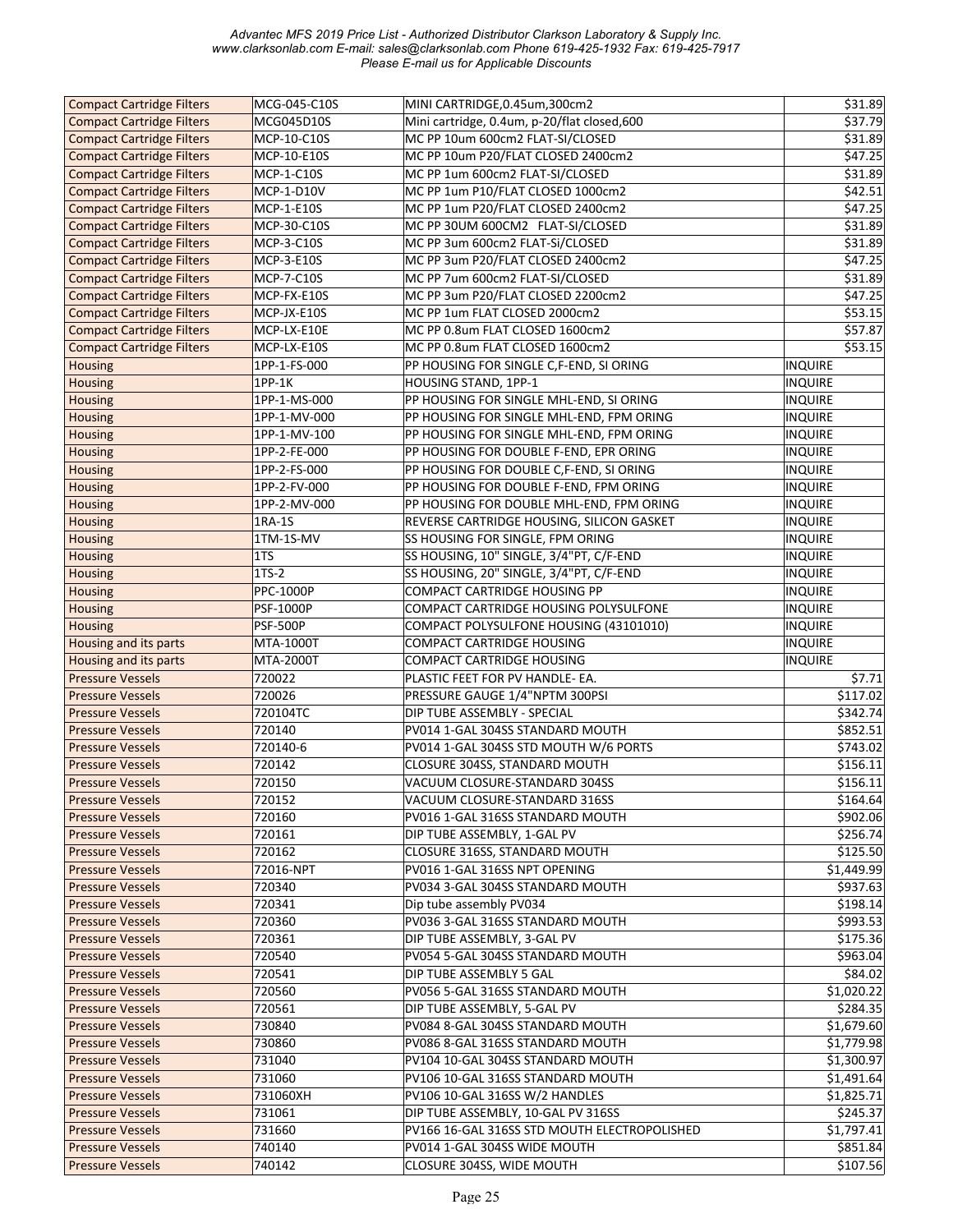| <b>Pressure Vessels</b> | 740150   | VACUUM CLOSURE-WIDE MOUTH 304SS                                 | \$245.37       |
|-------------------------|----------|-----------------------------------------------------------------|----------------|
| <b>Pressure Vessels</b> | 740152   | VACUUM CLOSURE-WIDE MOUTH 316SS                                 | \$245.37       |
| <b>Pressure Vessels</b> | 740160   | PV016 1-GAL 316SS WIDE MOUTH                                    | \$905.08       |
| <b>Pressure Vessels</b> | 740162   | CLOSURE-WIDE MOUTH 316SS                                        | \$210.25       |
| <b>Pressure Vessels</b> | 740340   | PV034 3-GAL 304SS WIDE MOUTH                                    | \$937.75       |
| <b>Pressure Vessels</b> | 740360   | PV036 3-GAL 316SS WIDE MOUTH                                    | \$993.41       |
| <b>Pressure Vessels</b> | 740540   | PV054 5-GAL 304SS WIDE MOUTH                                    | \$965.58       |
| <b>Pressure Vessels</b> | 740560   | PV056 5-GAL 316SS WIDE MOUTH                                    | \$1,022.45     |
| <b>Pressure Vessels</b> | 740840   | PV084 8-GAL 304SS WIDE MOUTH                                    | \$1,684.32     |
| <b>Pressure Vessels</b> | 740860   | PV086 8-GAL 316SS WIDE MOUTH                                    | \$1,785.96     |
| <b>Pressure Vessels</b> | 741040   | PV104 10-GAL 304SS WIDE MOUTH                                   | \$1,295.09     |
| <b>Pressure Vessels</b> | 741060   | PV106 10-GAL 316SS WIDE MOUTH                                   | \$1,815.00     |
| <b>Pressure Vessels</b> | 741640   | PV164 16-GAL 304SS WIDE MOUTH                                   | \$1,839.85     |
| <b>Pressure Vessels</b> | 751660   | PV166 16-GAL 316SS WIDE MOUTH                                   | \$2,102.74     |
| Pumps                   | 800800   | VACUUM PRESSURE PUMP 115V                                       | <b>INQUIRE</b> |
| Pumps                   | 800801   | VACUUM PRESSURE PUMP 220V/50HZ/1.9A OR 240V/60HZ/2.2A           | <b>INQUIRE</b> |
| <b>Holder Parts</b>     | 18800000 | FILTERCEPS, 304SS                                               | <b>INQUIRE</b> |
| <b>Holder Parts</b>     | 19301002 | KS13 PTFE GASKET 3/pk                                           | INQUIRE        |
| <b>Holder Parts</b>     | 19301004 | KS13 PTFE O-RING 3/PK                                           | <b>INQUIRE</b> |
|                         | 19301730 |                                                                 |                |
| <b>Holder Parts</b>     |          | SUPPORT SCREEN(SS316), 90MM                                     | <b>INQUIRE</b> |
| <b>Holder Parts</b>     | 19301731 | SUPPORT SCREEN(SS316), 90MM                                     | <b>INQUIRE</b> |
| <b>Holder Parts</b>     | 19301997 | FPM ORING 2/PK, KS142UH                                         | <b>INQUIRE</b> |
| <b>Holder Parts</b>     | 19302504 | KS-293 SUPPORT SCREEN SS316                                     | <b>INQUIRE</b> |
| <b>Holder Parts</b>     | 19302514 | KS-293 NUT 304SS                                                | <b>INQUIRE</b> |
| <b>Holder Parts</b>     | 19302515 | KS-293 BOLT                                                     | INQUIRE        |
| <b>Holder Parts</b>     | 19302516 | KS-293 WASHER 2/PK                                              | <b>INQUIRE</b> |
| <b>Holder Parts</b>     | 19304507 | HOSE NIPPLE 1/4" NPTM 11MM DIA                                  | <b>INQUIRE</b> |
| <b>Holder Parts</b>     | 19304508 | HOSE NIPPLE 1/4" NPTF 11MM DIA                                  | <b>INQUIRE</b> |
| <b>Holder Parts</b>     | 19304703 | SUPPORT SCREEN 316SS 47MM 2PCS/PK                               | <b>INQUIRE</b> |
| <b>Holder Parts</b>     | 19304712 | SILICONE O-RING FOR KS47 3/PK                                   | <b>INQUIRE</b> |
| <b>Holder Parts</b>     | 19304903 | SINTERED STEEL SUPPORT LS47HP 316SS                             | <b>INQUIRE</b> |
| <b>Holder Parts</b>     | 19304906 | FPM INNER ORING, LS47HP 3/PK                                    | <b>INQUIRE</b> |
| <b>Holder Parts</b>     | 19304910 | FPMN OUTER ORING, LS47HPM 3/PK                                  | <b>INQUIRE</b> |
| <b>Holder Parts</b>     | 19306100 | 1S FERULE GASKET PTFE/SI, KST293-10/20UH                        | <b>INQUIRE</b> |
| <b>Holder Parts</b>     | 19306108 | SANITARY GASKET SI, KST47/KS_ST                                 | <b>INQUIRE</b> |
| <b>Holder Parts</b>     | 19311003 | KG13/25 SERIES CLAMP                                            | INQUIRE        |
| <b>Holder Parts</b>     | 19311004 | SILICONE STOPPER #4 (3PCS/PACK)                                 | INQUIRE        |
| <b>Holder Parts</b>     | 19311008 | SILICONE STOPPER #8B (3PCS/PACK)                                | <b>INQUIRE</b> |
| <b>Holder Parts</b>     | 19311201 | 15mL FUNNEL, KG25                                               | <b>INQUIRE</b> |
| <b>Holder Parts</b>     | 19311202 | SINTERED GLASS BASE, KG25                                       | <b>INQUIRE</b> |
| <b>Holder Parts</b>     | 19311209 | 300mL FUNNEL, KG25                                              | <b>INQUIRE</b> |
| <b>Holder Parts</b>     | 19311302 | BASE FOR SS SUPPORT, KGS25                                      | <b>INQUIRE</b> |
| <b>Holder Parts</b>     | 19311305 | PTFE GASKET, KGS-25 (3PCS/PACK)                                 | <b>INQUIRE</b> |
| <b>Holder Parts</b>     | 19311401 | KG47 SERIES FUNNEL, 300ML                                       | <b>INQUIRE</b> |
| <b>Holder Parts</b>     | 19311402 | SINTERED GLASS BASE, 47MM                                       | <b>INQUIRE</b> |
| <b>Holder Parts</b>     | 19311403 | KG47 SERIES CLAMP                                               | <b>INQUIRE</b> |
| <b>Holder Parts</b>     | 19311404 | SILICONE STOPPER #8 (3PCS/PACK)                                 | <b>INQUIRE</b> |
| <b>Holder Parts</b>     | 19311408 | FUNNEL 100ML                                                    | <b>INQUIRE</b> |
|                         |          |                                                                 |                |
| <b>Holder Parts</b>     | 19311409 | 19311409 500mL FUNNEL, KG47<br>BASE FOR SS/PTFE SUPPORT, KGS-47 | <b>INQUIRE</b> |
| <b>Holder Parts</b>     | 19311502 |                                                                 | <b>INQUIRE</b> |
| <b>Holder Parts</b>     | 19311504 | SUPPORT SCREEN 316SS, KGS47                                     | <b>INQUIRE</b> |
| <b>Holder Parts</b>     | 19311505 | PTFE PACKING, KGS/KSF47 (3PCS/PACK)                             | <b>INQUIRE</b> |
| <b>Holder Parts</b>     | 19312103 | <b>BASE FOR KG-90</b>                                           | <b>INQUIRE</b> |
| <b>Holder Parts</b>     | 19312502 | LID FOR GT-300 TRAP                                             | INQUIRE        |
| <b>Holder Parts</b>     | 19321002 | 4S FERULE GASKET PTFE/SI, KST293-10/20UH                        | <b>INQUIRE</b> |
| <b>Holder Parts</b>     | 19322502 | PFA TUBE FOR DF-4                                               | <b>INQUIRE</b> |
| <b>Holder Parts</b>     | 19324300 | <b>PRESSURE GAUGE</b>                                           | <b>INQUIRE</b> |
| <b>Holder Parts</b>     | 19326103 | 1/4" PFA QUICK TUBE (B TYPE)                                    | <b>INQUIRE</b> |
| <b>Holder Parts</b>     | 19326301 | 1/4 NPTM QUICK PLUG                                             | <b>INQUIRE</b> |
| <b>Holder Parts</b>     | 300809   | INLET PLATE 304SS, KS90                                         | <b>INQUIRE</b> |
| <b>Holder Parts</b>     | 300813   | INLET ADAPTER 3/4"NPTM-11mmBARB 304ss                           | INQUIRE        |
| <b>Holder Parts</b>     | 300817   | OUTLET ADAPTER 3/4"NPTF-11mmBARB 304ss                          | INQUIRE        |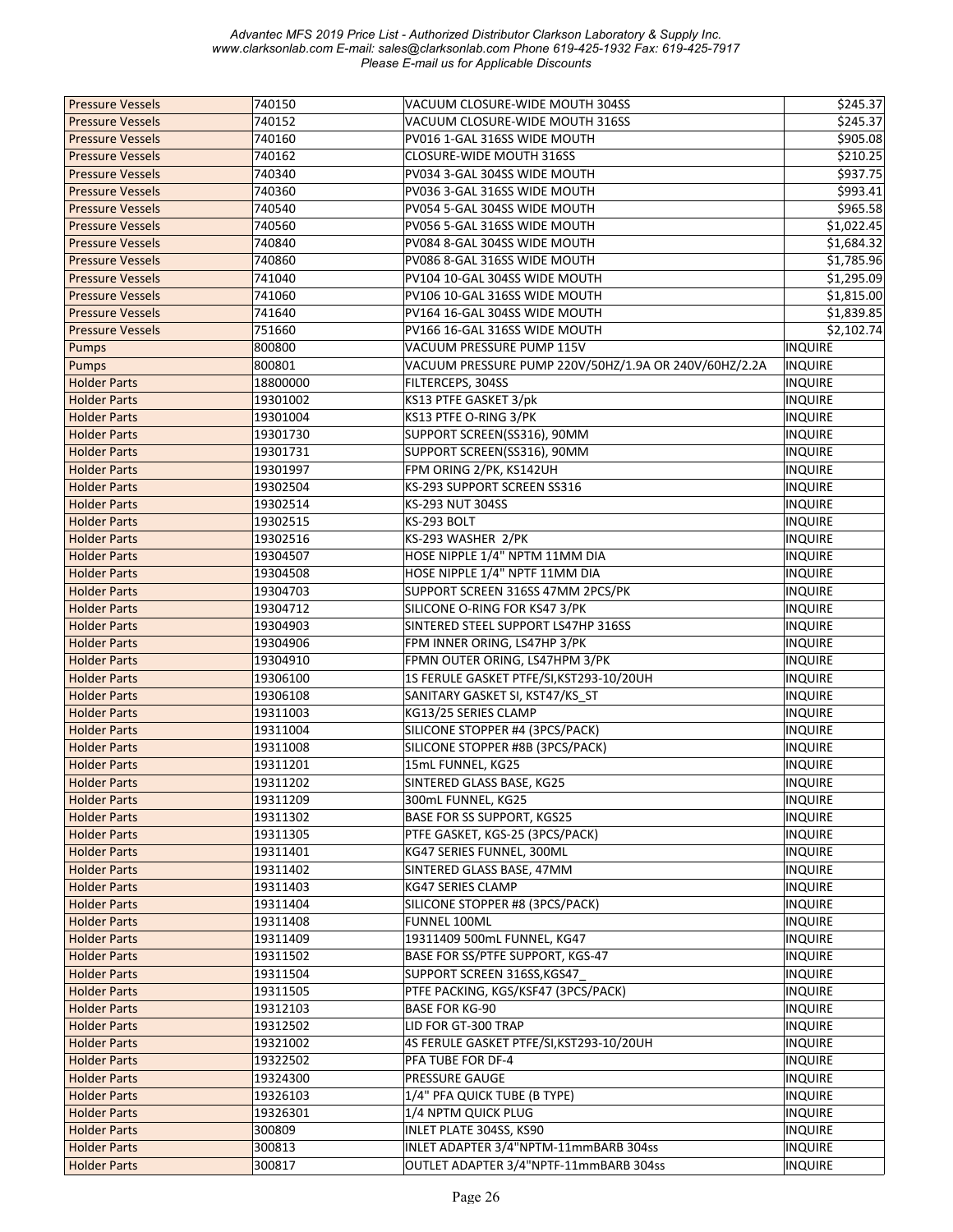| <b>Holder Parts</b> | 300913   | INLET ADAPTER 3/4"NPTM-11mmBARB 316ss             | <b>INQUIRE</b> |
|---------------------|----------|---------------------------------------------------|----------------|
| <b>Holder Parts</b> | 300917   | OUTLET ADAPTER 3/4"NPTF-11mmBARB 316ss            | <b>INQUIRE</b> |
| <b>Holder Parts</b> | 301001   | INLET MALE BODY, KS13                             | INQUIRE        |
| <b>Holder Parts</b> | 301003   | KS13 SUPPORT SCREEN 316SS, EA.                    | <b>INQUIRE</b> |
| <b>Holder Parts</b> | 301003-A | 19301003 KS13 SUPPORT SCREEN 316SS, 50/PK         | <b>INQUIRE</b> |
| <b>Holder Parts</b> | 301005   | OUTLET FEMALE BODY, KS13                          | <b>INQUIRE</b> |
| <b>Holder Parts</b> | 301006   | WRENCH SET, KS13 2/PK                             | <b>INQUIRE</b> |
| <b>Holder Parts</b> | 301201   | <b>INLET MALE BODY, KS25</b>                      | \$92.92        |
| <b>Holder Parts</b> | 301202   | PTFE GASKET, KS/LS25                              | \$4.54         |
| <b>Holder Parts</b> | 301203   | KS25 SUPPORT SCREEN 316SS, EA.                    | <b>INQUIRE</b> |
| <b>Holder Parts</b> | 301203-A | 19301203 KS25 SUPPORT SCREEN 316SS, 50/PK         | <b>INQUIRE</b> |
| <b>Holder Parts</b> | 301204   | KS25 PTFE O-RING                                  | \$4.54         |
| <b>Holder Parts</b> | 301205   | OUTLET FEMALE BODY, KS25                          | \$61.31        |
| <b>Holder parts</b> | 301502   | PTFE GASKET, KST47                                | \$9.77         |
| <b>Holder Parts</b> | 301504   | SILICONE ORING KST47                              | \$3.95         |
| <b>Holder Parts</b> | 301505   | PTFE ORING, KST47                                 | <b>INQUIRE</b> |
| <b>Holder Parts</b> | 301506   | FPM ORING, KST47                                  | \$12.77        |
| <b>Holder Parts</b> | 301511   | <b>GUIDE PINS KST47</b>                           | <b>INQUIRE</b> |
| <b>Holder Parts</b> | 301512   | <b>KST47 BUTTERFLY BOLTS</b>                      | <b>INQUIRE</b> |
| <b>Holder Parts</b> | 301513   | WING NUT BOLT KST47                               | <b>INQUIRE</b> |
| <b>Holder Parts</b> | 301514   | KST47 WASHER                                      | <b>INQUIRE</b> |
| <b>Holder Parts</b> | 301515   | HOSE BARB ADAPTER 304SS, KST47                    | <b>INQUIRE</b> |
| <b>Holder Parts</b> | 301517   | UNDERDRAIN SUPPORT 316SS, KST47                   | <b>INQUIRE</b> |
| <b>Holder Parts</b> | 301530   | 19303327 BACK PRESS.SUPPORT SCRN 316SS 293MM      | <b>INQUIRE</b> |
| <b>Holder Parts</b> | 301609   | SILICONE INLET ORING                              | \$13.49        |
| <b>Holder Parts</b> | 301610   | <b>INLET CAP, KST90</b>                           | <b>INQUIRE</b> |
| <b>Holder Parts</b> | 301703   | 19301703 PTFE GASKET, KS/KST90                    | <b>INQUIRE</b> |
| <b>Holder Parts</b> | 301707   | 19301707 FPM O-RING, 90MM 2/PK                    | <b>INQUIRE</b> |
| <b>Holder Parts</b> | 301718   | ALLEN CAPSCREW BOLT 2/PK                          | <b>INQUIRE</b> |
| <b>Holder Parts</b> | 301720   | WASHERS FOR LEG ASSEMBLY 2/PK                     | <b>INQUIRE</b> |
| <b>Holder Parts</b> | 301721   | <b>ALLEN WRENCH</b>                               | <b>INQUIRE</b> |
| <b>Holder Parts</b> | 301726   | 19301726 BACK PRESSURE SUPPORT SCREEN, 316SS KS90 | <b>INQUIRE</b> |
| <b>Holder Parts</b> | 301727   | BACK PRESSURE SUPPORT SCRN 316SS PTFE CTD KS90    | <b>INQUIRE</b> |
| <b>Holder Parts</b> | 301794   | 19301794 SUPPORT SCRN PTFE CTD 316SS KS90UH       | <b>INQUIRE</b> |
| <b>Holder Parts</b> | 301795   | SILICONE ORING, KS90UH                            | <b>INQUIRE</b> |
| <b>Holder Parts</b> | 301802   | UNDERDRAIN SUPPORT 316SS, 90mm                    | <b>INQUIRE</b> |
| <b>Holder Parts</b> | 301804   | 19301704 SUPPORT SCRN PTFE CTD 90MM 316SS         | <b>INQUIRE</b> |
| <b>Holder Parts</b> | 301808   | FLOW DEFLECTOR 316SS, KS_SUS316                   | <b>INQUIRE</b> |
| <b>Holder Parts</b> | 301825   | VENT RELIEF VALVE, 100PSI                         | \$177.05       |
| <b>Holder Parts</b> | 301826   | VENT RELIEF VALVE, 71PSI FOR KST                  | \$177.05       |
|                     | 301835   | 19301730 SUPPORT SCREEN 316SS 90MM                | INQUIRE        |
| <b>Holder Parts</b> |          |                                                   |                |
| <b>Holder Parts</b> | 301901   | OUTLET PLATE 304SS 3/4in NPTF outlet              | <b>INQUIRE</b> |
| <b>Holder Parts</b> | 301903   | 19301903 PTFE GASKET, 142MM                       | <b>INQUIRE</b> |
| <b>Holder Parts</b> | 301905TF | SILICONE ORING FOR 142MM TF COATED HOLDER         | \$36.10        |
| <b>Holder Parts</b> | 301906   | FEP-SI ORING, 142MM                               | \$32.89        |
| <b>Holder Parts</b> | 301907   | FPM O-RING, 142MM                                 | \$125.15       |
| Holder parts        | 301909   | <b>INLET PLATE KS142 304SS</b>                    | \$689.69       |
| <b>Holder Parts</b> | 301914   | WING NUT, SEALING ASSEMBLY 142MM                  | <b>INQUIRE</b> |
| <b>Holder Parts</b> | 301915   | <b>BOLT, SEALING ASSEMBLY</b>                     | <b>INQUIRE</b> |
| <b>Holder Parts</b> | 301916   | WASHER, SEALING ASSEMBLY                          | <b>INQUIRE</b> |
| <b>Holder Parts</b> | 301919   | LEG FOR 142MM, 304SS (each)                       | <b>INQUIRE</b> |
| <b>Holder Parts</b> | 301922   | ALUMINUM SPANNER, 142MM                           | <b>INQUIRE</b> |
| <b>Holder Parts</b> | 301926   | 19301926 BACK PRESS.SUPPORT SCRN 142MM 316SS      | <b>INQUIRE</b> |
| <b>Holder Parts</b> | 301927   | BACK PRESS. SUPPORT SCRN 316SS PTFE CTD           | INQUIRE        |
| <b>Holder Parts</b> | 301994   | 19301994 SUPPORT SCRN PTFE CTD 316SS KS142UH      | <b>INQUIRE</b> |
| <b>Holder Parts</b> | 302002   | UNDERDRAIN SUPPORT 316SS, 142mm                   | <b>INQUIRE</b> |
| <b>Holder Parts</b> | 302004   | 19301904 SUPPORT SCRN PTFE CTD 142MM 316SS        | <b>INQUIRE</b> |
| <b>Holder Parts</b> | 302035   | 19301930 SUPPORT SCREEN 316SS, KS142/ST           | <b>INQUIRE</b> |
| <b>Holder Parts</b> | 302208   | FLOW DEFLECTOR 316SS KS90ST                       | <b>INQUIRE</b> |
| <b>Holder Parts</b> | 302310   | 19302310 INLET CAP SCREW KST142 304SS             | <b>INQUIRE</b> |
| <b>Holder Parts</b> | 302327   | INLET CAP ORING FPM for KST142                    | <b>INQUIRE</b> |
| <b>Holder Parts</b> | 302328   | INLET CAP ORING FEP-SI, KST90                     | \$22.76        |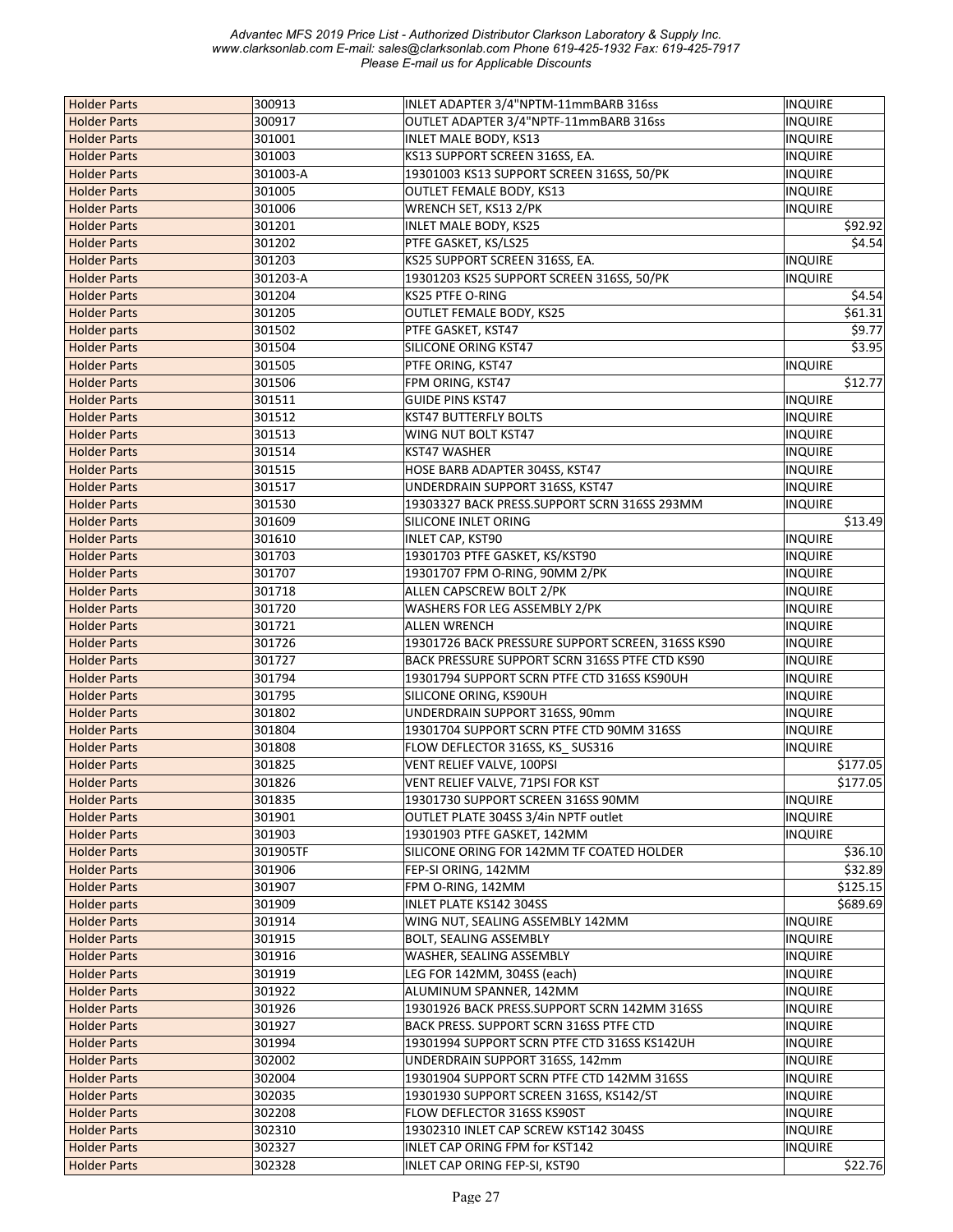| <b>Holder Parts</b> | 302408 | INLET PLATE W/RESERVOIR 316SS                     | <b>INQUIRE</b> |
|---------------------|--------|---------------------------------------------------|----------------|
| <b>Holder Parts</b> | 302503 | 19302503 PTFE GASKET 293MM                        | <b>INQUIRE</b> |
| <b>Holder Parts</b> | 302505 | SILICONE O-RING 293MM, 2/PK                       | <b>INQUIRE</b> |
| <b>Holder Parts</b> | 302506 | FEP/Si O-RING, 293MM                              | \$70.64        |
| <b>Holder Parts</b> | 302507 | FPM ORING, 293MM                                  | INQUIRE        |
| <b>Holder Parts</b> | 302508 | EPR ORING 293MM                                   | <b>INQUIRE</b> |
| <b>Holder Parts</b> | 302514 | PHILLIP NUT, CLAMP ASSEMBLY 293MM                 | <b>INQUIRE</b> |
| <b>Holder Parts</b> | 302515 | 19302515 BOLT CLAMP ASSEMBLY 293MM                | <b>INQUIRE</b> |
| <b>Holder Parts</b> | 302516 | WASHER, CLAMP ASSEMBLY 293MM                      | <b>INQUIRE</b> |
| <b>Holder Parts</b> | 302518 | WASHER, 293MM LEG                                 | <b>INQUIRE</b> |
| <b>Holder Parts</b> | 302519 | LEG FOR KS-293-ST                                 | <b>INQUIRE</b> |
| <b>Holder Parts</b> | 302531 | BACK PRESS. SUPPORT SCRN PTFE CTD 316SS, KS293/ST | INQUIRE        |
| <b>Holder Parts</b> | 302594 | 19302954 SUPPORT SCRN PTFE CTD 316SS KS293UH      | <b>INQUIRE</b> |
| <b>Holder Parts</b> | 302602 | UNDERDRAIN SUPPORT 316SS, 293mm                   | <b>INQUIRE</b> |
| <b>Holder Parts</b> | 302604 | 19302504 SUPPORT SCRN PTFE COATED 316SS, KS293/ST | <b>INQUIRE</b> |
| <b>Holder Parts</b> | 302635 | 19302534 SUPPORT SCREEN 316SS, KS293/ST           | <b>INQUIRE</b> |
| <b>Holder Parts</b> | 302808 | <b>FLOW DEFLECTOR, KS293ST</b>                    | <b>INQUIRE</b> |
| <b>Holder Parts</b> | 303304 | SILICONE GASKET                                   | <b>INQUIRE</b> |
| <b>Holder Parts</b> | 303316 | SILICONE O-RING SML, KS293STL 3/PK                | <b>INQUIRE</b> |
| <b>Holder parts</b> | 303317 | FEP/Si O-RING SML, KS293STL                       | \$24.96        |
| <b>Holder Parts</b> | 304501 | LOCKING NUT FOR LS25 304500                       | \$67.35        |
| <b>Holder Parts</b> | 304505 | FEMALE INLET BODY FOR LS25 304500                 | \$74.43        |
| <b>Holder Parts</b> | 304506 | MALE OUTLET BODY FOR LS25 304500                  | \$74.43        |
| <b>Holder Parts</b> | 304507 | HOSE BARB 1/4"NPTM 304SS                          | \$48.48        |
| <b>Holder Parts</b> | 304508 | HOSE BARB 1/4"NPTF 304SS                          | \$53.93        |
| <b>Holder Parts</b> | 304509 | INLET/OUTLET ADAPTER 1/4"NPTF-1/4"o.d.BARB        | <b>INQUIRE</b> |
| <b>Holder Parts</b> | 304701 | <b>CHROME LOCKING NUT</b>                         | \$128.63       |
|                     | 304702 |                                                   |                |
| <b>Holder Parts</b> |        | PTFE GASKET, LS47                                 | \$9.06         |
| <b>Holder Parts</b> | 304703 | SUPPORT SCREEN 304SS, 47MM                        | \$97.97        |
| <b>Holder Parts</b> | 304706 | PTFE ENCAP. ORING, KS47                           | \$24.44        |
| <b>Holder Parts</b> | 304710 | FEMALE INLET BODY LS47                            | \$176.57       |
| <b>Holder Parts</b> | 304711 | MALE OUTLET BODY LS47                             | \$177.68       |
| <b>Holder Parts</b> | 304712 | SILICONE O-RING FOR KS47 3/PK                     | <b>INQUIRE</b> |
| <b>Holder Parts</b> | 304715 | SUPPORT SCREEN PTFE COATED 316SS, KS47            | <b>INQUIRE</b> |
| <b>Holder Parts</b> | 304716 | FEP-Si ORING, 47MM                                | <b>INQUIRE</b> |
| <b>Holder Parts</b> | 304903 | SINTERED STEEL SUPPORT LS47HP 316SS               | INQUIRE        |
| <b>Holder parts</b> | 304904 | INLET OUTLET ADAPTER, LS47HP                      | \$108.26       |
| <b>Holder parts</b> | 304905 | FPM ADAPTER ORING, LS47HP                         | <b>INQUIRE</b> |
| <b>Holder Parts</b> | 304906 | FPM INNER ORING, LS47HP 3/PK                      | <b>INQUIRE</b> |
| <b>Holder Parts</b> | 304910 | FPMN OUTER ORING, LS47HPM 3/PK                    | <b>INQUIRE</b> |
| <b>Holder Parts</b> | 304915 | <b>HEX CAP SCREW M8</b>                           | <b>INQUIRE</b> |
| <b>Holder Parts</b> | 304920 | BACK PRESSURE SUPPORT SCREEN, LS47HP              | <b>INQUIRE</b> |
| <b>Holder Parts</b> | 306000 | CLAMP 1.5TC 304SS, KS25F/KST47/KST_ST             | <b>INQUIRE</b> |
| <b>Holder Parts</b> | 306001 | SANITARY CLAMP 2INTC 304SS                        | <b>INQUIRE</b> |
| <b>Holder Parts</b> | 306108 | SANITARY GASKET SI, KST47/KS ST                   | \$5.89         |
| <b>Holder Parts</b> | 306109 | SANITARY GASKET PTFE, KST47/KS_ST                 | \$18.04        |
| <b>Holder Parts</b> | 306110 | SANITARY GASKET FPM, KST47/KS_ST                  | \$17.86        |
| <b>Holder Parts</b> | 306204 | ADAPTER 1.5S-14.3MM BARB 316SS, KS_ST             | <b>INQUIRE</b> |
| <b>Holder Parts</b> | 311001 | 100mL FUNNEL, KG13A                               | \$69.33        |
| <b>Holder Parts</b> | 311002 | SINTERED GLASS BASE, KG13                         | \$135.12       |
| <b>Holder Parts</b> | 311003 | KG13/25 SERIES (SMALL) CLAMP                      | \$31.98        |
| <b>Holder Parts</b> | 311004 | SILICONE STOPPER #5                               | <b>INQUIRE</b> |
| <b>Holder Parts</b> | 311005 | 500mL FUNNEL, KG13B                               | \$158.12       |
| <b>Holder Parts</b> | 311008 | SILICONE STOPPER #8B                              | \$12.38        |
| <b>Holder Parts</b> | 311010 | 1L FUNNEL, KG13C                                  | INQUIRE        |
| <b>Holder Parts</b> | 311101 | FUNNEL 14/20M 100mL, KG13AA                       | \$82.89        |
| <b>Holder Parts</b> | 311105 | 13/100mL MICROFUNNEL, KG13AA                      | INQUIRE        |
| <b>Holder Parts</b> | 311201 | 15mL FUNNEL, KG25                                 | <b>INQUIRE</b> |
| <b>Holder Parts</b> | 311202 | SINTERED GLASS BASE, KG25                         | <b>INQUIRE</b> |
| <b>Holder Parts</b> | 311208 | 150mL FUNNEL, KG25                                | <b>INQUIRE</b> |
| <b>Holder Parts</b> | 311209 | 300mL FUNNEL, KG25                                | INQUIRE        |
| <b>Holder Parts</b> | 311222 | FRIT BASE W/TUBULATED 19/22 CAP, GFA25            | <b>INQUIRE</b> |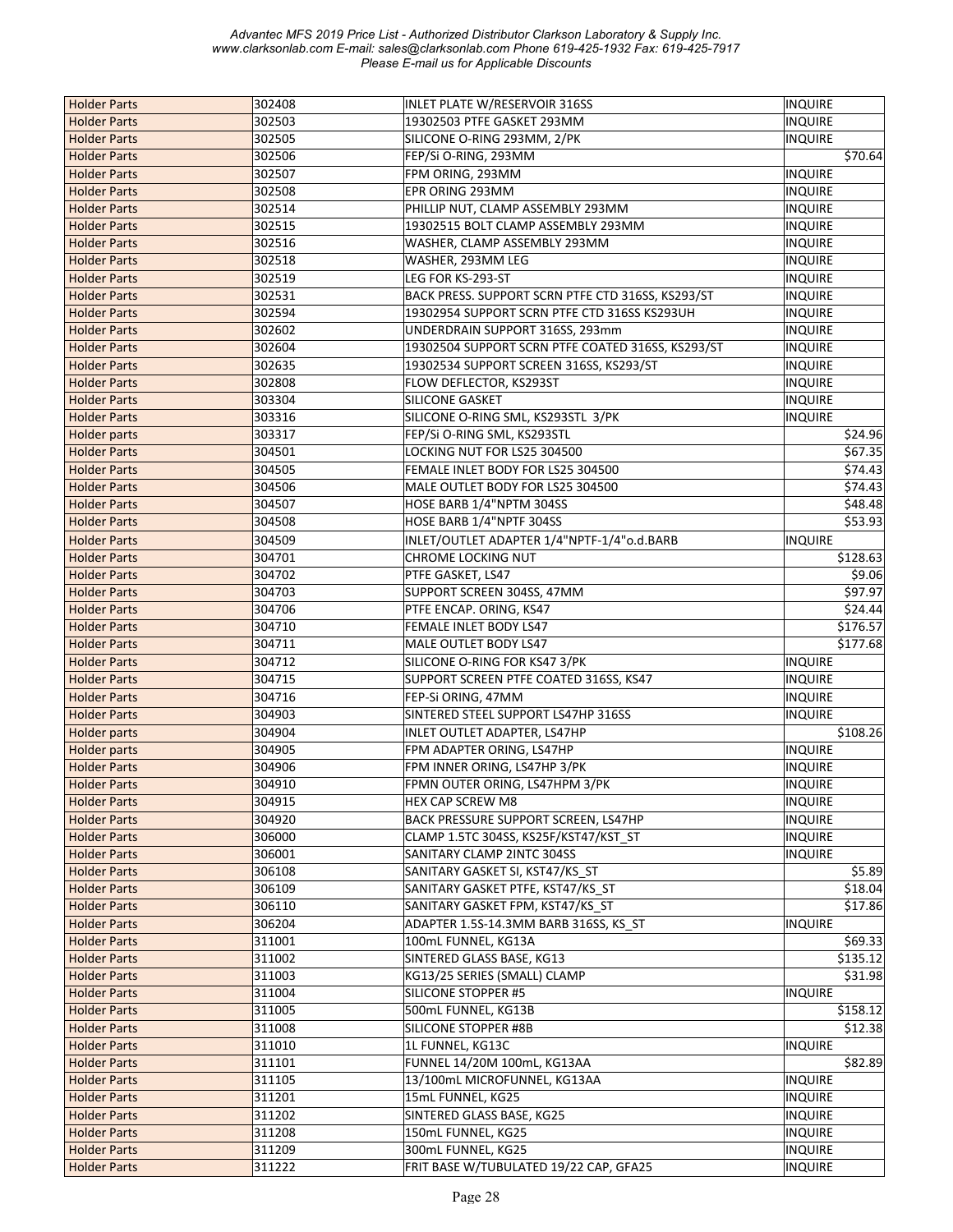| <b>Holder Parts</b> | 311225     | 250mL FLASK 19/22M JOINT                    | <b>INQUIRE</b> |
|---------------------|------------|---------------------------------------------|----------------|
| <b>Holder Parts</b> | 311230     | 125mL FILTER FLASK (3/8" sidearm)           | INQUIRE        |
| <b>Holder Parts</b> | 311302     | <b>BASE FOR SS SUPPORT, KGS25</b>           | <b>INQUIRE</b> |
| <b>Holder Parts</b> | 311304     | <b>KGS25 SS SUPPORT SCREEN</b>              | \$55.05        |
| <b>Holder Parts</b> | 311305     | KGS25 PTFE PACKING                          | \$1.67         |
| <b>Holder Parts</b> | 311322     | BASE W/TUBULATED 19/22 CAP, GFS25           | \$120.59       |
| <b>Holder Parts</b> | 311401     | 300mL FUNNEL, KG47                          | \$66.99        |
| <b>Holder Parts</b> | 311402     | SINTERED GLASS BASE, 47MM                   | INQUIRE        |
| <b>Holder Parts</b> | 311403     | KG47 SERIES MEDIUM CLAMP                    | \$33.22        |
| <b>Holder Parts</b> | 311404     | SILICONE STOPPER #8                         | <b>INQUIRE</b> |
| <b>Holder Parts</b> | 311408     | 100mL FUNNEL, KG47                          | \$67.05        |
| <b>Holder Parts</b> | 311409     | 500mL FUNNEL, KG47                          | \$159.97       |
| <b>Holder Parts</b> | 311410     | 1000mL FUNNEL, KG47                         | \$184.00       |
| <b>Holder Parts</b> | 311422     | FRIT BASE W/TUBULATED 40/35 CAP, GFA47      | INQUIRE        |
| <b>Holder Parts</b> | 311425     | 1L ERLENMEYER FLASK 40/35M JOINT            | \$143.51       |
| <b>Holder Parts</b> | 311426     | 2L ERLENMEYER FLASK, 40/35M JOINT           | \$184.92       |
| <b>Holder Parts</b> | 311430     | 1L FILTER FLASK (3/8" sidearm)              | \$110.99       |
| <b>Holder Parts</b> | 311440     | 2L FILTER FLASK (3/8" SIDEARM)              | <b>INQUIRE</b> |
| <b>Holder Parts</b> | 311450     | GLASS EXTENSION 2", KG47                    | \$83.25        |
| <b>Holder Parts</b> | 311502     | BASE FOR SS/PTFE SUPPORT, KG 47             | <b>INQUIRE</b> |
| <b>Holder Parts</b> | 311504     | SUPPORT SCREEN 304SS, KGS47                 | \$41.28        |
| <b>Holder Parts</b> | 311505     | PTFE PACKING, KGS/KSF47                     | \$2.67         |
| <b>Holder Parts</b> | 311522     | 502 BASE W/TUBULATED 40/35 CAP, GFS/T47     | <b>INQUIRE</b> |
| <b>Holder Parts</b> | 311602     | BASE FOR PTFE FLANGE, KG_47TF               | <b>INQUIRE</b> |
| <b>Holder Parts</b> | 311604     | PTFE SUPPORT, KGT47                         | \$92.52        |
| <b>Holder Parts</b> | 311702     | P/FC-1 FRACTIONATOR w/Frit #8 STOPPER       | <b>INQUIRE</b> |
| <b>Holder Parts</b> | 312602     | STAINLESS STEEL BASE, KSF47                 | <b>INQUIRE</b> |
| <b>Holder Parts</b> | 44501004   | SUPPORT SCREEN FOR KP, PP, PPO-47 4/PK      | <b>INQUIRE</b> |
| <b>Holder Parts</b> | 44501204   | INLET ORING SILICONE, PP/PFA 47(12/PK)      | <b>INQUIRE</b> |
| <b>Holder Parts</b> | 44501208   | BASE ORING SILICONE, PP47(12/PK)            | <b>INQUIRE</b> |
| <b>Holder Parts</b> | 44510505   | VENT/DRAIN O-RING FOR PSF HOUSING(6/PK)     | <b>INQUIRE</b> |
| <b>Holder Parts</b> | 44510510   | HEAD O-RING FOR PPC/PSF HOUSING(6/PK)       | <b>INQUIRE</b> |
| <b>Holder Parts</b> | 501001-A   | 44501001 POLYSULFONE FUNNEL COVER 4/PK      | <b>INQUIRE</b> |
| <b>Holder parts</b> | 501002     | POLYSULFONE FUNNEL 300ml                    | \$35.07        |
| <b>Holder Parts</b> | 501002-2PK | 44501002 POLYSULFONE FUNNEL, 2/PK           | <b>INQUIRE</b> |
| <b>Holder Parts</b> | 501003-A   | 44501003 POLYSULFONE BASE, 2/PK             | <b>INQUIRE</b> |
| <b>Holder Parts</b> | 501004-A   | 44501004 PP/PPO/KP47 SUPPORT SCREEN 4/PK    | <b>INQUIRE</b> |
| <b>Holder Parts</b> | 501005-A   | 44501005 RECEIVER FLASK COVER-KP47 4/PK     | <b>INQUIRE</b> |
| <b>Holder Parts</b> | 501006-A   | 44501006 RECEIVER FLASK POLYSULFONE, 2/PK   | <b>INQUIRE</b> |
| <b>Holder Parts</b> | 501007-A   | 44501007 RECVR ADAPTER POLYSULFONE, 2/PK    | <b>INQUIRE</b> |
| <b>Holder Parts</b> | 501008     | 44501008 FUNNEL ORING, SILICONE, 12/PK      | INQUIRE        |
| <b>Holder Parts</b> | 501009     | 44501009 SMALL ADAPTER ORING SILICONE       | \$2.56         |
| <b>Holder Parts</b> | 501009-A   | 44501009 ADAPTER ORING SILICONE 12/PK       | <b>INQUIRE</b> |
| <b>Holder parts</b> | 501010     | 44501010 GUM RUBBER CAPS                    | \$1.03         |
| <b>Holder Parts</b> | 501011     | FUNNEL ORING, FPM                           | <b>INQUIRE</b> |
| <b>Holder Parts</b> | 501012     | RECEIVER ADAPTER ORING FPM                  | <b>INQUIRE</b> |
| <b>Holder Parts</b> | 501013     | 44501013 OUTLET ADPTR BARB, PP/PPO47, 15/PK | <b>INQUIRE</b> |
| <b>Holder Parts</b> | 501015     | 44501015 RECEIVER ORING SILICONE, 12/PK     | <b>INQUIRE</b> |
| <b>Holder Parts</b> | 501016     | RECEIVER ORING FPM 10/PK                    | <b>INQUIRE</b> |
| <b>Holder Parts</b> | 501102     | 44501102 POLYSULFONE FUNNL, KP47W, 500mL    | <b>INQUIRE</b> |
| <b>Holder Parts</b> | 501201     | 44501201 PP/PPO47 LOCKING RING 2/PK         | <b>INQUIRE</b> |
| <b>Holder Parts</b> | 501202     | 44501202 PP47 INLET CAP 1/4"NPTM,2/PK       | <b>INQUIRE</b> |
| <b>Holder Parts</b> | 501203     | 44501203 PP/PPO47 OUTLET BODY, 2/PK         | <b>INQUIRE</b> |
| <b>Holder Parts</b> | 501204     | INLET ORING SILICONE, PP/PFA 47             | <b>INQUIRE</b> |
| <b>Holder Parts</b> | 501207     | INLET & LOCKING ORING FPM (PP47)            | <b>INQUIRE</b> |
| <b>Holder Parts</b> | 501208     | BASE ORING SILICONE, PP47                   | \$4.83         |
| <b>Holder Parts</b> | 501209     | INLET & LOCKING ORING EPR (PP47)            | <b>INQUIRE</b> |
| <b>Holder Parts</b> | 501210     | BASE ORING FPM, PP47                        | \$5.15         |
| <b>Holder Parts</b> | 501211     | <b>BASE ORING EPR, PP47</b>                 | <b>INQUIRE</b> |
| <b>Holder parts</b> | 501301     | 44501301 PPO47 PTFE ORING                   | \$7.64         |
| <b>Holder Parts</b> | 530104     | PFA47 SUPPORT SCREEN                        | <b>INQUIRE</b> |
| <b>Holder Parts</b> | 530104-A   | 44530104 PFA SUPPORT SCREEN PFA47 2/PK      | <b>INQUIRE</b> |